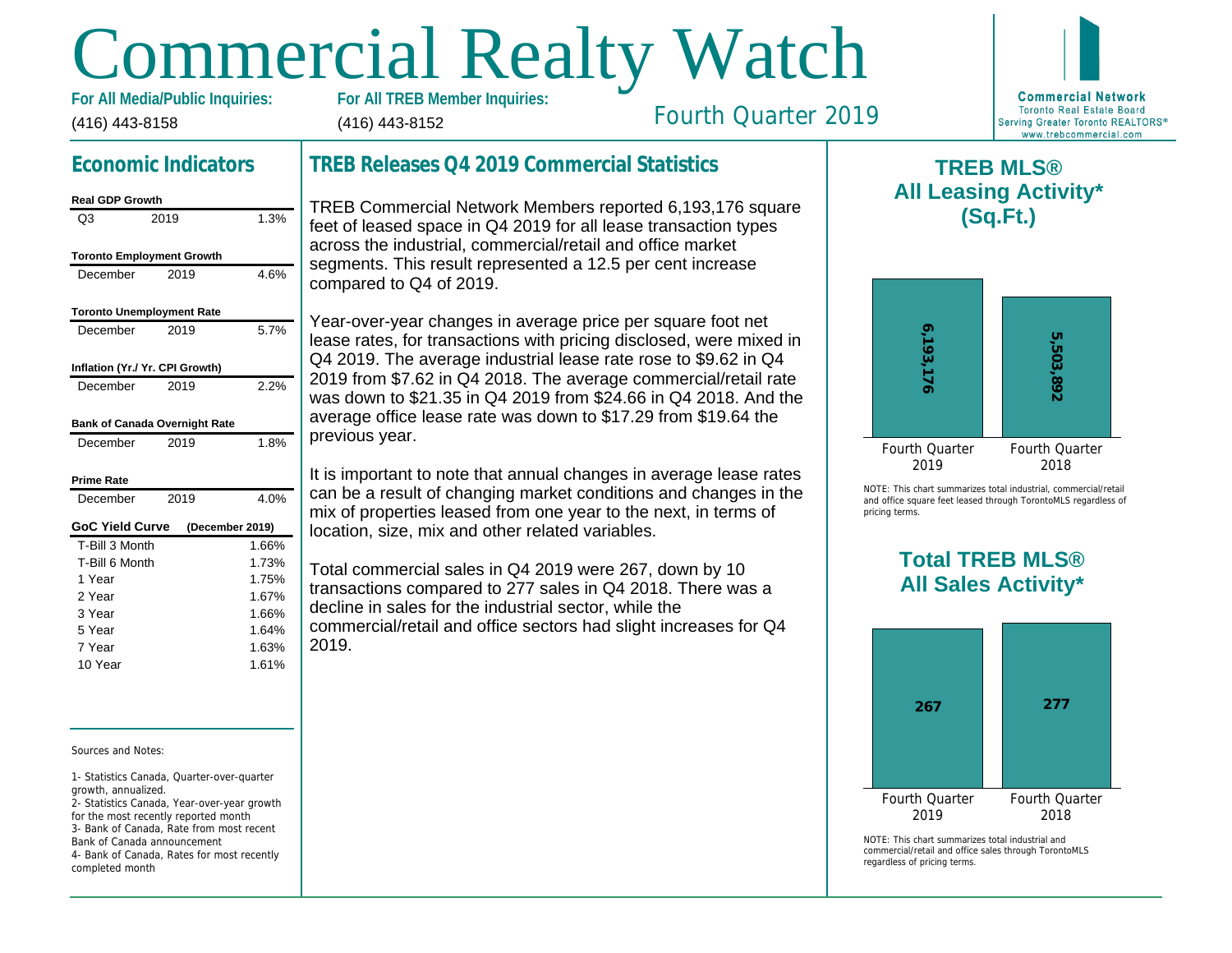Total TREB MLS® Leasing Activity\* (Millions of Square Feet Leased)

TREB MLS® Average Lease Rates (\$/So.

\* NOTE: This chart summarizes total industrial, commercial/retail and office square feet leased through TorontoMLS regardless of pricing terms. Source: TREB

Total TREB MLS® Sales Activity\* (Number of Sales)

\* NOTE: Average lease rates are reported only for those proper square foot net basis and for which the selling price was disclos Source: TREB

TREB MLS® Average Sales Price (\$/So.

\* NOTE: This chart summarizes total industrial and commercial/retail sales through TorontoMLS regardless of pricing terms. Source: TREB

\* NOTE: Average sale prices are reported only for those prope selling price was disclosed. Source: TREB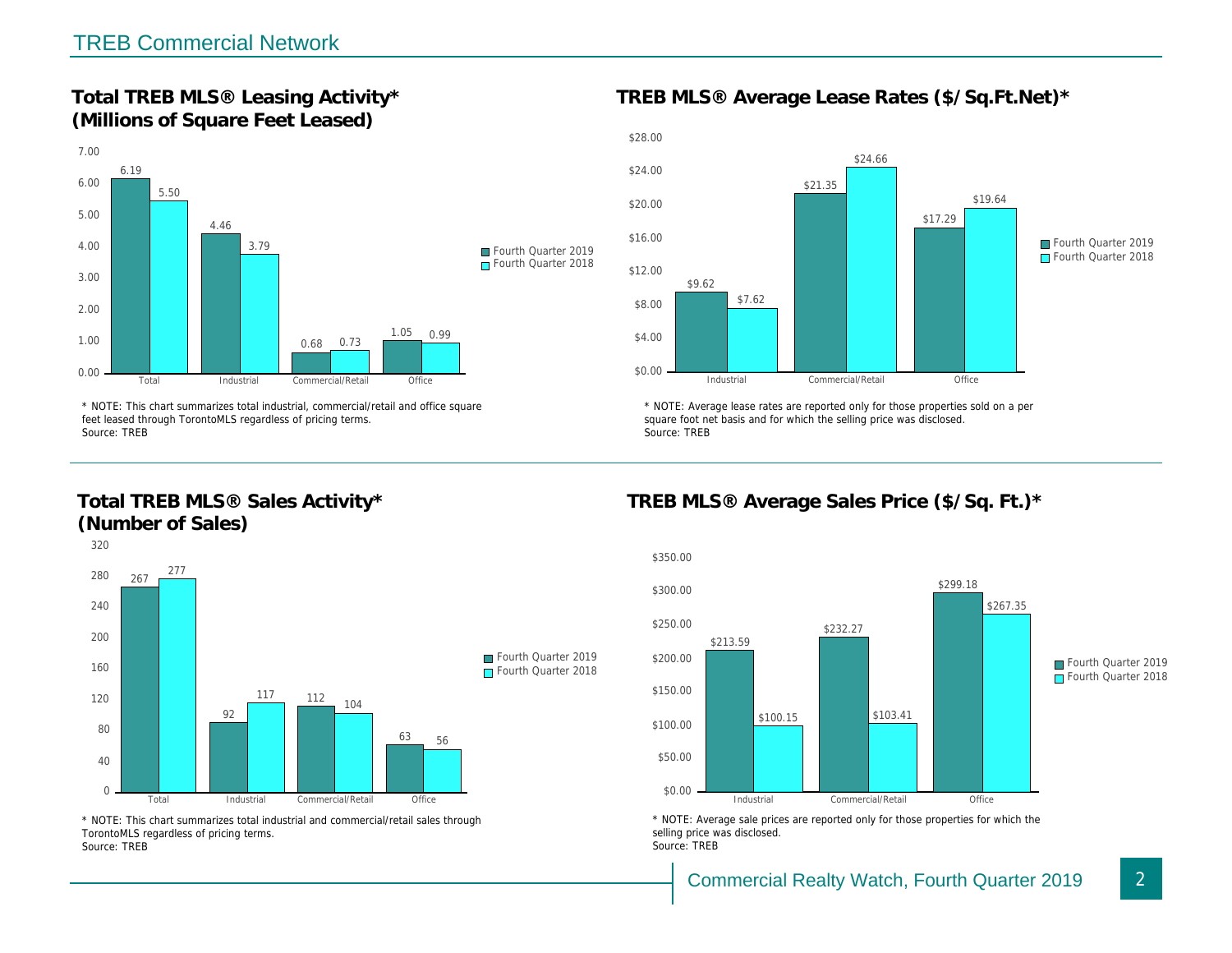## SUMMARY OF INDUSTRIAL LEASING

## TRANSACTIONS COMPLETED ON A PER SQUARE FOOT NET BASIS, WITH PRICING DISCLOSED\*

|                        |                | <b>All Transactions</b>  |                          |                | 0 to 5,000 Sq Ft |                |                 | 5,001 to 15,000 Sq Ft |                |                | 15,001 to 50,000 Sq Ft |                      |
|------------------------|----------------|--------------------------|--------------------------|----------------|------------------|----------------|-----------------|-----------------------|----------------|----------------|------------------------|----------------------|
|                        | # Trans.       | Sq. Ft.                  | \$/SF Net                | # Trans.       | Sq. Ft.          | \$/SF Net      | # Trans.        | Sq. Ft.               | \$/SF Net      | # Trans.       | Sq. Ft.                | \$/SF Ne             |
| <b>TREB Total</b>      | 150            | 911,174                  | \$9.62                   | 98             | 242,543          | \$10.36        | 42              | 350,888               | \$10.37        | $\overline{9}$ | 253,743                | \$8.09               |
| <b>Halton Region</b>   | 6 <sup>°</sup> | 23,681                   | \$7.99                   | 5 <sup>1</sup> | 12,161           | \$6.79         | $\overline{1}$  | 11,520                | \$9.25         | $\overline{0}$ | $\blacksquare$         | $\omega_{\rm c}$     |
| <b>Burlington</b>      | 3              | 9,108                    | \$5.75                   | 3              | 9,108            | \$5.75         | $\mathbf{0}$    | $\omega$              | $\omega$       | $\mathbf 0$    | $\omega$               | $\bullet$            |
| <b>Halton Hills</b>    | $\mathbf{1}$   | 1,600                    | \$10.00                  | $\mathbf{1}$   | 1,600            | \$10.00        | $\mathbf 0$     | $\sim$                | $\sim$         | $\mathbf 0$    | $\blacksquare$         | $\blacksquare$       |
| Milton                 | $\mathbf{0}$   | $\omega$                 | $\omega$                 | $\overline{0}$ | $\omega$         | $\omega$       | $\mathbf{0}$    | $\blacksquare$        | $\omega$       | $\mathbf{0}$   | $\omega$               | $\sim$               |
| Oakville               | $\overline{2}$ | 12,973                   | \$9.31                   | $\mathbf{1}$   | 1,453            | \$9.75         | $\mathbf{1}$    | 11,520                | \$9.25         | $\mathbf 0$    | $\blacksquare$         | $\blacksquare$       |
| <b>Peel Region</b>     | 51             | 271,626                  | \$10.49                  | 32             | 76,979           | \$10.18        | 16              | 130,527               | \$9.96         | 3              | 64,120                 | \$11.92              |
| Brampton               | 10             | 54,061                   | \$8.79                   | $\overline{7}$ | 18,018           | \$9.59         | $\overline{2}$  | 16,043                | \$9.51         | $\overline{1}$ | 20,000                 | \$7.50               |
| Caledon                | $\mathbf{0}$   | $\sim$                   | $\omega$                 | $\mathbf{0}$   | $\omega$         | $\omega$       | $\mathbf 0$     | $\blacksquare$        | $\omega$       | $\mathbf{0}$   | $\omega$               | $\sim$               |
| Mississauga            | 41             | 217,565                  | \$10.91                  | 25             | 58,961           | \$10.36        | 14              | 114,484               | \$10.03        | $\overline{2}$ | 44,120                 | \$13.92              |
| <b>Toronto</b>         | 50             | 323,672                  | \$9.62                   | 33             | 89,949           | \$10.18        | 14              | 130,664               | \$11.07        | 3              | 103,059                | \$7.31               |
| <b>Toronto West</b>    | 29             | 180,838                  | \$10.47                  | 19             | 57,499           | \$9.50         | 9               | 88,339                | \$12.49        | $\overline{1}$ | 35,000                 | \$6.95               |
| <b>Toronto Central</b> | $\mathbf{0}$   |                          | $\sim$                   | $\overline{0}$ | $\omega$         | $\omega$       | $\mathbf{0}$    | $\blacksquare$        | $\omega$       | $\overline{0}$ | $\Delta$               | $\blacksquare$       |
| <b>Toronto East</b>    | 21             | 142,834                  | \$8.55                   | 14             | 32,450           | \$11.38        | 5               | 42,325                | \$8.10         | $\overline{2}$ | 68,059                 | \$7.49               |
| <b>York Region</b>     | 35             | 233,493                  | \$9.88                   | 24             | 54,763           | \$11.61        | 8 <sup>°</sup>  | 55,466                | \$11.10        | $\overline{2}$ | 59,264                 | \$8.34               |
| Aurora                 | $\mathbf{1}$   | 5,245                    | \$9.25                   | $\mathbf 0$    | $\sim$           | $\blacksquare$ | $\mathbf{1}$    | 5,245                 | \$9.25         | $\mathbf 0$    | $\mathbf{r}$           | $\blacksquare$       |
| E. Gwillimbury         | $\mathbf{0}$   | $\omega$                 | $\sim$                   | $\mathbf{0}$   | $\sim$           | $\blacksquare$ | $\mathbf{0}$    | $\omega$              | ◆              | $\mathbf{0}$   | $\omega$               | $\sim$               |
| Georgina               | $\mathbf 0$    | $\sim$                   | $\sim$                   | $\mathbf 0$    | $\sim$           | $\blacksquare$ | $\mathbf 0$     | $\blacksquare$        | $\blacksquare$ | $\mathbf 0$    | $\blacksquare$         | $\blacksquare$       |
| King                   | $\mathbf{0}$   | $\sim$                   | $\omega$                 | $\mathbf{0}$   | $\sim$           | $\blacksquare$ | $\mathbf 0$     | $\omega$              | $\omega$       | $\mathbf{0}$   | $\omega$               | $\sim$               |
| Markham                | 11             | 29,182                   | \$11.36                  | 9              | 17,225           | \$11.57        | $\overline{2}$  | 11,957                | \$11.06        | $\mathbf 0$    | $\blacksquare$         | $\sim$               |
| Newmarket              | $\mathbf 0$    | $\mathbf{u}$             | $\omega$                 | $\mathbf 0$    | ä,               | $\blacksquare$ | $\mathbf 0$     | $\blacksquare$        | $\omega$       | $\mathbf{0}$   | $\blacksquare$         | $\blacksquare$       |
| Richmond Hill          | $\mathbf{1}$   | 2,284                    | \$11.43                  | $\mathbf{1}$   | 2,284            | \$11.43        | $\mathbf 0$     | $\blacksquare$        | $\blacksquare$ | $\mathbf 0$    | $\blacksquare$         | $\blacksquare$       |
| Vaughan                | 22             | 196,782                  | \$9.65                   | 14             | 35,254           | \$11.64        | $5\phantom{.0}$ | 38,264                | \$11.37        | $\overline{2}$ | 59,264                 | \$8.34               |
| Whitchurch-Stouffville | $\mathbf 0$    | $\blacksquare$           | $\sim$                   | $\mathbf 0$    | $\blacksquare$   | $\blacksquare$ | $\mathsf 0$     | $\blacksquare$        | $\blacksquare$ | $\mathbf 0$    | $\blacksquare$         | $\blacksquare$       |
| Durham Region          | 7 <sup>1</sup> | 56,902                   | \$4.91                   | 3              | 6,891            | \$9.59         | 3               | 22,711                | \$7.54         | 1 <sup>1</sup> | 27,300                 | \$1.54               |
| Ajax                   | $\mathbf 0$    | $\sim$                   | $\sim$                   | $\mathbf 0$    | $\sim$           | $\sim$         | $\mathbf 0$     | $\sim$                | $\sim$         | $\mathbf 0$    | $\sim$                 | $\sim$               |
| <b>Brock</b>           | $\mathbf{0}$   | $\sim$                   | $\sim$                   | $\mathbf{0}$   | $\omega$         | $\omega$       | $\mathbf{0}$    | $\sim$                | $\sim$         | $\mathbf{0}$   | $\omega$               | $\sim$               |
| Clarington             | $\overline{2}$ | 29,900                   | \$2.35                   | $\mathbf{1}$   | 2,600            | \$10.85        | $\mathbf 0$     | $\blacksquare$        | $\blacksquare$ | $\overline{1}$ | 27,300                 | \$1.54               |
| Oshawa                 | $\mathbf{0}$   |                          | $\omega$                 | $\mathbf{0}$   | $\omega$         | $\blacksquare$ | $\mathbf 0$     | $\blacksquare$        | $\sim$         | $\mathbf{0}$   | $\blacksquare$         | $\blacksquare$       |
| Pickering              | 3              | 16,478                   | \$8.31                   | $\mathbf{1}$   | 3,503            | \$8.95         | $\overline{2}$  | 12,975                | \$8.13         | $\mathbf 0$    | $\blacksquare$         | $\blacksquare$       |
| Scugog                 | $\mathbf 0$    | $\sim$                   | $\omega$                 | $\mathbf{0}$   | $\omega$         | $\Delta$       | $\mathbf{0}$    | $\Delta$              | $\Delta$       | $\mathbf{0}$   | $\Delta$               | $\sim$               |
| Uxbridge               | 0              | $\sim$                   | $\sim$                   | $\mathbf 0$    | $\sim$           | $\blacksquare$ | $\mathbf 0$     | $\blacksquare$        | $\omega$       | $\mathbf 0$    | $\omega$               | $\sim$               |
| Whitby                 | $\overline{2}$ | 10,524                   | \$6.86                   | $\mathbf{1}$   | 788              | \$8.25         | $\mathbf{1}$    | 9,736                 | \$6.75         | $\mathbf{0}$   | $\omega$               | $\blacksquare$       |
| <b>Dufferin County</b> | $\mathbf{1}$   | 1,800                    | \$16.67                  | $\mathbf{1}$   | 1,800            | \$16.67        | $\mathbf{0}$    | $\omega$              | $\omega$       | $\overline{0}$ | $\blacksquare$         | $\sigma_{\rm c}$     |
| Orangeville            | $\mathbf{1}$   | 1,800                    | \$16.67                  | $\mathbf{1}$   | 1,800            | \$16.67        | $\mathbf 0$     | $\sim$                | $\sim$         | $\overline{0}$ | $\blacksquare$         | $\sim$               |
| <b>Simcoe County</b>   | $\overline{0}$ | $\omega$                 | $\sim$                   | $\overline{0}$ | $\omega_{\rm c}$ | $\sim$         | $\overline{0}$  | $\omega$              | ÷.             | $\overline{0}$ | $\omega$               | $\frac{1}{\sqrt{2}}$ |
| Adjala-Tosorontio      | $\mathbf{0}$   | $\sim$                   | $\sim$                   | $\mathbf{0}$   | $\sim$           | $\blacksquare$ | $\mathbf{0}$    | $\sim$                | $\sim$         | $\overline{0}$ | $\sim$                 | $\sim$               |
| <b>Bradford West</b>   | 0              | $\blacksquare$           | $\overline{\phantom{a}}$ | $\mathbf 0$    | $\blacksquare$   | $\blacksquare$ | $\mathbf 0$     | $\blacksquare$        | $\sim$         | $\mathbf 0$    | $\blacksquare$         | $\sim$               |
| Essa                   | $\mathbf 0$    | $\sim$                   | $\sim$                   | $\overline{0}$ | $\mathbf{r}$     | $\blacksquare$ | $\mathbf 0$     | $\sim$                | $\sim$         | $\mathbf{0}$   | $\omega$               | $\blacksquare$       |
| Innisfil               | 0              | $\overline{\phantom{a}}$ | $\overline{\phantom{a}}$ | $\mathbf 0$    | $\sim$           | $\blacksquare$ | $\mathbf 0$     | $\sim$                | $\sim$         | $\mathbf 0$    | $\blacksquare$         | $\blacksquare$       |
| <b>New Tecumseth</b>   | $\Omega$       | $\sim$                   |                          | $\Omega$       | ä,               | $\omega$       | $\mathbf{0}$    | ä,                    | ä,             | $\Omega$       | $\omega$               | $\sim$               |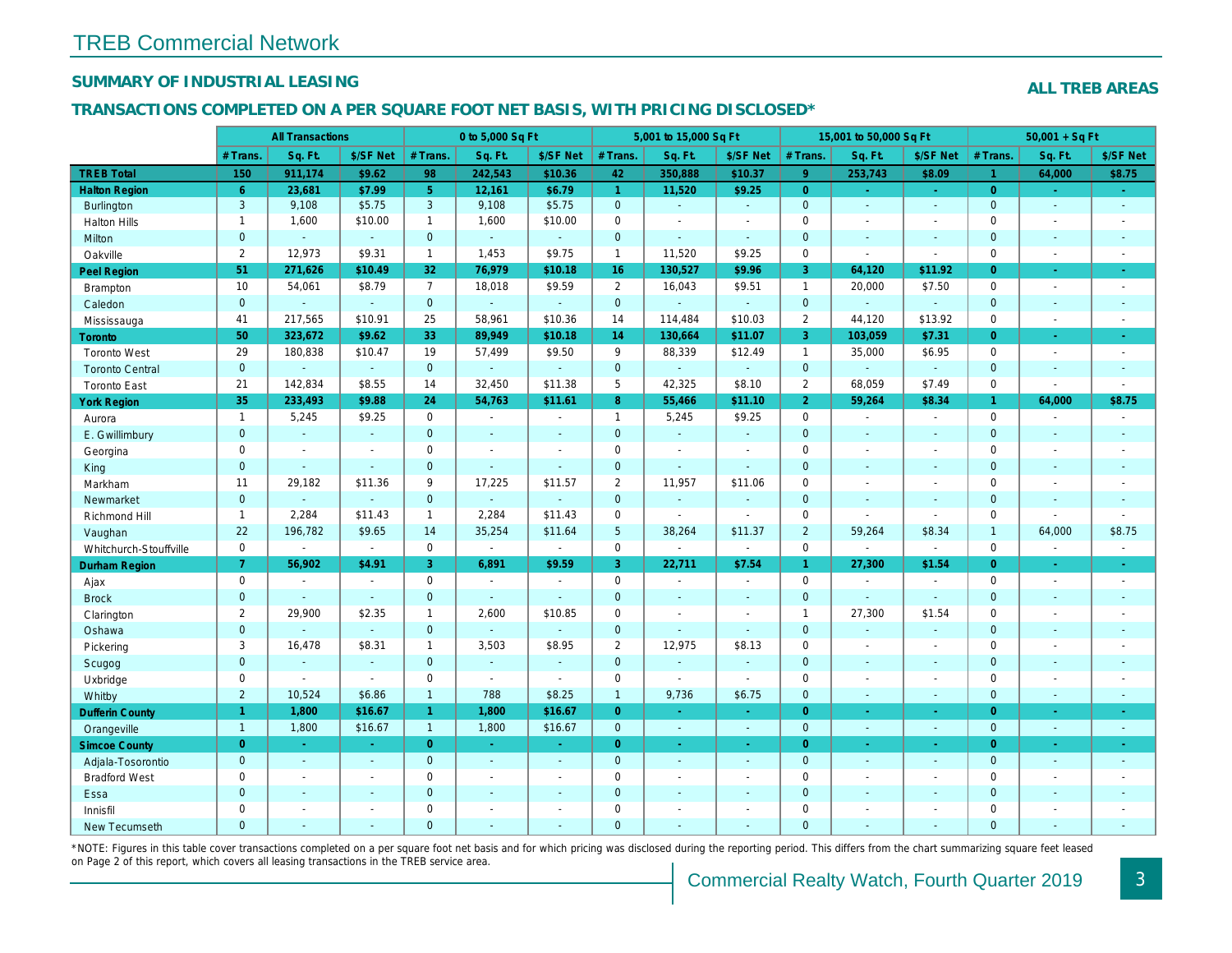## SUMMARY OF INDUSTRIAL LEASING

#### TRANSACTIONS COMPLETED ON A PER SQUARE FOOT NET BASIS, WITH PRICING DISCLOSED\*

|                              |                | <b>All Transactions</b>  |                          |                | 0 to 5,000 Sq Ft         |                          |                     | 5,001 to 15,000 Sq Ft    |                |                | 15,001 to 50,000 Sq Ft   |                          |
|------------------------------|----------------|--------------------------|--------------------------|----------------|--------------------------|--------------------------|---------------------|--------------------------|----------------|----------------|--------------------------|--------------------------|
|                              | # Trans.       | Sq. Ft.                  | \$/SF net                | # Trans.       | Sq. Ft.                  | \$/SF net                | # Trans.            | Sq. Ft.                  | \$/SF net      | # Trans.       | Sq. Ft.                  | \$/SF ne                 |
| <b>TREB Total</b>            | 150            | 911,174                  | \$9.62                   | 98             | 242,543                  | \$10.36                  | 42                  | 350,888                  | \$10.37        | 9              | 253,743                  | \$8.09                   |
| <b>City of Toronto Total</b> | 50             | 323,672                  | \$9.62                   | 33             | 89,949                   | \$10.18                  | 14                  | 130,664                  | \$11.07        | $\overline{3}$ | 103,059                  | \$7.31                   |
| <b>Toronto West</b>          | 29             | 180,838                  | \$10.47                  | 19             | 57,499                   | \$9.50                   | 9                   | 88,339                   | \$12.49        | $\overline{1}$ | 35,000                   | \$6.95                   |
| Toronto W01                  | 0              | $\sim$                   | $\sim$                   | $\mathbf 0$    | $\bullet$                | $\sim$                   | $\mathbf 0$         | $\blacksquare$           | $\blacksquare$ | 0              | $\sim$                   | $\bullet$                |
| Toronto W02                  | $\mathbf 0$    | $\sim$                   | $\sim$                   | $\mathbf 0$    | $\blacksquare$           | $\blacksquare$           | $\mathbf 0$         | $\blacksquare$           | $\blacksquare$ | $\mathbf{0}$   | $\sim$                   | $\sim$                   |
| Toronto W03                  | 0              | $\blacksquare$           | $\blacksquare$           | $\mathbf 0$    | $\blacksquare$           | $\overline{\phantom{a}}$ | $\mathbf 0$         | $\blacksquare$           | $\blacksquare$ | 0              | $\overline{\phantom{a}}$ | $\overline{\phantom{a}}$ |
| Toronto W04                  | $\overline{2}$ | 13,432                   | \$8.95                   | $\mathbf{1}$   | 4,480                    | \$8.95                   | $\overline{1}$      | 8,952                    | \$8.95         | $\mathbf 0$    | $\overline{\phantom{a}}$ | $\blacksquare$           |
| Toronto W05                  | 20             | 107,283                  | \$11.80                  | 13             | 40,646                   | \$9.03                   | $\overline{7}$      | 66,637                   | \$13.49        | 0              | $\overline{\phantom{a}}$ | $\overline{\phantom{a}}$ |
| Toronto W06                  | $\mathbf{1}$   | 2,588                    | \$8.75                   | $\mathbf{1}$   | 2,588                    | \$8.75                   | $\mathbf 0$         | $\sim$                   | $\blacksquare$ | $\overline{0}$ | $\sim$                   | $\overline{\phantom{a}}$ |
| Toronto W07                  | $\mathbf 0$    | $\mathbf{r}$             | $\sim$                   | $\mathbf 0$    | $\sim$                   | $\blacksquare$           | $\mathbf 0$         | $\blacksquare$           | $\overline{a}$ | $\mathbf 0$    | $\sim$                   | $\blacksquare$           |
| Toronto W08                  | $\overline{4}$ | 42,410                   | \$7.93                   | 3              | 7,410                    | \$12.58                  | $\mathbf 0$         | $\blacksquare$           | $\blacksquare$ | $\overline{1}$ | 35,000                   | \$6.95                   |
| Toronto W09                  | 0              | $\blacksquare$           | $\sim$                   | $\mathbf 0$    | $\blacksquare$           | $\blacksquare$           | $\mathsf{O}\xspace$ | $\overline{a}$           | $\omega$       | 0              | $\blacksquare$           | $\blacksquare$           |
| Toronto W10                  | $\overline{2}$ | 15,125                   | \$9.75                   | $\mathbf{1}$   | 2,375                    | \$9.75                   | $\mathbf{1}$        | 12,750                   | \$9.75         | $\mathbf{0}$   | $\blacksquare$           | $\blacksquare$           |
| <b>Toronto Central</b>       | $\overline{0}$ | a.                       | $\sim$                   | $\overline{0}$ | $\omega$                 | $\bullet$                | $\overline{0}$      | $\sim$                   | $\sim$         | $\overline{0}$ | $\sim$                   | $\blacksquare$           |
| Toronto C01                  | $\mathbf 0$    | $\sim$                   | $\sim$                   | $\mathbf 0$    | $\omega$                 | $\sim$                   | $\mathbf{0}$        | $\blacksquare$           | $\sim$         | $\mathbf{0}$   | $\blacksquare$           | $\blacksquare$           |
| Toronto C02                  | 0              | $\sim$                   | $\overline{\phantom{a}}$ | $\mathbf 0$    | $\blacksquare$           | $\overline{\phantom{a}}$ | $\mathbf 0$         | $\blacksquare$           | $\blacksquare$ | 0              |                          | $\overline{\phantom{a}}$ |
| Toronto C03                  | $\mathbf 0$    | $\blacksquare$           | $\sim$                   | $\mathbf 0$    | $\blacksquare$           | $\blacksquare$           | $\mathbf 0$         | $\blacksquare$           | $\blacksquare$ | $\mathbf 0$    | $\overline{\phantom{a}}$ | $\blacksquare$           |
| Toronto C04                  | 0              | $\overline{\phantom{a}}$ |                          | $\mathbf 0$    | $\overline{\phantom{a}}$ | $\overline{\phantom{a}}$ | $\mathbf 0$         | $\overline{\phantom{a}}$ |                | 0              | $\overline{\phantom{a}}$ | $\overline{\phantom{a}}$ |
| <b>Toronto C06</b>           | $\mathbf 0$    | $\sim$                   | $\sim$                   | $\mathbf 0$    | $\blacksquare$           | $\blacksquare$           | $\mathbf 0$         | $\blacksquare$           | $\blacksquare$ | $\pmb{0}$      | $\blacksquare$           | $\blacksquare$           |
| Toronto C07                  | $\mathbf 0$    | ÷.                       | $\sim$                   | $\mathbf 0$    | $\blacksquare$           | $\blacksquare$           | $\mathbf 0$         | $\blacksquare$           | ÷.             | 0              |                          | $\overline{\phantom{a}}$ |
| Toronto C08                  | $\mathbf{0}$   | $\sim$                   | $\sim$                   | $\overline{0}$ | $\blacksquare$           | $\blacksquare$           | $\mathbf{0}$        | $\blacksquare$           | $\blacksquare$ | $\mathbf 0$    | $\blacksquare$           | $\blacksquare$           |
| Toronto C09                  | 0              | $\overline{\phantom{a}}$ |                          | $\mathbf 0$    | $\blacksquare$           | $\overline{\phantom{a}}$ | $\mathbf 0$         | $\overline{a}$           |                | $\mathbf 0$    |                          |                          |
| Toronto C10                  | $\pmb{0}$      | $\sim$                   | $\sim$                   | $\overline{0}$ | $\blacksquare$           | $\blacksquare$           | $\mathbf 0$         | $\blacksquare$           | $\blacksquare$ | $\mathbf 0$    | $\blacksquare$           | $\blacksquare$           |
| Toronto C11                  | 0              | $\sim$                   |                          | $\mathbf 0$    | $\blacksquare$           | $\blacksquare$           | $\mathbf 0$         | $\blacksquare$           | $\blacksquare$ | $\mathbf 0$    | $\overline{\phantom{a}}$ | $\overline{\phantom{a}}$ |
| Toronto C12                  | $\mathbf 0$    | $\blacksquare$           | $\sim$                   | $\mathbf{0}$   | $\blacksquare$           | $\blacksquare$           | $\mathbf 0$         | $\blacksquare$           | $\blacksquare$ | $\mathbf 0$    | $\blacksquare$           |                          |
| Toronto C13                  | 0              | $\overline{\phantom{a}}$ |                          | $\mathbf 0$    | $\blacksquare$           | $\overline{\phantom{a}}$ | $\mathbf 0$         | ÷,                       | $\blacksquare$ | $\mathbf 0$    | $\overline{\phantom{a}}$ | $\blacksquare$           |
| Toronto C14                  | $\mathbf 0$    | $\overline{\phantom{a}}$ | $\sim$                   | $\mathbf 0$    | $\blacksquare$           | $\blacksquare$           | $\mathbf 0$         | $\blacksquare$           | $\blacksquare$ | $\pmb{0}$      | $\blacksquare$           | $\blacksquare$           |
| Toronto C15                  | 0              | $\blacksquare$           | $\blacksquare$           | $\mathbf 0$    | $\sim$                   | $\blacksquare$           | $\mathbf 0$         | $\blacksquare$           | $\blacksquare$ | 0              | $\blacksquare$           | $\blacksquare$           |
| <b>Toronto East</b>          | 21             | 142,834                  | \$8.55                   | 14             | 32,450                   | \$11.38                  | 5 <sub>5</sub>      | 42,325                   | \$8.10         | $\overline{2}$ | 68,059                   | \$7.49                   |
| Toronto E01                  | $\mathbf{1}$   | 2,827                    | \$25.47                  | $\mathbf{1}$   | 2,827                    | \$25.47                  | $\mathbf 0$         | $\blacksquare$           | $\blacksquare$ | $\mathbf 0$    | $\overline{\phantom{a}}$ | $\blacksquare$           |
| Toronto E02                  | $\mathbf{0}$   | $\blacksquare$           | $\sim$                   | $\mathbf{0}$   | $\mathbf{u}$             | $\sim$                   | $\mathbf 0$         | $\omega$                 | $\sim$         | $\mathbf 0$    | $\sim$                   | $\sim$                   |
| Toronto E03                  | $\mathbf 0$    | $\sim$                   | $\sim$                   | $\mathbf 0$    | $\blacksquare$           | $\sim$                   | $\mathsf{O}\xspace$ | $\blacksquare$           | $\blacksquare$ | $\mathbf 0$    | $\sim$                   | $\blacksquare$           |
| Toronto E04                  | $\mathbf{3}$   | 34,300                   | \$7.22                   | $\mathbf{1}$   | 1,300                    | \$27.69                  | $\overline{1}$      | 8,000                    | \$8.50         | $\overline{1}$ | 25,000                   | \$5.75                   |
| Toronto E05                  | 0              | $\blacksquare$           | $\blacksquare$           | $\mathbf 0$    | $\sim$                   | $\blacksquare$           | $\mathbf 0$         | $\blacksquare$           | $\blacksquare$ | $\mathbf 0$    | $\blacksquare$           | $\blacksquare$           |
| Toronto E06                  | $\mathbf{0}$   | $\blacksquare$           | $\omega$                 | $\mathbf 0$    | $\omega$                 | $\blacksquare$           | $\mathbf 0$         | $\omega$                 | $\blacksquare$ | $\mathbf 0$    | $\blacksquare$           | $\sim$                   |
| Toronto E07                  | 9              | 36,686                   | \$8.72                   | 6              | 13,021                   | \$10.01                  | 3                   | 23,665                   | \$8.00         | $\mathbf 0$    | $\blacksquare$           | $\blacksquare$           |
| Toronto E08                  | $\overline{2}$ | 5,227                    | \$8.03                   | $\overline{2}$ | 5,227                    | \$8.03                   | $\mathbf{0}$        | $\blacksquare$           | $\omega$       | $\mathbf 0$    | $\overline{\phantom{a}}$ | $\blacksquare$           |
| Toronto E09                  | $\overline{2}$ | 13,910                   | \$8.12                   | $\mathbf{1}$   | 3,250                    | \$8.50                   | $\mathbf{1}$        | 10,660                   | \$8.00         | 0              | $\overline{\phantom{a}}$ | $\overline{\phantom{a}}$ |
| Toronto E10                  | $\pmb{0}$      | $\blacksquare$           | $\sim$                   | $\mathbf 0$    | $\omega$                 | $\bullet$                | $\mathbf 0$         | $\blacksquare$           | $\blacksquare$ | $\mathbf 0$    | $\blacksquare$           | $\overline{\phantom{a}}$ |
| Toronto E11                  | 4              | 49,884                   | \$8.57                   | 3              | 6,825                    | \$8.98                   | 0                   | $\blacksquare$           | $\blacksquare$ | $\overline{1}$ | 43,059                   | \$8.50                   |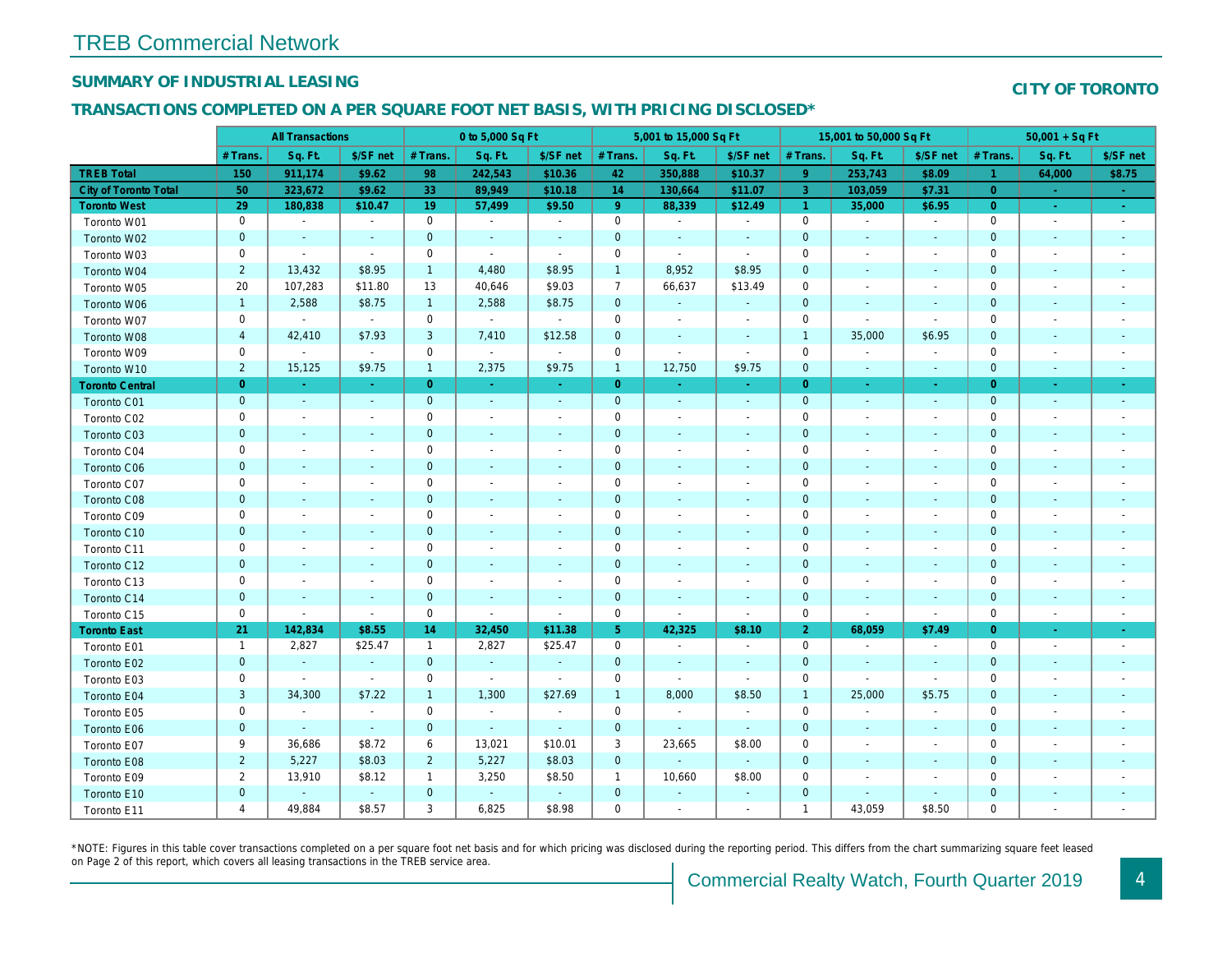## SUMMARY OF COMMERCIAL/RETAIL LEASING

#### TRANSACTIONS COMPLETED ON A PER SQUARE FOOT NET BASIS, WITH PRICING DISCLOSED\*

|                        |                 | <b>All Transactions</b> |                |                 | 0 to 1,000 Sq Ft |                |                 | 1,001 to 2,500 Sq Ft     |                |                 | 2,001 to 5,000 Sq Ft |                     |
|------------------------|-----------------|-------------------------|----------------|-----------------|------------------|----------------|-----------------|--------------------------|----------------|-----------------|----------------------|---------------------|
|                        | # Trans.        | Sq. Ft.                 | \$/SF Net      | # Trans.        | Sq. Ft.          | \$/SF Net      | # Trans.        | Sq. Ft.                  | \$/SF Net      | # Trans.        | Sq. Ft.              | \$/SF Ne            |
| <b>TREB Total</b>      | 130             | 238,968                 | \$21.35        | 48              | 30,780           | \$34.70        | 66              | 99,680                   | \$28.62        | 13 <sup>°</sup> | 39,784               | \$18.73             |
| <b>Halton Region</b>   | $\overline{7}$  | 10,685                  | \$22.96        | $\overline{4}$  | 3,175            | \$29.19        | $\mathbf{1}$    | 2,000                    | \$16.20        | 2 <sup>1</sup>  | 5,510                | \$21.82             |
| <b>Burlington</b>      | $\overline{2}$  | 3,378                   | \$24.64        | $\mathbf{1}$    | 868              | \$26.50        | $\mathbf{0}$    | $\sim$                   | $\mathbf{r}$   | $\mathbf{1}$    | 2,510                | \$24.00             |
| <b>Halton Hills</b>    | $\mathbf 0$     | $\sim$                  | $\blacksquare$ | $\mathbf 0$     | $\mathbf{r}$     | ÷.             | $\mathbf 0$     | $\blacksquare$           | $\blacksquare$ | $\mathbf 0$     | $\blacksquare$       | $\sim$              |
| <b>Milton</b>          | $\mathbf{0}$    | $\Delta$                | $\omega$       | $\mathbf{0}$    | $\Delta$         | $\Delta$       | $\mathbf 0$     | $\omega$                 | $\mathbf{r}$   | $\mathbf{0}$    | $\omega$             | $\sim$              |
| Oakville               | 5               | 7,307                   | \$22.18        | 3               | 2,307            | \$30.20        | $\mathbf{1}$    | 2,000                    | \$16.20        | $\mathbf{1}$    | 3,000                | \$20.00             |
| Peel Region            | 21              | 27,665                  | \$23.75        | $\overline{7}$  | 2,921            | \$32.34        | 12 <sub>2</sub> | 18,944                   | \$23.12        | $\overline{2}$  | 5,800                | \$21.47             |
| <b>Brampton</b>        | 11              | 16,372                  | \$23.68        | $\overline{2}$  | 1,410            | \$27.43        | 8               | 11,962                   | \$23.03        | $\mathbf{1}$    | 3,000                | \$24.50             |
| Caledon                | $\overline{2}$  | 3,500                   | \$20.74        | $\mathbf{1}$    | 700              | \$30.86        | $\mathbf{0}$    | $\mathbf{r}$             | $\blacksquare$ | $\overline{1}$  | 2,800                | \$18.21             |
| Mississauga            | 8               | 7,793                   | \$25.24        | $\overline{4}$  | 811              | \$42.17        | $\overline{4}$  | 6,982                    | \$23.28        | $\mathbf 0$     | $\blacksquare$       | $\blacksquare$      |
| Toronto                | 63              | 97,985                  | \$31.86        | 19              | 12,266           | \$40.82        | 37              | 55,230                   | \$35.10        | 5 <sup>5</sup>  | 17,522               | \$16.95             |
| <b>Toronto West</b>    | 25              | 44,152                  | \$21.54        | $\overline{7}$  | 4,588            | \$29.71        | 15              | 23,703                   | \$24.02        | 2               | 8,010                | \$14.45             |
| <b>Toronto Central</b> | 20              | 28,684                  | \$55.65        | 7 <sup>1</sup>  | 4,993            | \$55.20        | 11              | 15,775                   | \$63.02        | $\overline{1}$  | 2,800                | \$25.29             |
| <b>Toronto East</b>    | 18              | 25,149                  | \$22.82        | 5               | 2,685            | \$33.07        | 11              | 15,752                   | \$23.79        | 2               | 6,712                | \$16.44             |
| <b>York Region</b>     | 29              | 91,347                  | \$9.25         | 12 <sub>2</sub> | 7,888            | \$36.37        | 13              | 19,351                   | \$19.18        | $\mathbf{3}$    | 8,351                | \$16.26             |
| Aurora                 | $\mathbf 0$     | $\sim$                  | $\blacksquare$ | $\mathbf 0$     | $\sim$           | $\omega$       | 0               | $\blacksquare$           | $\blacksquare$ | $\mathbf 0$     | $\omega$             | $\sim$              |
| E. Gwillimbury         | $\overline{0}$  | $\sim$                  | $\sim$         | $\overline{0}$  | $\mathbf{r}$     | $\sim$         | $\mathbf 0$     | ä,                       | $\blacksquare$ | $\mathbf{0}$    | ÷.                   | $\sim$              |
| Georgina               | $\mathbf 0$     | $\sim$                  | $\blacksquare$ | $\mathbf 0$     | $\mathbf{r}$     | $\sim$         | $\pmb{0}$       | $\blacksquare$           | $\sim$         | $\mathbf 0$     | ä,                   | $\blacksquare$      |
| King                   | $\mathbf{1}$    | 2,803                   | \$22.00        | $\overline{0}$  | $\omega$         | $\Delta$       | $\mathbf 0$     | ä,                       | $\mathbf{r}$   | $\overline{1}$  | 2,803                | \$22.00             |
| Markham                | 15              | 15,197                  | \$26.06        | 10              | 6,236            | \$40.03        | 3               | 3,413                    | \$21.19        | 2               | 5,548                | \$13.36             |
| Newmarket              | $\overline{0}$  | $\omega$                | $\omega$       | $\Omega$        | $\omega$         | $\sim$         | $\mathbf 0$     | $\omega$                 | ä,             | $\mathbf{0}$    | $\omega$             | $\blacksquare$      |
| Richmond Hill          | $\overline{2}$  | 3,497                   | \$16.41        | $\mathbf 0$     | $\mathbf{r}$     | $\sim$         | $\overline{2}$  | 3,497                    | \$16.41        | $\mathbf 0$     | $\blacksquare$       | $\blacksquare$      |
| Vaughan                | 10 <sup>1</sup> | 68,750                  | \$4.52         | $\overline{2}$  | 1,652            | \$22.53        | $\overline{7}$  | 11,341                   | \$19.64        | $\mathbf{0}$    | $\omega$             | $\blacksquare$      |
| Whitchurch-Stouffville | $\mathbf{1}$    | 1,100                   | \$17.00        | $\mathbf 0$     | $\blacksquare$   | $\sim$         | $\mathbf{1}$    | 1,100                    | \$17.00        | $\mathbf 0$     | $\sim$               | $\blacksquare$      |
| Durham Region          | $\overline{7}$  | 8,945                   | \$20.22        | 3 <sup>1</sup>  | 2,189            | \$18.34        | 3 <sup>1</sup>  | 4,155                    | \$17.59        | $\mathbf{1}$    | 2,601                | \$26.00             |
| Ajax                   | $\overline{2}$  | 4,069                   | \$24.74        | $\mathbf 0$     | $\blacksquare$   |                | $\mathbf{1}$    | 1,468                    | \$22.50        | $\mathbf{1}$    | 2,601                | \$26.00             |
| <b>Brock</b>           | $\overline{0}$  | $\omega$                | $\omega$       | $\mathbf{0}$    | $\omega$         | $\sim$         | $\mathbf{0}$    | $\omega$                 | $\omega$       | $\mathbf{0}$    | ä,                   | $\sim$              |
| Clarington             | $\mathbf{1}$    | 900                     | \$18.67        | $\mathbf{1}$    | 900              | \$18.67        | 0               | $\overline{\phantom{a}}$ | $\sim$         | $\mathbf 0$     | $\blacksquare$       | $\blacksquare$      |
| Oshawa                 | $\overline{2}$  | 2,023                   | \$16.94        | 1               | 393              | \$22.90        | $\mathbf{1}$    | 1,630                    | \$15.50        | $\mathbf{0}$    | $\blacksquare$       | $\sim$              |
| Pickering              | $\mathbf{1}$    | 1,057                   | \$14.00        | $\mathbf 0$     | $\sim$           |                | $\mathbf{1}$    | 1,057                    | \$14.00        | $\mathbf 0$     | $\blacksquare$       | $\blacksquare$      |
| Scugog                 | $\mathbf{0}$    | $\blacksquare$          | $\blacksquare$ | $\mathbf{0}$    | $\sim$           | $\sim$         | $\mathbf{0}$    | $\blacksquare$           | $\blacksquare$ | $\mathbf{0}$    | $\blacksquare$       | $\blacksquare$      |
| Uxbridge               | $\mathbf 0$     | $\blacksquare$          | $\blacksquare$ | $\mathbf 0$     | $\mathbf{r}$     | $\sim$         | 0               | $\overline{a}$           | $\blacksquare$ | $\mathbf 0$     | $\overline{a}$       | $\blacksquare$      |
| Whitby                 | $\mathbf{1}$    | 896                     | \$16.00        | $\overline{1}$  | 896              | \$16.00        | $\mathbf{0}$    | $\blacksquare$           | $\mathbf{r}$   | $\mathbf{0}$    | $\blacksquare$       | $\sim$              |
| <b>Dufferin County</b> | $\mathbf{1}$    | 800                     | \$30.00        | $\mathbf{1}$    | 800              | \$30.00        | $\overline{0}$  | $\blacksquare$           | $\blacksquare$ | $\overline{0}$  | $\blacksquare$       | $\sim$              |
| Orangeville            | $\overline{1}$  | 800                     | \$30.00        | $\mathbf{1}$    | 800              | \$30.00        | $\overline{0}$  | $\omega$                 | ÷.             | $\mathbf{0}$    | $\omega$             | $\omega_{\rm{eff}}$ |
| <b>Simcoe County</b>   | $\overline{2}$  | 1,541                   | \$18.88        | $\overline{2}$  | 1,541            | \$18.88        | $\overline{0}$  | ÷.                       | ÷.             | $\overline{0}$  | $\blacksquare$       | $\omega_{\rm c}$    |
| Adjala-Tosorontio      | $\overline{0}$  | $\Delta$                | $\sim$         | $\mathbf{0}$    | $\Delta$         |                | $\mathbf{0}$    | $\Delta$                 | $\overline{a}$ | $\mathbf{0}$    | $\blacksquare$       | $\sim$              |
| <b>Bradford West</b>   | $\mathbf 0$     | $\blacksquare$          | $\blacksquare$ | $\mathbf 0$     | $\sim$           | $\blacksquare$ | $\mathbf 0$     | $\blacksquare$           | $\blacksquare$ | $\mathbf 0$     | $\blacksquare$       | $\blacksquare$      |
| Essa                   | $\mathbf{0}$    | $\sim$                  | $\blacksquare$ | $\overline{0}$  | $\sim$           | $\sim$         | $\mathbf 0$     | $\sim$                   | $\blacksquare$ | $\mathbf 0$     | $\blacksquare$       |                     |
| Innisfil               | $\mathbf{1}$    | 841                     | \$22.83        | $\mathbf{1}$    | 841              | \$22.83        | $\mathbf 0$     | $\blacksquare$           | $\blacksquare$ | $\mathbf 0$     | $\blacksquare$       | $\blacksquare$      |
| <b>New Tecumseth</b>   | $\overline{1}$  | 700                     | \$14.14        | $\mathbf{1}$    | 700              | \$14.14        | $\Omega$        |                          |                | $\Omega$        |                      |                     |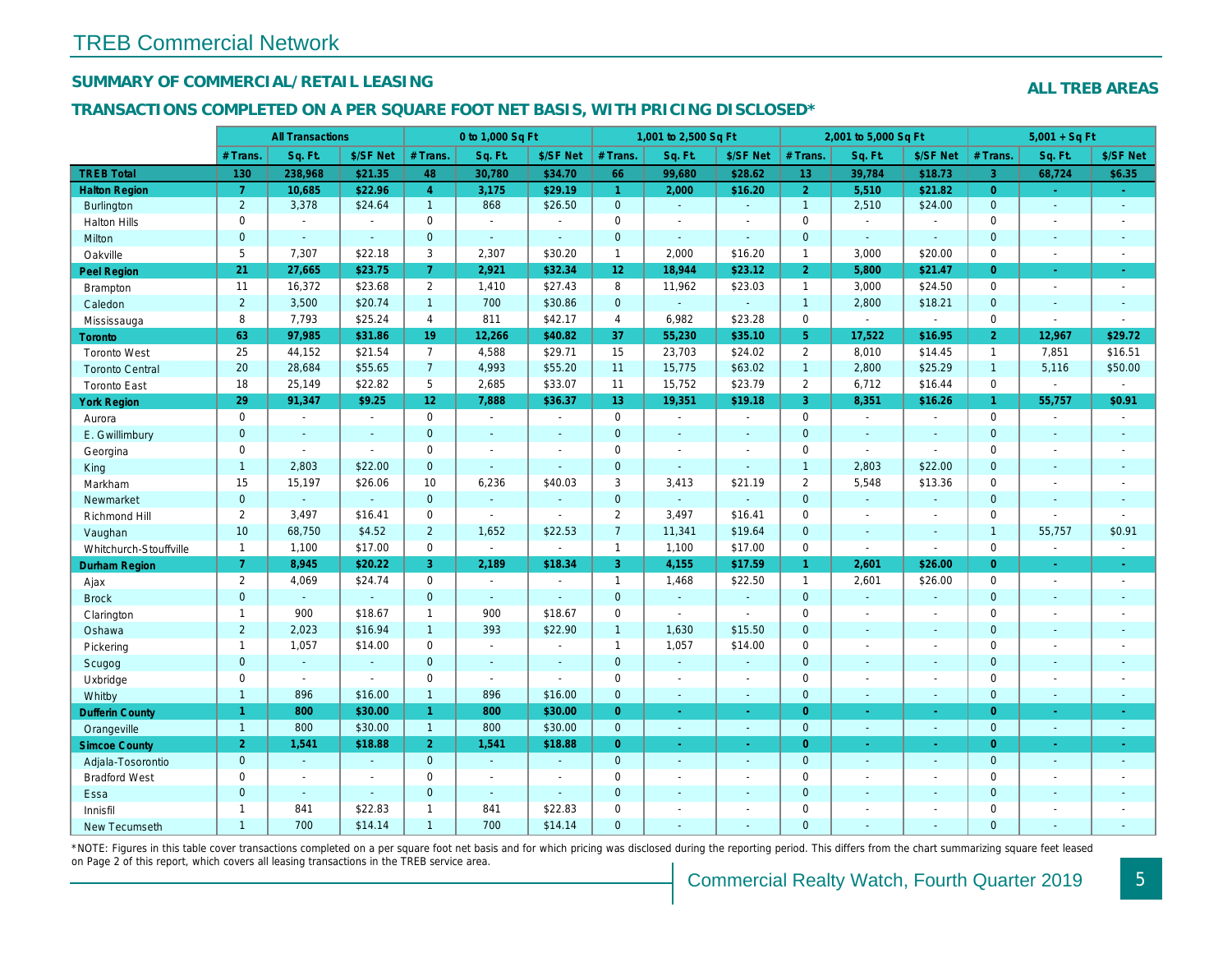## SUMMARY OF COMMERCIAL/RETAIL LEASING

## TRANSACTIONS COMPLETED ON A PER SQUARE FOOT NET BASIS, WITH PRICING DISCLOSED\*

|                        |                | <b>All Transactions</b> |                |                | 0 to 1,000 Sq Ft |                          |                     | 1,001 to 2,500 Sq Ft |                |                 | 2,001 to 5,000 Sq Ft     |                          |
|------------------------|----------------|-------------------------|----------------|----------------|------------------|--------------------------|---------------------|----------------------|----------------|-----------------|--------------------------|--------------------------|
|                        | # Trans.       | Sq. Ft.                 | \$/SF Net      | # Trans.       | Sq. Ft.          | \$/SF Net                | # Trans.            | Sq. Ft.              | \$/SF Net      | # Trans.        | Sq. Ft.                  | \$/SF Ne                 |
| <b>TREB Total</b>      | 130            | 238,968                 | \$21.35        | 48             | 30,780           | \$34.70                  | 66                  | 99,680               | \$28.62        | 13 <sup>°</sup> | 39,784                   | \$18.73                  |
| City of Toronto Total  | 63             | 97,985                  | \$31.86        | 19             | 12,266           | \$40.82                  | 37                  | 55,230               | \$35.10        | 5 <sup>5</sup>  | 17,522                   | \$16.95                  |
| <b>Toronto West</b>    | 25             | 44,152                  | \$21.54        | $\mathbf{7}$   | 4,588            | \$29.71                  | 15                  | 23,703               | \$24.02        | $\overline{2}$  | 8,010                    | \$14.45                  |
| Toronto W01            | 5              | 5,612                   | \$46.85        | $\mathbf{1}$   | 900              | \$47.33                  | $\overline{4}$      | 4,712                | \$46.75        | 0               | $\blacksquare$           | $\blacksquare$           |
| Toronto W02            | $\mathbf{1}$   | 1,628                   | \$25.80        | $\mathbf{0}$   | $\sim$           | $\blacksquare$           | $\overline{1}$      | 1,628                | \$25.80        | $\mathbf{0}$    | $\blacksquare$           | $\sim$                   |
| Toronto W03            | $\mathbf{1}$   | 2,200                   | \$21.82        | $\mathbf 0$    | $\bullet$        | $\blacksquare$           | $\mathbf{1}$        | 2,200                | \$21.82        | $\mathbf 0$     | $\omega$                 | $\blacksquare$           |
| Toronto W04            | $\overline{7}$ | 14,339                  | \$16.34        | 3              | 2,041            | \$18.13                  | $\overline{2}$      | 4,288                | \$19.03        | $\overline{2}$  | 8,010                    | \$14.45                  |
| Toronto W05            | $\mathbf{1}$   | 1,489                   | \$15.00        | $\mathbf 0$    | $\blacksquare$   | $\sim$                   | $\mathbf{1}$        | 1,489                | \$15.00        | $\mathbf 0$     | $\blacksquare$           |                          |
| Toronto W06            | $\overline{2}$ | 1,147                   | \$37.66        | $2^{\circ}$    | 1,147            | \$37.66                  | $\mathbf 0$         | $\sim$               | $\blacksquare$ | $\mathbf{0}$    | $\blacksquare$           | $\blacksquare$           |
| Toronto W07            | $\mathbf 0$    | $\sim$                  | $\sim$         | $\mathbf 0$    | $\blacksquare$   | $\blacksquare$           | $\mathbf 0$         | $\blacksquare$       | $\blacksquare$ | 0               | $\blacksquare$           | $\blacksquare$           |
| Toronto W08            | $\mathbf 2$    | 2,356                   | \$24.22        | $\mathbf 0$    | $\blacksquare$   | $\blacksquare$           | $\overline{2}$      | 2,356                | \$24.22        | $\mathbf{0}$    | $\blacksquare$           |                          |
| Toronto W09            | 0              | $\blacksquare$          | $\blacksquare$ | $\mathbf 0$    | $\blacksquare$   | $\blacksquare$           | $\mathbf 0$         | $\blacksquare$       | $\blacksquare$ | 0               | $\blacksquare$           | $\overline{\phantom{a}}$ |
| Toronto W10            | $6\phantom{a}$ | 15,381                  | \$15.68        | $\mathbf{1}$   | 500              | \$27.00                  | $\overline{a}$      | 7,030                | \$13.96        | $\mathbf{0}$    | $\sim$                   | $\blacksquare$           |
| <b>Toronto Central</b> | 20             | 28,684                  | \$55.65        | $\mathbf{7}$   | 4,993            | \$55.20                  | 11                  | 15,775               | \$63.02        | $\mathbf{1}$    | 2,800                    | \$25.29                  |
| Toronto C01            | 10             | 11,301                  | \$60.03        | $\overline{4}$ | 2,532            | \$57.94                  | $6\phantom{1}$      | 8,769                | \$60.63        | $\mathbf{0}$    | $\omega$                 | $\blacksquare$           |
| Toronto C02            | 4              | 9,886                   | \$41.34        | $\mathbf{1}$   | 850              | \$50.00                  | $\mathbf{1}$        | 1,120                | \$35.36        | $\overline{1}$  | 2,800                    | \$25.29                  |
| Toronto C03            | $\mathbf{1}$   | 1,124                   | \$61.00        | $\mathbf 0$    | $\blacksquare$   | $\blacksquare$           | $\overline{1}$      | 1,124                | \$61.00        | $\mathbf 0$     | $\blacksquare$           | $\blacksquare$           |
| Toronto C04            | 0              | $\sim$                  | $\blacksquare$ | $\mathbf 0$    | $\blacksquare$   | $\blacksquare$           | $\mathbf 0$         | $\blacksquare$       | $\blacksquare$ | 0               | $\blacksquare$           | $\overline{\phantom{a}}$ |
| Toronto C06            | $\pmb{0}$      | $\blacksquare$          | $\sim$         | $\mathbf 0$    | $\blacksquare$   | $\blacksquare$           | $\mathbf 0$         | $\blacksquare$       | $\blacksquare$ | $\mathbf 0$     | $\blacksquare$           | $\blacksquare$           |
| Toronto C07            | 0              | $\blacksquare$          | $\overline{a}$ | $\mathbf 0$    | $\blacksquare$   | $\blacksquare$           | $\mathbf 0$         | $\blacksquare$       | $\blacksquare$ | $\mathbf 0$     | $\blacksquare$           | $\blacksquare$           |
| Toronto C08            | $\mathsf 3$    | 4,762                   | \$74.41        | $\mathbf 0$    | $\blacksquare$   | $\blacksquare$           | $\mathbf{3}$        | 4,762                | \$74.41        | $\mathbf 0$     | $\sim$                   | $\blacksquare$           |
| Toronto C09            | 0              | $\blacksquare$          | $\sim$         | $\mathbf 0$    | $\blacksquare$   | $\overline{a}$           | $\mathbf 0$         | $\blacksquare$       | $\blacksquare$ | 0               | $\sim$                   | $\blacksquare$           |
| Toronto C10            | $\mathbf{1}$   | 661                     | \$68.99        | $\mathbf{1}$   | 661              | \$68.99                  | $\mathbf 0$         | $\blacksquare$       | $\sim$         | $\mathbf{0}$    | $\blacksquare$           | $\blacksquare$           |
| Toronto C11            | 0              | $\sim$                  | $\sim$         | $\mathbf 0$    | $\sim$           | $\tilde{\phantom{a}}$    | $\mathbf 0$         | $\sim$               | $\blacksquare$ | 0               | $\sim$                   | $\blacksquare$           |
| Toronto C12            | $\pmb{0}$      | $\sim$                  | $\sim$         | $\mathbf 0$    | $\sim$           | $\blacksquare$           | $\mathbf 0$         | $\blacksquare$       | $\blacksquare$ | $\mathbf 0$     | $\overline{\phantom{a}}$ | $\blacksquare$           |
| Toronto C13            | 0              | $\sim$                  | $\sim$         | $\mathbf 0$    | $\blacksquare$   | $\blacksquare$           | 0                   | $\blacksquare$       | $\blacksquare$ | 0               | $\blacksquare$           | $\overline{\phantom{a}}$ |
| Toronto C14            | $\mathbf{1}$   | 950                     | \$42.95        | $\mathbf{1}$   | 950              | \$42.95                  | $\mathbf 0$         | $\blacksquare$       | $\sim$         | $\mathbf{0}$    | $\blacksquare$           | $\blacksquare$           |
| Toronto C15            | 0              | $\omega$                | $\bullet$      | $\mathbf 0$    | $\sim$           | $\blacksquare$           | $\mathsf{O}\xspace$ | $\blacksquare$       | $\blacksquare$ | $\mathbf 0$     | $\blacksquare$           | $\blacksquare$           |
| <b>Toronto East</b>    | 18             | 25,149                  | \$22.82        | 5 <sup>5</sup> | 2,685            | \$33.07                  | 11                  | 15,752               | \$23.79        | $\overline{2}$  | 6,712                    | \$16.44                  |
| Toronto E01            | 4              | 6,180                   | \$29.20        | $\mathbf 0$    | $\sim$           | $\blacksquare$           | $\overline{4}$      | 6,180                | \$29.20        | $\mathbf{0}$    | $\sim$                   | $\sim$                   |
| Toronto E02            | $\overline{a}$ | 2,200                   | \$33.75        | $\mathbf{1}$   | 700              | \$30.86                  | $\overline{1}$      | 1,500                | \$35.10        | $\mathbf 0$     | $\sim$                   | $\sim$                   |
| Toronto E03            | 2              | 2,650                   | \$14.04        | $\mathbf{1}$   | 950              | \$21.47                  | $\mathbf{1}$        | 1,700                | \$9.88         | $\mathbf 0$     | $\blacksquare$           | $\blacksquare$           |
| Toronto E04            | $\overline{c}$ | 5,044                   | \$14.23        | $\mathbf{0}$   | $\sim$           | $\blacksquare$           | $\mathbf{1}$        | 1,044                | \$22.76        | $\mathbf{1}$    | 4,000                    | \$12.00                  |
| Toronto E05            | $\mathsf 0$    | $\blacksquare$          | $\sim$         | $\mathbf 0$    | $\blacksquare$   | $\overline{\phantom{a}}$ | $\mathsf 0$         | $\blacksquare$       | $\blacksquare$ | $\mathbf{0}$    | $\blacksquare$           | $\blacksquare$           |
| Toronto E06            | $\mathbf 0$    | $\omega$                | $\omega$       | $\mathbf{0}$   | $\omega$         | $\sim$                   | $\mathbf 0$         | $\blacksquare$       | $\blacksquare$ | $\mathbf{0}$    | $\blacksquare$           | $\blacksquare$           |
| Toronto E07            | 3              | 3,103                   | \$16.06        | $\mathbf{1}$   | 200              | \$60.00                  | $\overline{2}$      | 2,903                | \$13.04        | $\mathbf 0$     | $\blacksquare$           | $\blacksquare$           |
| Toronto E08            | $\mathbf{1}$   | 450                     | \$40.00        | $\mathbf{1}$   | 450              | \$40.00                  | $\mathbf{0}$        | $\blacksquare$       | $\omega$       | $\mathbf{0}$    | $\blacksquare$           | $\blacksquare$           |
| Toronto E09            | 4              | 5,522                   | \$25.79        | $\mathbf{1}$   | 385              | \$43.64                  | $\overline{2}$      | 2,425                | \$26.07        | $\mathbf{1}$    | 2,712                    | \$23.00                  |
| Toronto E10            | $\pmb{0}$      | $\blacksquare$          | $\blacksquare$ | $\mathbf 0$    | $\blacksquare$   | $\overline{\phantom{a}}$ | $\mathbf{0}$        | $\blacksquare$       | $\blacksquare$ | $\mathbf{0}$    | $\blacksquare$           | $\blacksquare$           |
| Toronto E11            | 0              | $\blacksquare$          | $\blacksquare$ | 0              | $\overline{a}$   | $\blacksquare$           | 0                   | $\overline{a}$       | $\blacksquare$ | $\mathbf 0$     | $\blacksquare$           |                          |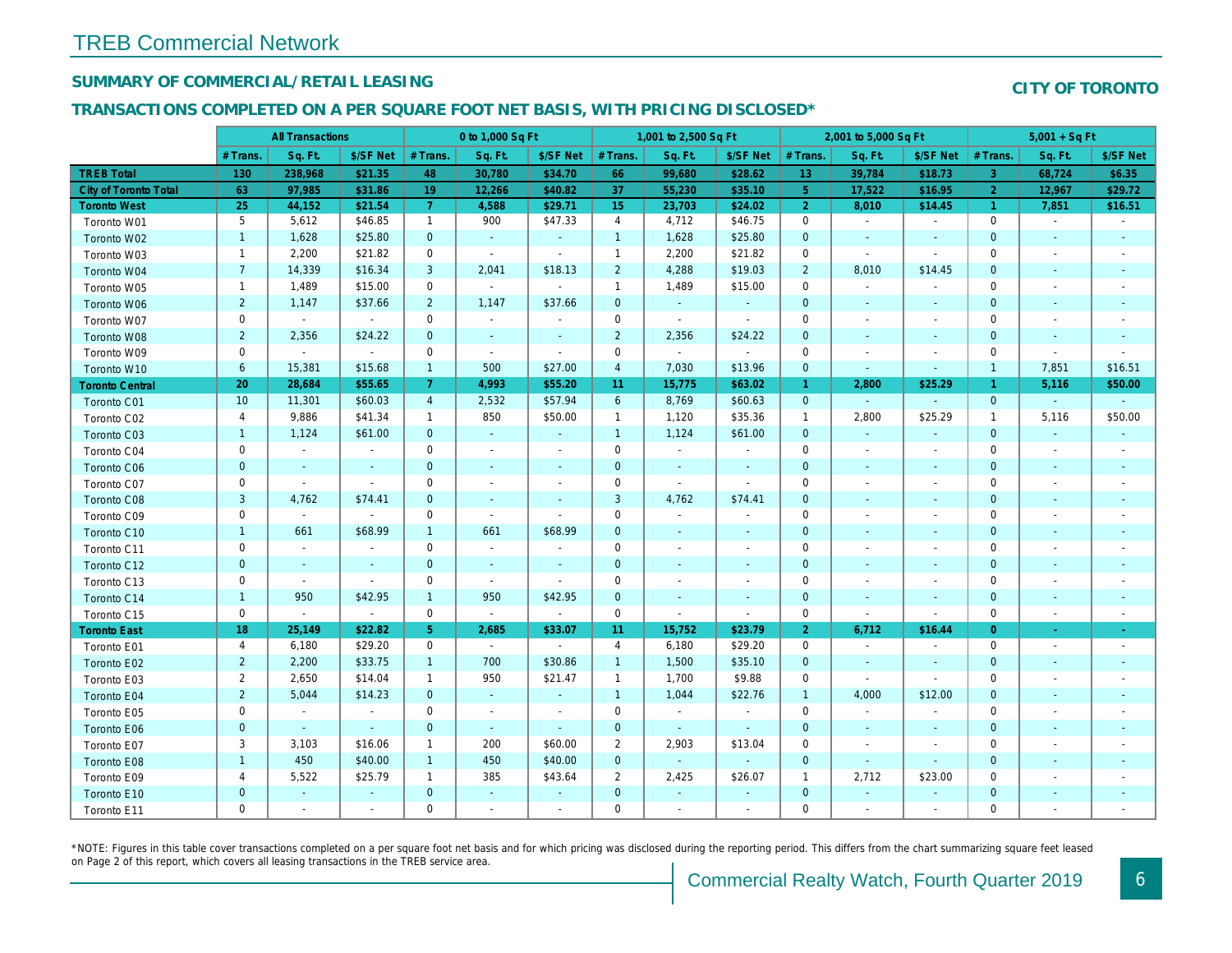## SUMMARY OF OFFICE LEASING

#### TRANSACTIONS COMPLETED ON A PER SQUARE FOOT NET BASIS, WITH PRICING DISCLOSED\*

|                        |                 | <b>All Transactions</b> |               |                | 0 to 1,000 Sq Ft      |                |                 | 1,001 to 2,500 Sq Ft |                          |                | 2,001 to 5,000 Sq Ft     |                          |
|------------------------|-----------------|-------------------------|---------------|----------------|-----------------------|----------------|-----------------|----------------------|--------------------------|----------------|--------------------------|--------------------------|
|                        | # Trans.        | Sq. Ft.                 | \$/SF Net     | # Trans.       | Sq. Ft.               | \$/SF Net      | $#$ Trans.      | Sq. Ft.              | \$/SF Net                | # Trans.       | Sq. Ft.                  | \$/SF Ne                 |
| <b>TREB Total</b>      | 158             | 260,813                 | \$17.29       | 62             | 41,685                | \$23.35        | 72              | 112,095              | \$17.17                  | 21             | 68,574                   | \$15.94                  |
| <b>Halton Region</b>   | 12 <sub>2</sub> | 21,799                  | \$18.52       | $\overline{4}$ | 2,695                 | \$18.32        | 5 <sup>1</sup>  | 8,846                | \$15.80                  | $\overline{3}$ | 10,258                   | \$20.93                  |
| <b>Burlington</b>      | $5\phantom{.0}$ | 7,753                   | \$15.03       | $2^{\circ}$    | 1,845                 | \$13.76        | $\mathbf{3}$    | 5,908                | \$15.43                  | $\overline{0}$ | $\omega$                 | $\blacksquare$           |
| <b>Halton Hills</b>    | $\mathbf{1}$    | 1,300                   | \$10.15       | $\mathbf 0$    | $\sim$                | $\blacksquare$ | $\mathbf{1}$    | 1,300                | \$10.15                  | $\mathbf 0$    | $\blacksquare$           | $\blacksquare$           |
| Milton                 | $\mathbf{0}$    | $\sim$                  | $\omega$      | $\mathbf{0}$   | $\sim$                | $\blacksquare$ | $\mathbf{0}$    | $\omega$             | $\blacksquare$           | $\mathbf{0}$   | $\sim$                   | $\blacksquare$           |
| Oakville               | 6               | 12,746                  | \$21.50       | $\overline{2}$ | 850                   | \$28.24        | $\mathbf{1}$    | 1,638                | \$21.61                  | 3              | 10,258                   | \$20.93                  |
| <b>Peel Region</b>     | 36              | 77,359                  | \$14.90       | 11             | 7,886                 | \$20.94        | 21              | 34,251               | \$14.34                  | 3              | 10,815                   | \$15.42                  |
| Brampton               | 11              | 13,791                  | \$16.27       | 5              | 3,607                 | \$17.28        | 6               | 10,184               | \$15.91                  | $\mathbf 0$    | $\omega$                 |                          |
| Caledon                | $\mathbf{1}$    | 630                     | \$22.86       | $\mathbf{1}$   | 630                   | \$22.86        | $\mathbf 0$     | $\blacksquare$       | $\omega$                 | $\mathbf{0}$   | $\blacksquare$           | $\blacksquare$           |
| Mississauga            | 24              | 62,938                  | \$14.52       | 5              | 3,649                 | \$24.23        | 15              | 24,067               | \$13.67                  | 3              | 10,815                   | \$15.42                  |
| <b>Toronto</b>         | 53              | 70,654                  | \$22.32       | 28             | 19,000                | \$28.42        | 16              | 23,973               | \$22.84                  | 9 <sup>°</sup> | 27,680                   | \$17.69                  |
| <b>Toronto West</b>    | 17              | 27,428                  | \$17.20       | $\overline{7}$ | 4,630                 | \$25.97        | 5               | 5,737                | \$17.33                  | 5              | 17,060                   | \$14.78                  |
| <b>Toronto Central</b> | 28              | 31,578                  | \$27.56       | 17             | 12,094                | \$30.62        | 10 <sup>°</sup> | 16,876               | \$24.07                  | $\mathbf{1}$   | 2,608                    | \$36.00                  |
| <b>Toronto East</b>    | 8               | 11,648                  | \$20.18       | $\overline{4}$ | 2,276                 | \$21.70        | $\mathbf{1}$    | 1,360                | \$30.88                  | 3              | 8,012                    | \$17.93                  |
| <b>York Region</b>     | 49              | 78,996                  | \$15.70       | 14             | 8,770                 | \$19.86        | 29              | 43,446               | \$16.35                  | $\overline{4}$ | 12,729                   | \$12.98                  |
| Aurora                 | $\mathbf{1}$    | 1,809                   | \$18.57       | $\mathbf 0$    | $\sim$                | $\blacksquare$ | $\mathbf{1}$    | 1,809                | \$18.57                  | $\mathbf 0$    | $\omega$                 | $\blacksquare$           |
| E. Gwillimbury         | $\mathbf{0}$    | $\omega$                | $\omega$      | $\Omega$       | ä,                    | $\blacksquare$ | $\mathbf{0}$    | ÷.                   | $\Delta$                 | $\mathbf{0}$   | $\omega$                 | $\blacksquare$           |
| Georgina               | 0               | $\sim$                  | $\sim$        | $\mathbf 0$    | $\blacksquare$        | $\blacksquare$ | $\mathbf 0$     | $\blacksquare$       | $\sim$                   | $\mathbf 0$    | $\blacksquare$           | $\blacksquare$           |
| King                   | $\mathbf{0}$    | $\omega$                | $\omega$      | $\overline{0}$ | $\omega$              | $\blacksquare$ | $\mathbf{0}$    | ä,                   | $\omega$                 | $\mathbf{0}$   | $\blacksquare$           | $\blacksquare$           |
| Markham                | 17              | 24,139                  | \$15.46       | 3              | 2,178                 | \$11.22        | 12              | 16,388               | \$16.43                  | $\overline{2}$ | 5,573                    | \$14.27                  |
| Newmarket              | $\overline{4}$  | 10,077                  | \$13.51       | $\mathbf{1}$   | 150                   | \$40.00        | $\overline{2}$  | 3,396                | \$14.37                  | $\mathbf{0}$   | $\omega$                 |                          |
| Richmond Hill          | $\overline{7}$  | 18,185                  | \$13.31       | 3              | 2,206                 | \$13.96        | $\mathbf{1}$    | 1,303                | \$12.75                  | $\overline{2}$ | 7,156                    | \$11.97                  |
| Vaughan                | 18              | 22,986                  | \$18.08       | 6              | 4,086                 | \$25.29        | 12              | 18,900               | \$16.52                  | $\overline{0}$ | $\blacksquare$           | $\blacksquare$           |
| Whitchurch-Stouffville | $\mathbf{2}$    | 1,800                   | \$22.00       | $\mathbf{1}$   | 150                   | \$64.00        | $\mathbf{1}$    | 1,650                | \$18.18                  | $\mathbf 0$    | $\blacksquare$           | $\blacksquare$           |
| Durham Region          | 8               | 12,005                  | \$11.39       | 5 <sup>5</sup> | 3,334                 | \$13.38        | $\mathbf{1}$    | 1,579                | \$22.50                  | $\overline{2}$ | 7,092                    | \$7.97                   |
| Ajax                   | $\overline{2}$  | 1,575                   | \$13.57       | $\overline{2}$ | 1,575                 | \$13.57        | $\mathbf{0}$    | $\sim$               | $\blacksquare$           | $\Omega$       | $\blacksquare$           | $\blacksquare$           |
| <b>Brock</b>           | $\mathbf 0$     | $\omega$                | $\omega$      | $\mathbf{0}$   | $\omega$              | $\omega$       | $\mathbf{0}$    | $\blacksquare$       | $\blacksquare$           | $\mathbf{0}$   | $\omega$                 | $\blacksquare$           |
| Clarington             | $\mathbf{1}$    | 550                     | \$14.18       | $\mathbf{1}$   | 550                   | \$14.18        | $\mathbf 0$     | $\sim$               | $\overline{\phantom{a}}$ | $\mathbf{0}$   | $\sim$                   | $\blacksquare$           |
| Oshawa                 | $\mathbf{0}$    |                         | $\sim$        | $\mathbf{0}$   | $\omega$              | $\blacksquare$ | $\mathbf{0}$    | ٠                    | $\blacksquare$           | $\mathbf{0}$   | $\sim$                   | $\blacksquare$           |
| Pickering              | $\overline{2}$  | 1,209                   | \$12.77       | $\overline{2}$ | 1,209                 | \$12.77        | $\mathbf 0$     | ÷.                   | $\blacksquare$           | $\mathbf 0$    | $\sim$                   | $\overline{\phantom{a}}$ |
| Scugog                 | $\mathbf 0$     | $\sim$                  | $\sim$        | $\mathbf{0}$   | $\omega$              | $\blacksquare$ | $\mathbf{0}$    | $\omega$             | $\sim$                   | $\mathbf{0}$   | $\omega$                 | $\blacksquare$           |
| Uxbridge               | $\mathbf 0$     | $\sim$                  | $\omega$      | $\mathbf 0$    | $\tilde{\phantom{a}}$ | $\blacksquare$ | $\mathsf 0$     | $\overline{a}$       | $\overline{\phantom{a}}$ | $\mathbf 0$    | $\overline{\phantom{a}}$ | $\blacksquare$           |
| Whitby                 | 3               | 8,671                   | \$10.62       | $\mathbf{0}$   | $\omega$              | $\sim$         | $\mathbf{1}$    | 1,579                | \$22.50                  | $\overline{2}$ | 7,092                    | \$7.97                   |
| <b>Dufferin County</b> | $\overline{0}$  | $\omega$                | $\sim$        | $\overline{0}$ | $\omega$              | $\omega$       | $\overline{0}$  | ÷.                   | $\omega$                 | $\overline{0}$ | ÷.                       | $\sim$                   |
| Orangeville            | $\mathbf{0}$    | $\omega$                | $\omega$      | $\overline{0}$ | $\omega$              | $\blacksquare$ | $\mathbf{0}$    | $\omega$             | $\omega$                 | $\overline{0}$ | $\omega$                 | $\bullet$ .              |
| <b>Simcoe County</b>   | $\overline{0}$  | $\omega$                | $\Delta \tau$ | $\overline{0}$ | $\omega$              | ÷.             | $\overline{0}$  | $\omega$             | $\omega$                 | $\overline{0}$ | $\omega$                 | $\omega_{\rm c}$         |
| Adjala-Tosorontio      | $\mathbf{0}$    | $\sim$                  | $\sim$        | $\mathbf{0}$   | $\blacksquare$        | $\blacksquare$ | $\mathbf 0$     | $\blacksquare$       | $\omega$                 | $\mathbf{0}$   | $\blacksquare$           | $\sim$                   |
| <b>Bradford West</b>   | 0               | $\sim$                  | $\sim$        | $\mathbf 0$    | $\blacksquare$        | $\blacksquare$ | $\mathbf 0$     | $\blacksquare$       | $\sim$                   | $\mathbf 0$    | $\blacksquare$           | $\blacksquare$           |
| Essa                   | $\mathbf{0}$    |                         |               | $\overline{0}$ | $\sim$                | $\blacksquare$ | $\mathbf{0}$    |                      | $\omega$                 | $\mathbf{0}$   | $\sim$                   |                          |
| Innisfil               | $\mathbf 0$     | $\blacksquare$          | $\sim$        | $\mathbf 0$    | $\tilde{\phantom{a}}$ | $\blacksquare$ | $\mathbf 0$     |                      | $\blacksquare$           | $\mathbf 0$    | $\sim$                   | $\blacksquare$           |
| <b>New Tecumseth</b>   | $\Omega$        |                         |               | $\Omega$       |                       |                | $\mathbf{0}$    |                      |                          | $\Omega$       |                          |                          |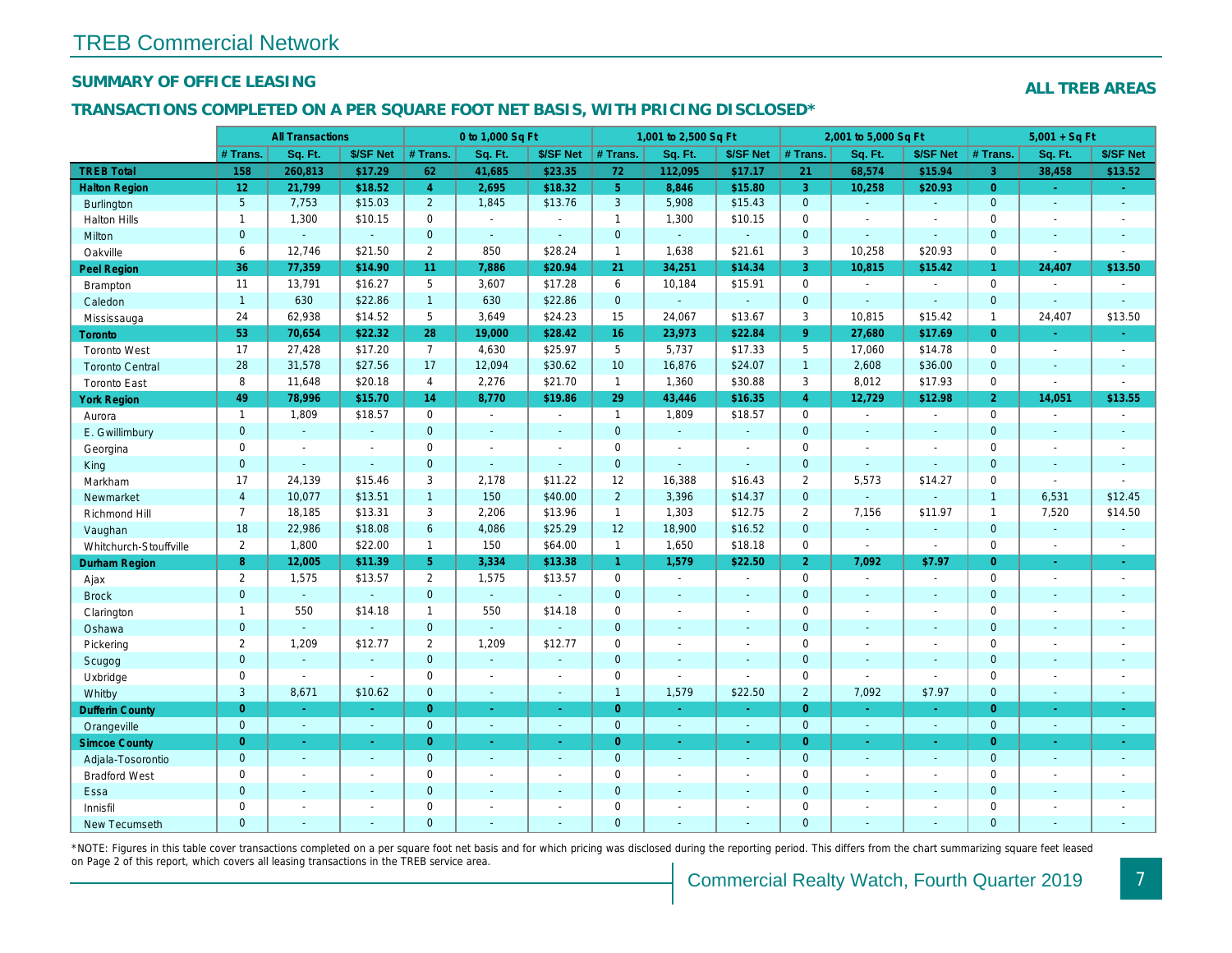## SUMMARY OF OFFICE LEASING

## TRANSACTIONS COMPLETED ON A PER SQUARE FOOT NET BASIS, WITH PRICING DISCLOSED\*

|                        | <b>All Transactions</b> |                | 0 to 1,000 Sq Ft |                |                |                          | 1,001 to 2,500 Sq Ft |                          |                          | 2,001 to 5,000 Sq Ft |                          |                          |
|------------------------|-------------------------|----------------|------------------|----------------|----------------|--------------------------|----------------------|--------------------------|--------------------------|----------------------|--------------------------|--------------------------|
|                        | # Trans.                | Sq. Ft.        | \$/SF net        | # Trans.       | Sq. Ft.        | \$/SF net                | # Trans.             | Sq. Ft.                  | \$/SF net                | # Trans.             | Sq. Ft.                  | \$/SF ne                 |
| <b>TREB Total</b>      | 158                     | 260,813        | \$17.29          | 62             | 41,685         | \$23.35                  | 72                   | 112,095                  | \$17.17                  | 21                   | 68,574                   | \$15.94                  |
| City of Toronto Total  | 53                      | 70,654         | \$22.32          | 28             | 19,000         | \$28.42                  | 16 <sup>°</sup>      | 23,973                   | \$22.84                  | 9                    | 27,680                   | \$17.69                  |
| <b>Toronto West</b>    | 17                      | 27,428         | \$17.20          | $\mathbf{7}$   | 4,630          | \$25.97                  | 5 <sub>5</sub>       | 5,737                    | \$17.33                  | $5\phantom{.0}$      | 17,060                   | \$14.78                  |
| Toronto W01            | $\mathbf{1}$            | 1,158          | \$27.00          | $\mathbf 0$    | $\sim$         | $\sim$                   | $\mathbf{1}$         | 1,158                    | \$27.00                  | $\mathbf 0$          | $\blacksquare$           | $\sim$                   |
| Toronto W02            | $\mathbf 0$             | $\sim$         | $\blacksquare$   | $\mathbf 0$    | $\blacksquare$ | $\blacksquare$           | $\mathbf 0$          | $\sim$                   | $\overline{\phantom{a}}$ | 0                    | $\sim$                   | $\sim$                   |
| Toronto W03            | 0                       | $\sim$         | $\sim$           | $\mathbf 0$    | $\blacksquare$ | $\blacksquare$           | $\mathbf 0$          | $\blacksquare$           | $\blacksquare$           | 0                    | $\sim$                   | $\sim$                   |
| Toronto W04            | 6                       | 9,682          | \$15.18          | $\overline{2}$ | 1,690          | \$19.88                  | $\overline{2}$       | 2,460                    | \$15.10                  | $\overline{2}$       | 5,532                    | \$13.78                  |
| Toronto W05            | $\overline{c}$          | 1,335          | \$36.51          | $\overline{2}$ | 1,335          | \$36.51                  | $\mathbf 0$          | $\blacksquare$           | $\blacksquare$           | 0                    | $\blacksquare$           |                          |
| Toronto W06            | $\pmb{0}$               | $\omega$       | $\omega$         | $\mathbf 0$    | $\omega$       |                          | $\mathbf 0$          | $\blacksquare$           | $\overline{\phantom{a}}$ | $\mathbf 0$          | $\overline{\phantom{a}}$ | $\sim$                   |
| Toronto W07            | $\mathbf{1}$            | 749            | \$25.63          | $\mathbf{1}$   | 749            | \$25.63                  | 0                    | $\blacksquare$           | $\blacksquare$           | 0                    | $\blacksquare$           | $\overline{\phantom{a}}$ |
| Toronto W08            | 6                       | 13,824         | \$15.10          | $\mathbf{1}$   | 176            | \$10.00                  | $\overline{2}$       | 2,119                    | \$14.63                  | 3                    | 11,528                   | \$15.26                  |
| Toronto W09            | 0                       | $\blacksquare$ | $\sim$           | $\mathbf 0$    | $\sim$         | $\blacksquare$           | $\mathbf 0$          | $\blacksquare$           | $\blacksquare$           | 0                    | $\overline{\phantom{a}}$ | $\sim$                   |
| Toronto W10            | $\mathbf{1}$            | 680            | \$24.93          | $\mathbf{1}$   | 680            | \$24.93                  | $\mathbf 0$          | $\sim$                   | $\blacksquare$           | $\mathbf 0$          | $\sim$                   | $\sim$                   |
| <b>Toronto Central</b> | 28                      | 31,578         | \$27.56          | 17             | 12,094         | \$30.62                  | 10 <sup>°</sup>      | 16,876                   | \$24.07                  | $\overline{1}$       | 2,608                    | \$36.00                  |
| Toronto C01            | 6                       | 8,323          | \$31.06          | 3              | 2,368          | \$31.32                  | $\overline{2}$       | 3,347                    | \$27.04                  | $\overline{1}$       | 2,608                    | \$36.00                  |
| Toronto C02            | $\mathbf{1}$            | 625            | \$46.08          | $\mathbf{1}$   | 625            | \$46.08                  | $\mathbf 0$          | $\blacksquare$           | $\blacksquare$           | 0                    | $\blacksquare$           | $\overline{\phantom{a}}$ |
| Toronto C03            | $\pmb{0}$               | $\blacksquare$ | $\blacksquare$   | $\mathbf 0$    | $\blacksquare$ |                          | 0                    | $\blacksquare$           | $\blacksquare$           | $\mathbf 0$          | $\overline{\phantom{a}}$ | $\sim$                   |
| Toronto C04            | 3                       | 2,069          | \$24.34          | 3              | 2,069          | \$24.34                  | 0                    | $\overline{\phantom{a}}$ |                          | 0                    |                          | $\overline{\phantom{a}}$ |
| <b>Toronto C06</b>     | $\mathbf{1}$            | 900            | \$38.00          | $\mathbf{1}$   | 900            | \$38.00                  | $\mathbf 0$          | $\blacksquare$           | $\blacksquare$           | $\pmb{0}$            | $\blacksquare$           | $\sim$                   |
| Toronto C07            | $\mathbf{1}$            | 1,558          | \$23.68          | $\mathbf 0$    | $\sim$         | $\sim$                   | $\mathbf{1}$         | 1,558                    | \$23.68                  | 0                    |                          | $\overline{\phantom{a}}$ |
| Toronto C08            | 5                       | 6,370          | \$35.93          | 3              | 2,336          | \$47.52                  | $\overline{2}$       | 4,034                    | \$29.22                  | $\mathbf 0$          |                          | $\blacksquare$           |
| Toronto C09            | 0                       | $\blacksquare$ | $\sim$           | $\mathbf 0$    | $\blacksquare$ | $\frac{1}{2}$            | $\mathsf{O}\xspace$  | $\blacksquare$           | $\blacksquare$           | $\mathbf 0$          |                          |                          |
| Toronto C10            | $\mathbf{1}$            | 1,166          | \$30.00          | $\mathbf{0}$   | $\sim$         | $\blacksquare$           | $\mathbf{1}$         | 1,166                    | \$30.00                  | $\mathbf 0$          | $\blacksquare$           | $\blacksquare$           |
| Toronto C11            | $\mathbf 0$             | $\blacksquare$ | $\blacksquare$   | $\mathbf 0$    | $\sim$         | $\blacksquare$           | $\mathbf 0$          | $\blacksquare$           | $\overline{\phantom{a}}$ | $\mathbf 0$          |                          |                          |
| Toronto C12            | $\mathbf{1}$            | 586            | \$22.53          | $\mathbf{1}$   | 586            | \$22.53                  | $\pmb{0}$            | $\blacksquare$           | $\blacksquare$           | $\pmb{0}$            |                          |                          |
| Toronto C13            | $\overline{2}$          | 1,864          | \$17.45          | $\overline{2}$ | 1,864          | \$17.45                  | 0                    | $\blacksquare$           | $\blacksquare$           | $\mathbf 0$          |                          |                          |
| Toronto C14            | 3                       | 2,968          | \$24.28          | $\mathbf{1}$   | 462            | \$19.48                  | $\overline{2}$       | 2,506                    | \$25.17                  | $\mathbf 0$          | $\blacksquare$           | $\blacksquare$           |
| Toronto C15            | $\overline{\mathbf{4}}$ | 5,149          | \$15.53          | $\overline{2}$ | 884            | \$19.29                  | $\overline{2}$       | 4,265                    | \$14.75                  | 0                    | $\sim$                   | $\blacksquare$           |
| <b>Toronto East</b>    | 8                       | 11,648         | \$20.18          | $\overline{4}$ | 2,276          | \$21.70                  | $\mathbf{1}$         | 1,360                    | \$30.88                  | 3                    | 8,012                    | \$17.93                  |
| Toronto E01            | 1                       | 1,360          | \$30.88          | $\mathbf 0$    | $\sim$         | $\blacksquare$           | $\mathbf{1}$         | 1,360                    | \$30.88                  | 0                    | $\blacksquare$           | $\sim$                   |
| Toronto E02            | $\mathbf{1}$            | 996            | \$15.66          | $\mathbf{1}$   | 996            | \$15.66                  | $\mathbf 0$          | $\omega$                 | $\blacksquare$           | $\mathbf 0$          | $\blacksquare$           | $\sim$                   |
| Toronto E03            | 0                       | $\blacksquare$ | $\blacksquare$   | $\mathbf 0$    | $\sim$         | $\overline{\phantom{a}}$ | $\mathbf 0$          | $\blacksquare$           | $\overline{\phantom{a}}$ | 0                    | $\overline{\phantom{a}}$ | $\overline{\phantom{a}}$ |
| Toronto E04            | $\pmb{0}$               | $\blacksquare$ | $\blacksquare$   | $\mathbf 0$    | $\blacksquare$ | ٠                        | 0                    | $\blacksquare$           | $\blacksquare$           | $\mathbf 0$          | ٠                        | $\sim$                   |
| Toronto E05            | 0                       | $\blacksquare$ | $\blacksquare$   | $\mathbf 0$    | $\sim$         | $\blacksquare$           | $\mathbf 0$          | $\blacksquare$           | $\blacksquare$           | $\mathbf 0$          | $\overline{\phantom{a}}$ | $\overline{\phantom{a}}$ |
| Toronto E06            | $\mathbf 0$             | $\sim$         | $\sim$           | $\mathbf 0$    | $\blacksquare$ | $\blacksquare$           | $\mathbf 0$          | $\sim$                   | $\blacksquare$           | $\mathbf 0$          | $\sim$                   | $\sim$                   |
| Toronto E07            | 0                       | $\blacksquare$ | $\blacksquare$   | $\mathbf 0$    | $\mathbf{r}$   | $\blacksquare$           | $\mathbf 0$          | $\blacksquare$           | $\blacksquare$           | 0                    | $\overline{\phantom{a}}$ | $\overline{\phantom{a}}$ |
| Toronto E08            | $\mathbf{1}$            | 930            | \$21.48          | $\mathbf{1}$   | 930            | \$21.48                  | $\mathbf 0$          | $\blacksquare$           | $\blacksquare$           | $\mathbf 0$          | $\sim$                   | $\overline{\phantom{a}}$ |
| Toronto E09            | 4                       | 5,762          | \$22.59          | 2              | 350            | \$39.43                  | 0                    | $\blacksquare$           | $\blacksquare$           | $\overline{2}$       | 5,412                    | \$21.50                  |
| Toronto E10            | $\pmb{0}$               | $\blacksquare$ | $\sim$           | $\mathbf 0$    | $\blacksquare$ | $\blacksquare$           | $\mathbf 0$          | $\blacksquare$           | $\blacksquare$           | $\mathbf 0$          | $\blacksquare$           | $\overline{\phantom{a}}$ |
| Toronto E11            | $\mathbf{1}$            | 2,600          | \$10.50          | $\mathbf 0$    | $\blacksquare$ | $\overline{\phantom{a}}$ | 0                    | $\blacksquare$           | $\blacksquare$           | $\mathbf{1}$         | 2,600                    | \$10.50                  |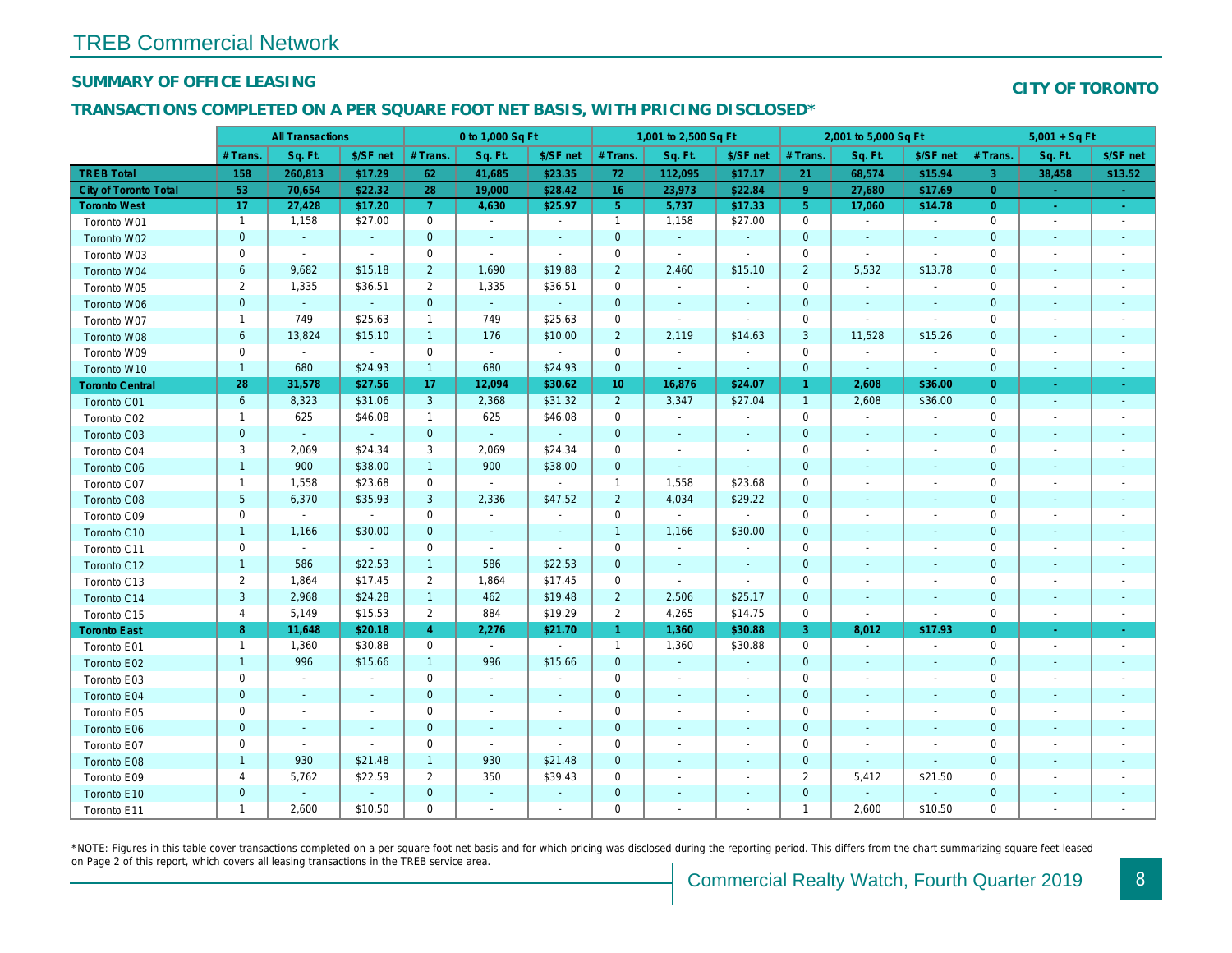## SUMMARY OF INDUSTRIAL SALES

## TRANSACTIONS COMPLETED WITH PRICING DISCLOSED

|                        |                 | <b>All Transactions</b> |                |                | 0 to 5,000 Sq Ft |                |                 | 5,001 to 15,000 Sq Ft    |                          |                 | 15,001 to 50,000 Sq Ft   |                  |
|------------------------|-----------------|-------------------------|----------------|----------------|------------------|----------------|-----------------|--------------------------|--------------------------|-----------------|--------------------------|------------------|
|                        | # Trans.        | Sq. Ft.                 | \$/SF Net      | # Trans.       | Sq. Ft.          | \$/SF Net      | # Trans.        | Sq. Ft.                  | \$/SF Net                | # Trans.        | Sq. Ft.                  | \$/SF Ne         |
| <b>TREB Total</b>      | 74              | 756,708                 | \$213.59       | 49             | 118,192          | \$286.92       | 10 <sup>°</sup> | 84,057                   | \$278.55                 | 12 <sub>2</sub> | 323,972                  | \$205.30         |
| <b>Halton Region</b>   | $\overline{1}$  | 2,694                   | \$248.70       | $\mathbf{1}$   | 2,694            | \$248.70       | $\overline{0}$  | $\omega_{\rm c}$         | $\omega_{\rm c}$         | $\overline{0}$  | $\blacksquare$           | $\omega_{\rm c}$ |
| <b>Burlington</b>      | $\mathbf{1}$    | 2,694                   | \$248.70       | $\mathbf{1}$   | 2,694            | \$248.70       | $\mathbf{0}$    | $\omega$                 | $\omega$                 | $\mathbf{0}$    | $\omega$                 | $\sim$           |
| <b>Halton Hills</b>    | $\mathbf 0$     | $\sim$                  | $\blacksquare$ | $\Omega$       | $\sim$           |                | $\mathbf 0$     | $\blacksquare$           | $\blacksquare$           | $\Omega$        | ÷,                       | $\sim$           |
| Milton                 | $\mathbf{0}$    | $\blacksquare$          | $\blacksquare$ | $\mathbf{0}$   | $\blacksquare$   | $\blacksquare$ | $\mathbf 0$     | $\blacksquare$           | $\blacksquare$           | $\mathbf 0$     | $\blacksquare$           | $\blacksquare$   |
| Oakville               | $\mathbf 0$     | $\blacksquare$          | $\blacksquare$ | $\mathbf 0$    | $\blacksquare$   | $\sim$         | 0               | $\blacksquare$           | $\sim$                   | $\mathbf 0$     | $\blacksquare$           | $\blacksquare$   |
| <b>Peel Region</b>     | 27              | 362,002                 | \$228.48       | 16             | 34,708           | \$276.32       | 3               | 33,788                   | \$272.17                 | $\mathbf{7}$    | 196,319                  | \$236.87         |
| Brampton               | 8               | 172,122                 | \$204.06       | 3              | 5,219            | \$267.87       | 3               | 33,788                   | \$272.17                 | $\overline{1}$  | 35,928                   | \$197.90         |
| Caledon                | $\mathbf{0}$    | $\blacksquare$          | $\omega$       | $\mathbf{0}$   | $\omega$         | $\sim$         | $\mathbf{0}$    | $\omega$                 | $\omega$                 | $\mathbf{0}$    | $\omega$                 | $\omega$         |
| Mississauga            | 19              | 189,880                 | \$250.60       | 13             | 29.489           | \$277.82       | $\mathbf 0$     | $\overline{\phantom{a}}$ | $\blacksquare$           | 6               | 160,391                  | \$245.60         |
| Toronto                | 10 <sup>°</sup> | 123,108                 | \$210.08       | $\overline{4}$ | 13,697           | \$212.97       | 5 <sup>5</sup>  | 35,213                   | \$293.36                 | $\overline{0}$  | ÷.                       | $\bullet$ .      |
| <b>Toronto West</b>    | 8               | 42,910                  | \$273.76       | $\overline{4}$ | 13,697           | \$212.97       | $\overline{4}$  | 29,213                   | \$302.26                 | $\mathbf 0$     | $\blacksquare$           | $\sim$           |
| <b>Toronto Central</b> | $\overline{1}$  | 74,198                  | \$170.02       | $\mathbf{0}$   | $\omega$         | $\Delta$       | $\mathbf{0}$    | ä,                       | ä,                       | $\mathbf{0}$    | $\blacksquare$           | $\omega$         |
| <b>Toronto East</b>    | $\mathbf{1}$    | 6,000                   | \$250.00       | $\mathbf 0$    | $\blacksquare$   | $\blacksquare$ | $\mathbf{1}$    | 6,000                    | \$250.00                 | $\mathbf 0$     | $\blacksquare$           | $\blacksquare$   |
| <b>York Region</b>     | 29              | 167,765                 | \$250.08       | 25             | 56,874           | \$334.18       | $\mathbf{1}$    | 5,056                    | \$333.86                 | $\overline{2}$  | 46,733                   | \$289.09         |
| Aurora                 | $\overline{2}$  | 21,480                  | \$314.71       | $\mathbf{1}$   | 1,800            | \$283.33       | $\mathbf 0$     | $\sim$                   | $\blacksquare$           | $\overline{1}$  | 19,680                   | \$317.58         |
| E. Gwillimbury         | $\mathbf{0}$    | $\blacksquare$          | $\sim$         | $\mathbf{0}$   | $\omega$         |                | $\pmb{0}$       | $\blacksquare$           | $\blacksquare$           | $\mathbf 0$     | ä,                       | $\blacksquare$   |
| Georgina               | $\mathbf 0$     | $\blacksquare$          | $\blacksquare$ | $\mathbf 0$    | $\sim$           | $\sim$         | $\mathbf 0$     | $\blacksquare$           | $\blacksquare$           | $\mathbf 0$     | $\blacksquare$           | $\blacksquare$   |
| King                   | $\overline{0}$  | $\sim$                  | $\sim$         | $\mathbf{0}$   | $\sim$           | $\sim$         | $\mathbf 0$     | $\blacksquare$           | $\blacksquare$           | $\mathbf{0}$    | $\blacksquare$           | $\sim$           |
| Markham                | 3               | 6,466                   | \$330.95       | 3              | 6,466            | \$330.95       | $\pmb{0}$       | $\blacksquare$           | $\overline{\phantom{a}}$ | $\mathbf 0$     | $\blacksquare$           | $\blacksquare$   |
| Newmarket              | $\mathbf{1}$    | 3,091                   | \$294.40       | $\mathbf{1}$   | 3,091            | \$294.40       | $\mathbf 0$     | $\blacksquare$           | $\blacksquare$           | $\mathbf{0}$    | $\blacksquare$           | $\blacksquare$   |
| Richmond Hill          | $\overline{4}$  | 8,135                   | \$311.00       | $\overline{4}$ | 8,135            | \$311.00       | $\mathbf 0$     | $\blacksquare$           | $\blacksquare$           | $\mathbf 0$     | $\blacksquare$           | $\blacksquare$   |
| Vaughan                | 16              | 124,364                 | \$227.39       | 13             | 33,153           | \$349.32       | $\mathbf{1}$    | 5,056                    | \$333.86                 | $\overline{1}$  | 27,053                   | \$268.36         |
| Whitchurch-Stouffville | 3               | 4,229                   | \$315.75       | 3              | 4,229            | \$315.75       | 0               | $\overline{\phantom{a}}$ | $\sim$                   | $\mathbf 0$     | $\overline{\phantom{a}}$ | $\blacksquare$   |
| <b>Durham Region</b>   | $\mathbf{7}$    | 101,139                 | \$103.12       | 3              | 10,219           | \$169.14       | $\mathbf{1}$    | 10,000                   | \$220.00                 | $\overline{3}$  | 80,920                   | \$80.33          |
| Ajax                   | $\mathbf{1}$    | 18,228                  | \$208.47       | 0              | $\blacksquare$   | $\blacksquare$ | $\pmb{0}$       | $\blacksquare$           | $\sim$                   | $\mathbf{1}$    | 18,228                   | \$208.47         |
| <b>Brock</b>           | $\mathbf{0}$    | $\sim$                  | $\sim$         | $\mathbf{0}$   | $\Delta$         | $\sim$         | $\mathbf 0$     | $\blacksquare$           | $\blacksquare$           | $\mathbf 0$     | $\omega$                 | $\sim$           |
| Clarington             | $\mathbf 0$     | $\blacksquare$          | $\blacksquare$ | $\mathbf 0$    | $\blacksquare$   |                | $\pmb{0}$       | $\blacksquare$           | $\blacksquare$           | $\mathbf 0$     | $\blacksquare$           | $\blacksquare$   |
| Oshawa                 | $\overline{0}$  | $\blacksquare$          | $\omega$       | $\overline{0}$ | $\blacksquare$   | $\blacksquare$ | $\mathbf 0$     | $\blacksquare$           | $\blacksquare$           | $\mathbf{0}$    | $\blacksquare$           | $\blacksquare$   |
| Pickering              | $\overline{2}$  | 5,719                   | \$209.56       | 2              | 5,719            | \$209.56       | $\mathbf 0$     | $\blacksquare$           | $\blacksquare$           | $\mathbf 0$     | $\blacksquare$           | $\blacksquare$   |
| Scugog                 | $\overline{2}$  | 62,692                  | \$43.08        | $\mathbf{0}$   | $\omega$         |                | $\mathbf 0$     | $\blacksquare$           | $\blacksquare$           | 2               | 62,692                   | \$43.08          |
| Uxbridge               | $\mathbf 0$     | $\blacksquare$          | $\blacksquare$ | $\mathbf 0$    | $\blacksquare$   |                | 0               | $\overline{a}$           | $\blacksquare$           | $\mathbf 0$     | $\overline{a}$           | $\blacksquare$   |
| Whitby                 | $\overline{c}$  | 14,500                  | \$188.28       | $\mathbf{1}$   | 4,500            | \$117.78       | $\mathbf{1}$    | 10,000                   | \$220.00                 | $\mathbf{0}$    | $\blacksquare$           | $\sim$           |
| <b>Dufferin County</b> | $\overline{0}$  | $\sim$                  | $\sim$         | $\overline{0}$ | a.               | $\sim$         | $\overline{0}$  | ٠                        | ٠                        | $\overline{0}$  | ×.                       | $\sim$           |
| Orangeville            | $\mathbf{0}$    | $\omega$                | $\omega$       | $\mathbf 0$    | $\omega$         | $\omega$       | $\mathbf{0}$    | $\omega$                 | ÷.                       | $\mathbf{0}$    | $\omega$                 | $\sim$           |
| <b>Simcoe County</b>   | $\overline{0}$  | $\sim$                  | $\omega$       | $\overline{0}$ | $\omega$         | $\omega$       | $\overline{0}$  | $\omega$                 | $\omega$                 | $\overline{0}$  | $\blacksquare$           | $\sim$           |
| Adjala-Tosorontio      | $\mathbf{0}$    | $\sim$                  | $\sim$         | $\mathbf{0}$   | $\sim$           | $\sim$         | $\mathbf 0$     | $\omega$                 | $\blacksquare$           | $\mathbf 0$     | $\blacksquare$           | $\sim$           |
| <b>Bradford West</b>   | $\mathbf 0$     | $\sim$                  | $\blacksquare$ | $\mathbf 0$    | $\sim$           | $\sim$         | $\pmb{0}$       | $\blacksquare$           | $\blacksquare$           | $\mathbf 0$     | $\blacksquare$           | $\blacksquare$   |
| Essa                   | $\mathbf{0}$    | $\sim$                  | $\sim$         | $\mathbf{0}$   |                  |                | $\pmb{0}$       | $\blacksquare$           | $\blacksquare$           | $\mathbf 0$     | $\blacksquare$           |                  |
| Innisfil               | $\mathbf 0$     | $\blacksquare$          | $\blacksquare$ | $\mathbf 0$    | $\sim$           | $\blacksquare$ | $\mathbf 0$     | $\blacksquare$           | $\blacksquare$           | $\mathbf 0$     | $\blacksquare$           | $\blacksquare$   |
| <b>New Tecumseth</b>   | $\Omega$        |                         |                | $\Omega$       |                  |                | $\Omega$        |                          |                          | $\Omega$        |                          |                  |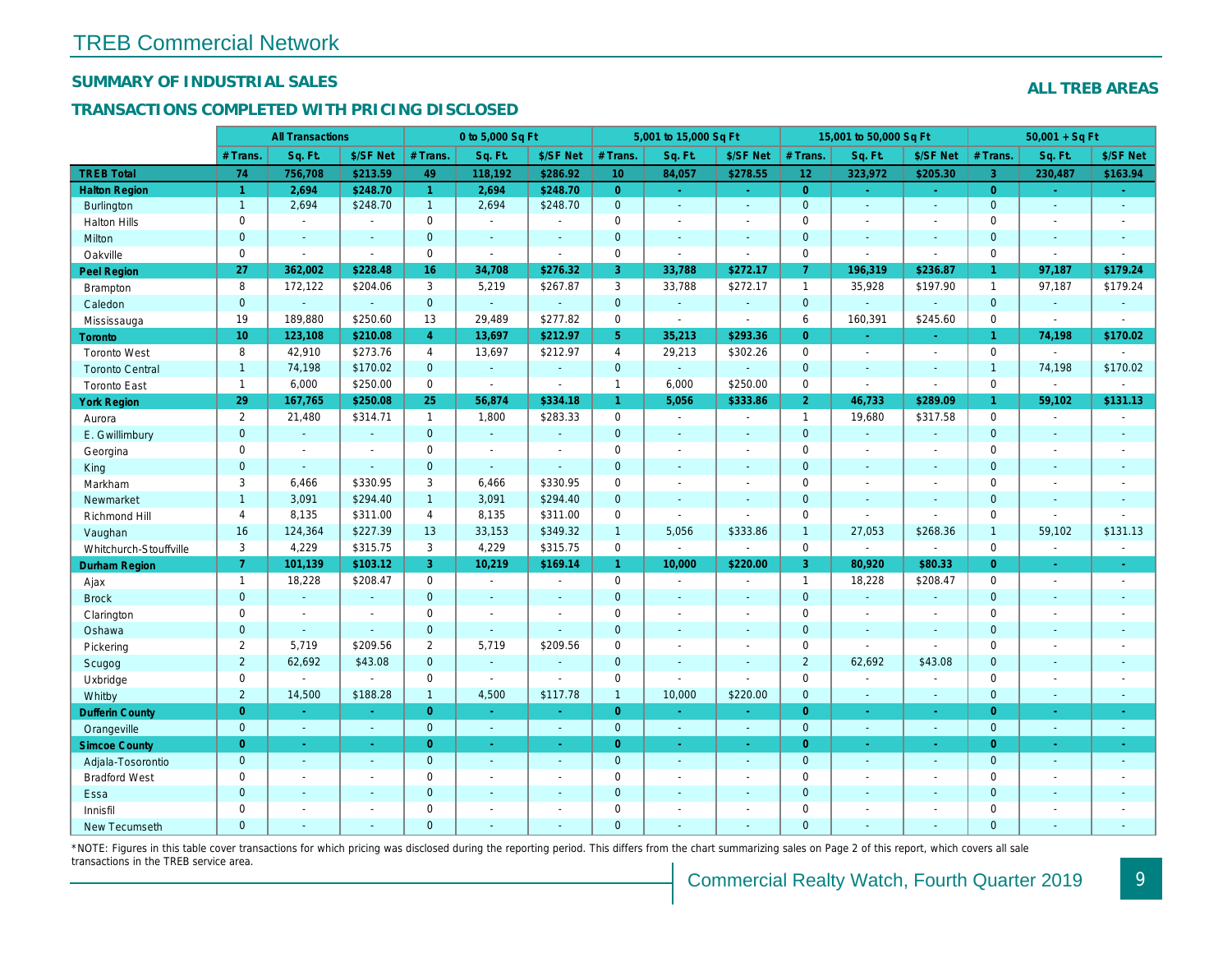## SUMMARY OF INDUSTRIAL SALES - CONDOMINIUM BREAKOUT

#### TRANSACTIONS COMPLETED WITH PRICING DISCLOSED

|                        |                     | <b>All Transactions</b> |                       |                 | 0 to 5,000 Sq Ft |                |                | 5,001 to 15,000 Sq Ft    |                          |                | 15,001 to 50,000 Sq Ft |                  |
|------------------------|---------------------|-------------------------|-----------------------|-----------------|------------------|----------------|----------------|--------------------------|--------------------------|----------------|------------------------|------------------|
|                        | # Trans.            | Sq. Ft.                 | \$/SF Net             | # Trans.        | Sq. Ft.          | \$/SF Net      | # Trans.       | Sq. Ft.                  | \$/SF Net                | # Trans.       | Sq. Ft.                | \$/SF Ne         |
| <b>TREB Total</b>      | 45                  | 115,821                 | \$284.16              | 42              | 98,529           | \$283.19       | $\overline{3}$ | 17,292                   | \$289.67                 | $\overline{0}$ | a.                     | $\sim$           |
| <b>Halton Region</b>   | $\overline{1}$      | 2,694                   | \$248.70              | $\mathbf{1}$    | 2,694            | \$248.70       | $\overline{0}$ | $\omega_{\rm c}$         | $\omega_{\rm{eff}}$      | $\overline{0}$ | $\bullet$              | $\sim$           |
| <b>Burlington</b>      | $\mathbf{1}$        | 2,694                   | \$248.70              | $\mathbf{1}$    | 2,694            | \$248.70       | $\mathbf{0}$   | $\blacksquare$           | $\blacksquare$           | $\mathbf 0$    | $\blacksquare$         | $\sim$           |
| <b>Halton Hills</b>    | $\mathbf 0$         | $\sim$                  | $\blacksquare$        | $\mathbf 0$     | $\sim$           |                | $\mathbf 0$    | $\blacksquare$           | $\blacksquare$           | $\mathbf 0$    | L.                     | $\blacksquare$   |
| Milton                 | $\mathbf{0}$        | $\blacksquare$          | $\blacksquare$        | $\mathbf{0}$    | $\sim$           | $\blacksquare$ | $\pmb{0}$      | $\blacksquare$           | $\blacksquare$           | $\mathbf{0}$   | $\blacksquare$         | $\sim$           |
| Oakville               | $\mathbf 0$         | $\blacksquare$          | $\blacksquare$        | $\mathbf{0}$    | $\sim$           | $\sim$         | 0              | $\tilde{\phantom{a}}$    | $\sim$                   | $\mathbf 0$    | $\sim$                 | $\sim$           |
| <b>Peel Region</b>     | 13                  | 31,945                  | \$272.70              | 12 <sub>2</sub> | 25,709           | \$268.02       | $\mathbf{1}$   | 6,236                    | \$292.00                 | $\overline{0}$ | ×.                     | $\sim$           |
| Brampton               | $\overline{4}$      | 11,455                  | \$281.00              | 3               | 5,219            | \$267.87       | $\mathbf{1}$   | 6,236                    | \$292.00                 | $\mathbf 0$    | $\blacksquare$         | $\sim$           |
| Caledon                | $\mathbf{0}$        | $\blacksquare$          | $\omega$              | $\mathbf{0}$    | $\omega$         | $\sim$         | $\mathbf 0$    | $\blacksquare$           | $\blacksquare$           | $\mathbf 0$    | $\blacksquare$         | $\sim$           |
| Mississauga            | 9                   | 20,490                  | \$268.06              | 9               | 20,490           | \$268.06       | 0              | $\blacksquare$           | $\sim$                   | $\mathbf 0$    | $\sim$                 | $\sim$           |
| <b>Toronto</b>         | 5 <sup>5</sup>      | 19,697                  | \$224.25              | $\overline{4}$  | 13,697           | \$212.97       | $\mathbf{1}$   | 6,000                    | \$250.00                 | $\Omega$       | ÷.                     | $\omega_{\rm c}$ |
| <b>Toronto West</b>    | $\overline{4}$      | 13,697                  | \$212.97              | 4               | 13,697           | \$212.97       | 0              | $\blacksquare$           | $\sim$                   | $\mathbf 0$    | $\blacksquare$         | $\sim$           |
| <b>Toronto Central</b> | $\mathbf{0}$        | $\omega$                | $\omega$              | $\mathbf{0}$    | ÷.               | $\sim$         | $\mathbf 0$    | $\omega$                 | $\sim$                   | $\mathbf 0$    | $\blacksquare$         | $\blacksquare$   |
| <b>Toronto East</b>    | $\mathbf{1}$        | 6,000                   | \$250.00              | $\mathbf 0$     | $\blacksquare$   | $\blacksquare$ | $\mathbf{1}$   | 6,000                    | \$250.00                 | $\mathbf 0$    | $\sim$                 | $\sim$           |
| <b>York Region</b>     | 23                  | 51,266                  | \$339.10              | 22              | 46,210           | \$339.67       | $\mathbf{1}$   | 5,056                    | \$333.86                 | $\overline{0}$ | $\blacksquare$         | $\bullet$ .      |
| Aurora                 | $\mathbf{1}$        | 1,800                   | \$283.33              | $\mathbf{1}$    | 1,800            | \$283.33       | 0              | $\sim$                   | $\blacksquare$           | $\mathbf 0$    | $\blacksquare$         | $\sim$           |
| E. Gwillimbury         | $\mathbf{0}$        | $\omega$                | $\omega$              | $\mathbf{0}$    | $\omega$         | $\sim$         | $\mathbf 0$    | $\blacksquare$           | $\blacksquare$           | $\mathbf{0}$   | $\blacksquare$         | $\blacksquare$   |
| Georgina               | $\mathbf 0$         | $\blacksquare$          | $\blacksquare$        | $\mathbf 0$     | $\blacksquare$   | $\sim$         | $\pmb{0}$      | $\overline{\phantom{a}}$ | $\blacksquare$           | $\mathbf 0$    | $\blacksquare$         | $\blacksquare$   |
| King                   | $\overline{0}$      | $\blacksquare$          | $\blacksquare$        | $\mathbf{0}$    | $\sim$           | $\sim$         | $\mathbf 0$    | $\sim$                   | $\blacksquare$           | $\mathbf 0$    | $\blacksquare$         | $\sim$           |
| Markham                | 3                   | 6,466                   | \$330.95              | 3               | 6,466            | \$330.95       | $\mathbf 0$    | $\blacksquare$           | $\overline{\phantom{a}}$ | $\mathbf 0$    | $\blacksquare$         | $\blacksquare$   |
| Newmarket              | $\mathbf{1}$        | 3,091                   | \$294.40              | $\mathbf{1}$    | 3,091            | \$294.40       | $\mathbf{0}$   | $\blacksquare$           | $\blacksquare$           | $\mathbf{0}$   | ÷.                     | $\sim$           |
| Richmond Hill          | 3                   | 5,408                   | \$321.75              | 3               | 5,408            | \$321.75       | $\mathbf 0$    | $\blacksquare$           | $\blacksquare$           | $\mathbf 0$    | $\sim$                 | $\blacksquare$   |
| Vaughan                | 12                  | 30,272                  | \$355.08              | 11              | 25,216           | \$359.34       | $\mathbf{1}$   | 5,056                    | \$333.86                 | $\mathbf{0}$   | ä,                     | $\sim$           |
| Whitchurch-Stouffville | 3                   | 4,229                   | \$315.75              | 3               | 4,229            | \$315.75       | $\mathbf 0$    | $\blacksquare$           | L.                       | $\mathbf 0$    | ÷,                     | $\sim$           |
| Durham Region          | 3                   | 10,219                  | \$169.14              | 3               | 10,219           | \$169.14       | $\overline{0}$ | $\frac{1}{\sqrt{2}}$     | $\blacksquare$           | $\overline{0}$ | $\blacksquare$         | $\bullet$        |
| Ajax                   | $\mathbf 0$         | $\blacksquare$          | $\blacksquare$        | $\mathbf 0$     | $\sim$           | $\blacksquare$ | $\pmb{0}$      | $\blacksquare$           | $\blacksquare$           | $\mathbf 0$    | $\blacksquare$         | $\sim$           |
| <b>Brock</b>           | $\mathbf{0}$        | $\blacksquare$          | $\sim$                | $\mathbf{0}$    | $\Delta$         | $\sim$         | $\mathbf 0$    | $\omega$                 | $\blacksquare$           | $\mathbf 0$    | $\blacksquare$         | $\blacksquare$   |
| Clarington             | $\mathsf{O}\xspace$ | $\tilde{\phantom{a}}$   | $\tilde{\phantom{a}}$ | $\mathbf 0$     | $\sim$           |                | $\pmb{0}$      | $\overline{a}$           | $\blacksquare$           | $\mathbf 0$    | ÷,                     | $\blacksquare$   |
| Oshawa                 | $\mathbf{0}$        | $\blacksquare$          | $\blacksquare$        | $\mathbf{0}$    | $\sim$           | $\sim$         | $\mathbf 0$    | $\blacksquare$           | $\blacksquare$           | $\mathbf{0}$   | $\blacksquare$         | $\blacksquare$   |
| Pickering              | $\overline{2}$      | 5,719                   | \$209.56              | $\overline{2}$  | 5,719            | \$209.56       | $\pmb{0}$      | $\blacksquare$           | $\blacksquare$           | $\mathbf 0$    | L.                     | $\blacksquare$   |
| Scugog                 | $\overline{0}$      | $\blacksquare$          | $\blacksquare$        | $\mathbf{0}$    | $\omega$         |                | $\mathbf 0$    | $\omega$                 | $\blacksquare$           | $\mathbf{0}$   | $\omega$               | $\blacksquare$   |
| Uxbridge               | $\mathbf 0$         | $\blacksquare$          | $\omega$              | $\mathbf 0$     | $\blacksquare$   |                | $\mathbf 0$    | $\blacksquare$           | $\overline{\phantom{a}}$ | $\mathbf 0$    | L.                     | $\blacksquare$   |
| Whitby                 | $\mathbf{1}$        | 4,500                   | \$117.78              | $\mathbf{1}$    | 4,500            | \$117.78       | $\mathbf{0}$   | $\blacksquare$           | $\blacksquare$           | $\mathbf{0}$   | $\blacksquare$         | $\sim$           |
| <b>Dufferin County</b> | $\overline{0}$      | $\sim$                  | $\sim$                | $\overline{0}$  | i.               | $\sim$         | $\overline{0}$ | $\blacksquare$           | ×.                       | $\overline{0}$ | ×.                     | $\sim$           |
| Orangeville            | $\mathbf{0}$        | $\omega$                | $\omega$              | $\mathbf 0$     | $\omega$         | $\omega$       | $\mathbf{0}$   | $\omega$                 | $\omega$                 | $\mathbf 0$    | $\omega$               | $\omega_{\rm c}$ |
| <b>Simcoe County</b>   | $\overline{0}$      | $\omega$                | $\omega$              | $\overline{0}$  | $\omega$         | $\omega$       | $\overline{0}$ | ä,                       | $\omega$                 | $\overline{0}$ | $\blacksquare$         | $\sigma_{\rm c}$ |
| Adjala-Tosorontio      | $\mathbf{0}$        | $\sim$                  | $\sim$                | $\mathbf{0}$    | $\sim$           | $\sim$         | $\mathbf 0$    | $\mathbf{r}$             | $\blacksquare$           | $\mathbf 0$    | $\blacksquare$         | $\sim$           |
| <b>Bradford West</b>   | $\mathbf 0$         | $\blacksquare$          | $\omega$              | $\mathbf 0$     | $\sim$           | $\sim$         | $\pmb{0}$      | $\blacksquare$           | $\blacksquare$           | $\mathbf 0$    | $\overline{a}$         | $\blacksquare$   |
| Essa                   | $\mathbf{0}$        | $\sim$                  | $\sim$                | $\mathbf{0}$    |                  | $\sim$         | $\pmb{0}$      | $\blacksquare$           | $\blacksquare$           | $\mathbf 0$    | $\blacksquare$         |                  |
| Innisfil               | $\mathbf 0$         | $\blacksquare$          | $\blacksquare$        | $\mathbf 0$     | $\blacksquare$   | $\blacksquare$ | $\pmb{0}$      | $\blacksquare$           | $\blacksquare$           | $\mathbf 0$    | $\blacksquare$         | $\blacksquare$   |
| <b>New Tecumseth</b>   | $\Omega$            |                         |                       | $\Omega$        |                  |                | $\Omega$       |                          |                          | $\Omega$       |                        |                  |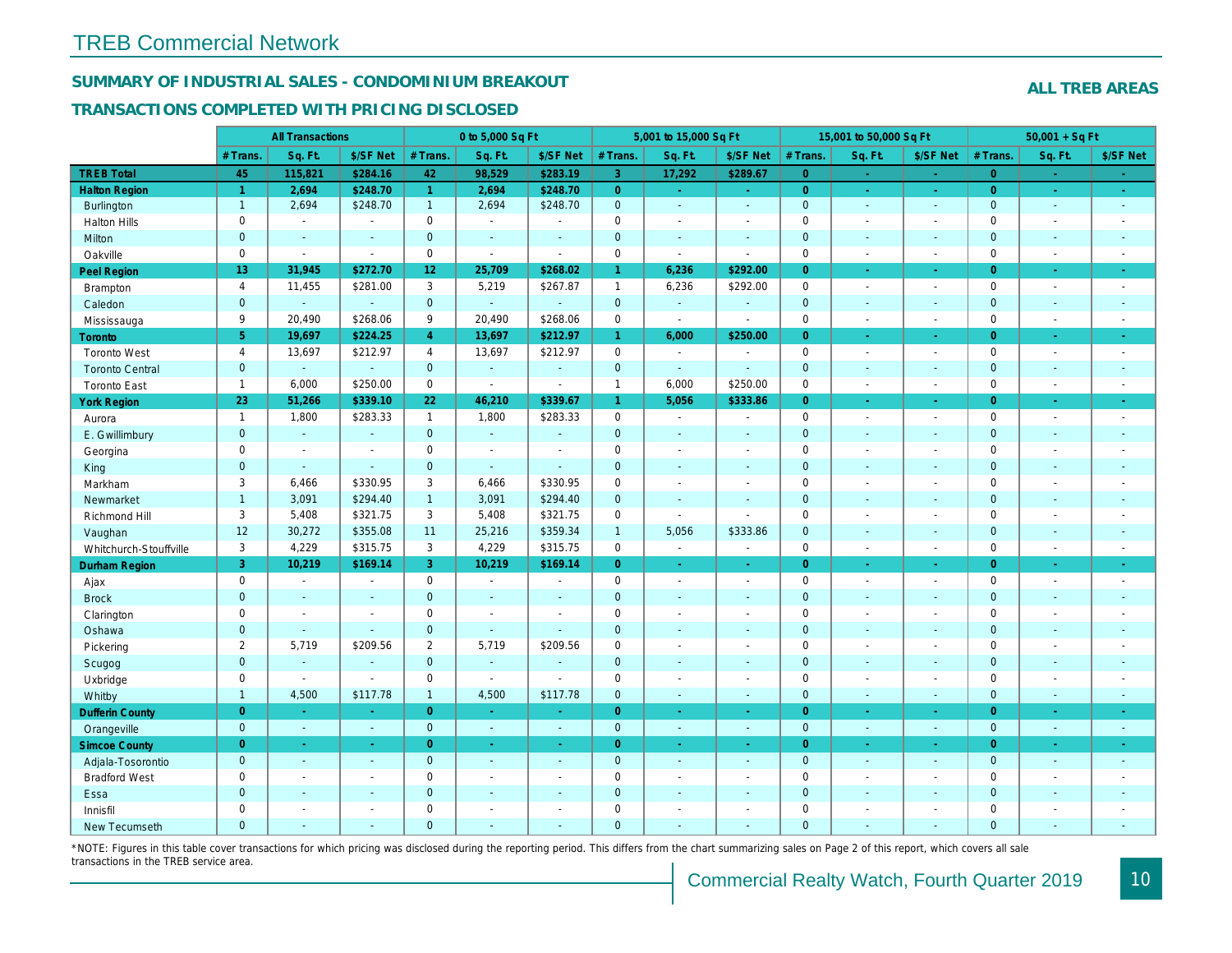## SUMMARY OF INDUSTRIAL SALES - OTHER TYPES BREAKOUT

#### TRANSACTIONS COMPLETED WITH PRICING DISCLOSED

|                        |                | <b>All Transactions</b> |                          |                | 0 to 5,000 Sq Ft         |                          |                | 5,001 to 15,000 Sq Ft    |                          |                 | 15,001 to 50,000 Sq Ft   |                  |
|------------------------|----------------|-------------------------|--------------------------|----------------|--------------------------|--------------------------|----------------|--------------------------|--------------------------|-----------------|--------------------------|------------------|
|                        | # Trans.       | Sq. Ft.                 | \$/SF Net                | # Trans.       | Sq. Ft.                  | \$/SF Net                | # Trans.       | Sq. Ft.                  | \$/SF Net                | # Trans.        | Sq. Ft.                  | \$/SF Ne         |
| <b>TREB Total</b>      | 29             | 640,887                 | \$200.84                 | $\overline{7}$ | 19,663                   | \$305.65                 | $\mathbf{7}$   | 66,765                   | \$275.67                 | 12 <sub>2</sub> | 323,972                  | \$205.30         |
| <b>Halton Region</b>   | $\overline{0}$ | $\sim$                  | $\omega_{\rm c}$         | $\overline{0}$ | $\omega$                 | $\sim$                   | $\overline{0}$ | $\omega$                 | $\omega_{\rm c}$         | $\overline{0}$  | $\sim$                   | $\omega_{\rm c}$ |
| <b>Burlington</b>      | $\mathbf{0}$   | $\omega$                | $\omega$                 | $\overline{0}$ | $\omega$                 | $\omega$                 | $\mathbf{0}$   | $\blacksquare$           | $\mathbf{u}$             | $\mathbf{0}$    | ä,                       | $\sim$           |
| <b>Halton Hills</b>    | $\mathbf 0$    | $\blacksquare$          | $\blacksquare$           | $\mathbf 0$    | $\blacksquare$           |                          | $\mathbf 0$    | $\sim$                   | $\blacksquare$           | $\mathbf 0$     | ÷,                       | $\blacksquare$   |
| Milton                 | $\mathbf{0}$   | $\blacksquare$          | $\blacksquare$           | $\mathbf 0$    | $\blacksquare$           | $\blacksquare$           | $\mathbf{0}$   | $\blacksquare$           | $\blacksquare$           | $\mathbf{0}$    | $\blacksquare$           | $\blacksquare$   |
| Oakville               | $\mathbf 0$    | $\blacksquare$          | $\blacksquare$           | $\mathbf 0$    | $\blacksquare$           | $\blacksquare$           | $\mathbf 0$    | $\tilde{\phantom{a}}$    | $\sim$                   | $\mathbf 0$     | L.                       | $\blacksquare$   |
| Peel Region            | 14             | 330,057                 | \$224.19                 | $\overline{4}$ | 8,999                    | \$300.03                 | 2 <sub>1</sub> | 27,552                   | \$267.68                 | $\overline{7}$  | 196,319                  | \$236.87         |
| <b>Brampton</b>        | $\overline{4}$ | 160,667                 | \$198.58                 | $\mathbf 0$    | $\sim$                   | $\overline{\phantom{a}}$ | $\overline{2}$ | 27,552                   | \$267.68                 | $\mathbf{1}$    | 35,928                   | \$197.90         |
| Caledon                | $\mathbf{0}$   | $\blacksquare$          | $\omega$                 | $\overline{0}$ | $\omega$                 | $\sim$                   | $\mathbf{0}$   | $\omega$                 | $\omega$                 | $\mathbf{0}$    | $\omega$                 | $\sim$           |
| Mississauga            | 10             | 169,390                 | \$248.49                 | $\overline{4}$ | 8,999                    | \$300.03                 | $\mathbf 0$    | $\overline{a}$           | $\blacksquare$           | 6               | 160,391                  | \$245.60         |
| <b>Toronto</b>         | 5 <sup>5</sup> | 103,411                 | \$207.38                 | $\overline{0}$ | $\sim$                   | $\sim$                   | $\overline{4}$ | 29,213                   | \$302.26                 | $\overline{0}$  | $\blacksquare$           | $\bullet$ .      |
| <b>Toronto West</b>    | $\overline{4}$ | 29,213                  | \$302.26                 | $\mathbf 0$    | $\sim$                   | $\sim$                   | $\overline{4}$ | 29,213                   | \$302.26                 | $\mathbf 0$     | $\blacksquare$           | $\sim$           |
| <b>Toronto Central</b> | $\overline{1}$ | 74,198                  | \$170.02                 | $\overline{0}$ | $\sim$                   | $\sim$                   | $\mathbf{0}$   | $\omega$                 | $\mathbf{r}$             | $\mathbf{0}$    | $\mathbf{r}$             | $\omega$         |
| <b>Toronto East</b>    | $\mathbf 0$    | $\blacksquare$          | $\blacksquare$           | $\mathbf 0$    | $\blacksquare$           | $\blacksquare$           | $\mathbf 0$    | $\blacksquare$           | $\sim$                   | $\mathbf 0$     | $\overline{a}$           | $\blacksquare$   |
| <b>York Region</b>     | 6 <sup>°</sup> | 116,499                 | \$210.90                 | 3              | 10,664                   | \$310.39                 | $\overline{0}$ | $\omega$                 | $\omega$                 | $\overline{2}$  | 46,733                   | \$289.09         |
| Aurora                 | $\overline{1}$ | 19,680                  | \$317.58                 | $\mathbf 0$    | $\omega$                 | $\sim$                   | $\mathbf 0$    | $\blacksquare$           | $\blacksquare$           | $\mathbf{1}$    | 19,680                   | \$317.58         |
| E. Gwillimbury         | $\mathbf{0}$   | $\blacksquare$          | $\blacksquare$           | $\mathbf 0$    |                          |                          | $\pmb{0}$      | $\sim$                   | $\blacksquare$           | $\mathbf 0$     | ä,                       | $\blacksquare$   |
| Georgina               | 0              | $\blacksquare$          | $\blacksquare$           | $\mathbf 0$    | $\blacksquare$           | $\blacksquare$           | $\mathbf 0$    | $\blacksquare$           | $\blacksquare$           | $\mathbf 0$     | $\sim$                   | $\blacksquare$   |
| King                   | $\overline{0}$ | $\sim$                  | $\blacksquare$           | $\overline{0}$ | $\sim$                   | $\sim$                   | $\mathbf{0}$   | $\sim$                   | $\sim$                   | $\overline{0}$  | $\blacksquare$           | $\blacksquare$   |
| Markham                | 0              | $\sim$                  | $\overline{\phantom{a}}$ | 0              | $\overline{\phantom{a}}$ | $\overline{\phantom{a}}$ | $\mathbf 0$    | $\overline{\phantom{a}}$ | $\overline{\phantom{a}}$ | $\mathbf 0$     | $\blacksquare$           | $\blacksquare$   |
| Newmarket              | $\mathbf{0}$   | $\blacksquare$          | $\blacksquare$           | $\mathbf 0$    | $\blacksquare$           | $\blacksquare$           | $\mathbf 0$    | $\sim$                   | $\blacksquare$           | $\mathbf{0}$    | $\blacksquare$           | $\blacksquare$   |
| Richmond Hill          | $\mathbf{1}$   | 2,727                   | \$289.70                 | $\mathbf{1}$   | 2,727                    | \$289.70                 | $\mathbf 0$    | $\blacksquare$           | $\blacksquare$           | $\mathbf 0$     | $\sim$                   | $\overline{a}$   |
| Vaughan                | $\overline{4}$ | 94,092                  | \$186.31                 | $\overline{2}$ | 7,937                    | \$317.50                 | $\pmb{0}$      | $\sim$                   | $\sim$                   | $\overline{1}$  | 27,053                   | \$268.36         |
| Whitchurch-Stouffville | $\mathbf 0$    | $\blacksquare$          | $\blacksquare$           | 0              | $\blacksquare$           | $\sim$                   | $\mathbf 0$    | $\sim$                   | $\sim$                   | $\mathbf 0$     | $\overline{\phantom{a}}$ | $\blacksquare$   |
| <b>Durham Region</b>   | $\overline{4}$ | 90,920                  | \$95.69                  | $\Omega$       | $\omega$                 | $\sim$                   | $\mathbf{1}$   | 10,000                   | \$220.00                 | $\overline{3}$  | 80,920                   | \$80.33          |
| Ajax                   | $\mathbf{1}$   | 18,228                  | \$208.47                 | 0              | $\sim$                   | $\blacksquare$           | $\pmb{0}$      | $\blacksquare$           | $\sim$                   | $\mathbf{1}$    | 18,228                   | \$208.47         |
| <b>Brock</b>           | $\mathbf{0}$   | $\blacksquare$          | $\blacksquare$           | $\overline{0}$ | $\sim$                   | $\sim$                   | $\mathbf 0$    | $\sim$                   | $\blacksquare$           | $\mathbf{0}$    | $\omega$                 | $\sim$           |
| Clarington             | $\mathbf 0$    | $\blacksquare$          | $\blacksquare$           | $\mathbf 0$    |                          |                          | $\mathbf 0$    | $\sim$                   | $\sim$                   | $\mathbf 0$     | ÷,                       | $\blacksquare$   |
| Oshawa                 | $\mathbf{0}$   | $\blacksquare$          | $\blacksquare$           | $\overline{0}$ |                          | $\blacksquare$           | $\mathbf 0$    | $\blacksquare$           | $\blacksquare$           | $\mathbf 0$     | $\blacksquare$           | $\blacksquare$   |
| Pickering              | 0              | $\sim$                  | $\sim$                   | $\mathbf 0$    | $\sim$                   | $\overline{\phantom{a}}$ | $\mathbf 0$    | $\blacksquare$           | $\sim$                   | $\mathbf 0$     | $\sim$                   | $\sim$           |
| Scugog                 | $\overline{2}$ | 62,692                  | \$43.08                  | $\overline{0}$ | $\sim$                   | $\sim$                   | $\mathbf 0$    | $\blacksquare$           | $\blacksquare$           | $\overline{2}$  | 62,692                   | \$43.08          |
| Uxbridge               | $\mathbf 0$    | $\blacksquare$          | $\blacksquare$           | 0              | $\blacksquare$           |                          | $\mathbf 0$    | $\overline{a}$           | $\overline{\phantom{a}}$ | $\mathsf 0$     | ÷,                       | $\blacksquare$   |
| Whitby                 | $\mathbf{1}$   | 10,000                  | \$220.00                 | $\mathbf{0}$   | $\sim$                   | $\sim$                   | $\mathbf{1}$   | 10,000                   | \$220.00                 | $\mathbf{0}$    | $\blacksquare$           | $\sim$           |
| <b>Dufferin County</b> | $\overline{0}$ | $\sim$                  | $\sim$                   | $\overline{0}$ | $\sim$                   | $\sim$                   | $\overline{0}$ | ×.                       | ٠                        | $\overline{0}$  | $\sim$                   | $\sim$           |
| Orangeville            | $\mathbf{0}$   | $\omega$                | $\omega$                 | $\mathbf 0$    | $\omega$                 | $\omega$                 | $\mathbf{0}$   | ◆                        | $\omega$                 | $\mathbf{0}$    | $\omega$                 | $\sim$           |
| <b>Simcoe County</b>   | $\overline{0}$ | $\sim$                  | $\omega$                 | $\overline{0}$ | $\sim$                   | $\sim$                   | $\overline{0}$ | $\omega$                 | $\omega$                 | $\overline{0}$  | $\blacksquare$           | $\bullet$        |
| Adjala-Tosorontio      | $\mathbf{0}$   | $\omega$                | $\blacksquare$           | $\mathbf 0$    | $\sim$                   | $\sim$                   | $\mathbf{0}$   | $\sim$                   | ä,                       | $\mathbf{0}$    | $\mathbf{r}$             | $\sim$           |
| <b>Bradford West</b>   | $\mathbf 0$    | $\sim$                  | $\blacksquare$           | $\mathbf 0$    | $\sim$                   | $\sim$                   | $\mathbf 0$    | $\sim$                   | $\blacksquare$           | $\mathbf 0$     | $\blacksquare$           | $\sim$           |
| Essa                   | $\mathbf{0}$   | $\blacksquare$          | $\blacksquare$           | $\mathbf 0$    |                          |                          | $\pmb{0}$      | $\sim$                   | $\sim$                   | $\mathbf 0$     | ä,                       |                  |
| Innisfil               | $\mathbf 0$    | $\blacksquare$          | $\blacksquare$           | $\mathbf 0$    | $\sim$                   | $\sim$                   | $\mathbf 0$    | $\blacksquare$           | $\blacksquare$           | $\mathbf 0$     | L.                       | $\blacksquare$   |
| <b>New Tecumseth</b>   | $\Omega$       |                         |                          | $\Omega$       |                          |                          | $\Omega$       |                          |                          | $\overline{0}$  |                          |                  |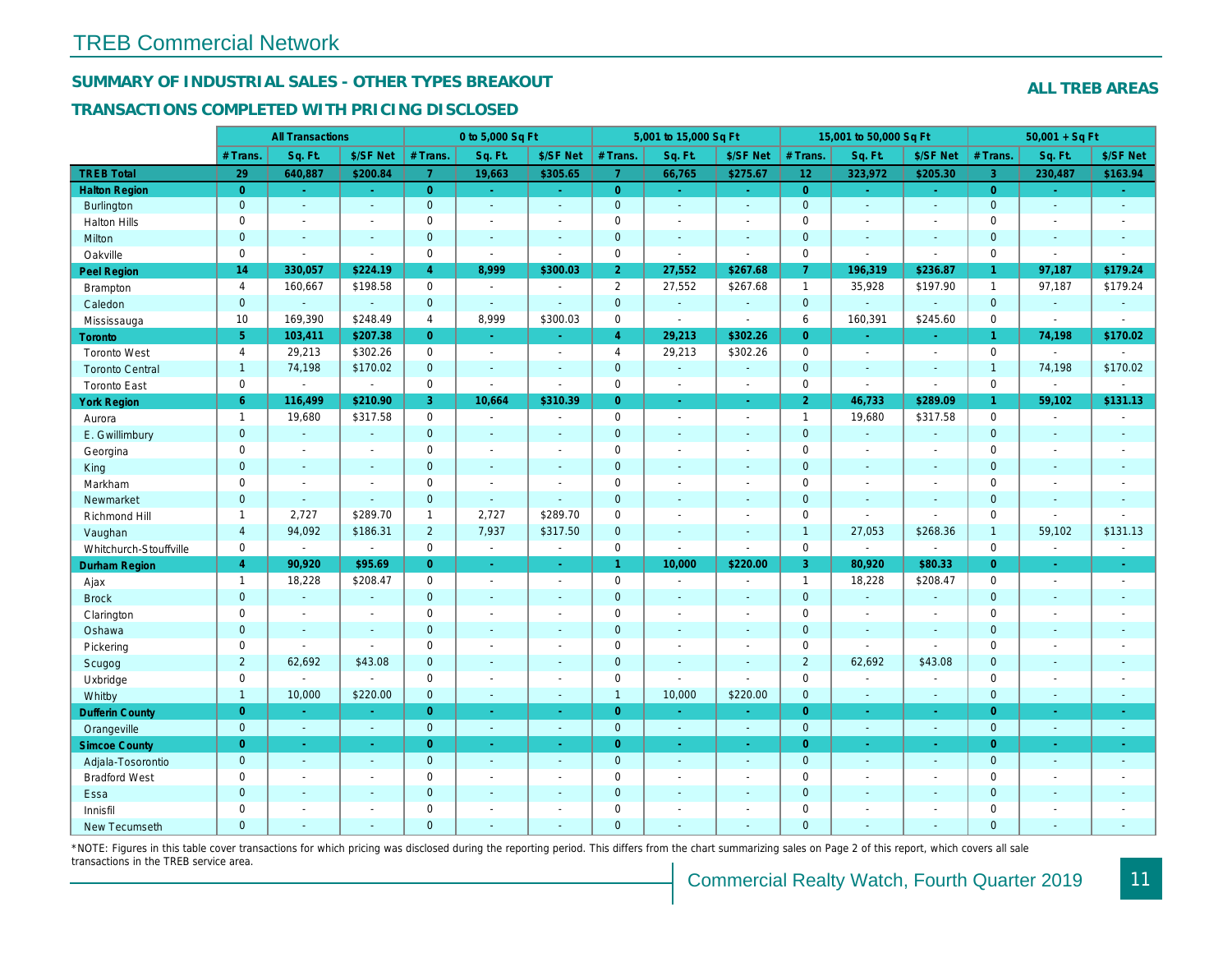## SUMMARY OF INDUSTRIAL SALES

## TRANSACTIONS COMPLETED WITH PRICING DISCLOSED

|                              |                 | <b>All Transactions</b>  |                          |                | 0 to 5,000 Sq Ft         |                          |                 | 5,001 to 15,000 Sq Ft    |                          |                 | 15,001 to 50,000 Sq Ft   |                          |
|------------------------------|-----------------|--------------------------|--------------------------|----------------|--------------------------|--------------------------|-----------------|--------------------------|--------------------------|-----------------|--------------------------|--------------------------|
|                              | # Trans.        | Sq. Ft.                  | \$/SF Net                | # Trans.       | Sq. Ft.                  | \$/SF Net                | # Trans.        | Sq. Ft.                  | \$/SF Net                | # Trans.        | Sq. Ft.                  | \$/SF Ne                 |
| <b>TREB Total</b>            | 74              | 756,708                  | \$213.59                 | 49             | 118,192                  | \$286.92                 | 10 <sup>°</sup> | 84,057                   | \$278.55                 | 12 <sub>2</sub> | 323,972                  | \$205.30                 |
| <b>City of Toronto Total</b> | 10 <sup>°</sup> | 123,108                  | \$210.08                 | $\overline{4}$ | 13,697                   | \$212.97                 | 5 <sup>5</sup>  | 35,213                   | \$293.36                 | $\overline{0}$  | $\sim$                   | $\sim$                   |
| <b>Toronto West</b>          | 8               | 42,910                   | \$273.76                 | $\overline{4}$ | 13,697                   | \$212.97                 | $\overline{4}$  | 29,213                   | \$302.26                 | $\overline{0}$  | $\omega$                 | $\sim$ .                 |
| Toronto W01                  | 0               | $\blacksquare$           | $\blacksquare$           | $\mathbf 0$    | $\sim$                   | $\blacksquare$           | $\mathbf 0$     | $\blacksquare$           | $\blacksquare$           | $\mathbf 0$     | $\blacksquare$           | $\sim$                   |
| Toronto W02                  | $\mathbf 0$     | $\blacksquare$           | $\sim$                   | $\mathbf 0$    | $\sim$                   | ٠                        | $\mathbf 0$     | $\blacksquare$           | $\sim$                   | $\mathbf{0}$    | $\blacksquare$           | $\blacksquare$           |
| Toronto W03                  | 0               | $\blacksquare$           | $\overline{\phantom{a}}$ | $\mathbf 0$    | $\overline{\phantom{a}}$ | $\overline{\phantom{a}}$ | $\pmb{0}$       | $\blacksquare$           | $\overline{\phantom{a}}$ | 0               | $\overline{\phantom{a}}$ | $\blacksquare$           |
| Toronto W04                  | $\mathbf{0}$    | $\sim$                   | $\omega$                 | $\mathbf 0$    | $\sim$                   | $\blacksquare$           | $\mathbf 0$     | $\omega$                 | $\omega$                 | $\mathbf{0}$    | $\sim$                   | $\blacksquare$           |
| Toronto W05                  | 5               | 28,004                   | \$279.67                 | $\overline{2}$ | 6,257                    | \$204.09                 | 3               | 21,747                   | \$301.42                 | $\mathbf 0$     | $\blacksquare$           | $\blacksquare$           |
| Toronto W06                  | $\mathbf 0$     | $\sim$                   | $\sim$                   | $\mathbf 0$    | $\sim$                   | $\blacksquare$           | $\mathbf 0$     | $\blacksquare$           | ÷,                       | $\mathbf 0$     | ۰                        | $\overline{\phantom{a}}$ |
| Toronto W07                  | 0               | $\blacksquare$           | $\overline{\phantom{a}}$ | $\mathbf 0$    | $\blacksquare$           | $\blacksquare$           | $\mathbf 0$     | $\blacksquare$           | $\blacksquare$           | 0               | $\blacksquare$           | $\blacksquare$           |
| Toronto W08                  | $\mathbf{0}$    | $\sim$                   | $\sim$                   | $\mathbf 0$    | $\sim$                   | $\sim$                   | $\mathbf 0$     | $\sim$                   | $\sim$                   | $\mathbf 0$     | $\sim$                   | $\overline{\phantom{a}}$ |
| Toronto W09                  | 0               | $\sim$                   | $\sim$                   | $\mathbf 0$    | $\sim$                   | $\sim$                   | $\mathbf 0$     | $\blacksquare$           | $\blacksquare$           | $\mathbf 0$     | $\sim$                   | $\blacksquare$           |
| Toronto W10                  | $\mathbf{3}$    | 14,906                   | \$262.65                 | $\overline{2}$ | 7,440                    | \$220.43                 | $\mathbf{1}$    | 7,466                    | \$304.71                 | $\mathbf 0$     | $\blacksquare$           | $\sim$                   |
| <b>Toronto Central</b>       | $\mathbf{1}$    | 74,198                   | \$170.02                 | $\overline{0}$ | $\sim$                   | $\blacksquare$           | $\overline{0}$  | $\omega$                 | $\omega$                 | $\overline{0}$  | $\sim$                   | $\sim$                   |
| Toronto C01                  | $\mathbf{0}$    | $\sim$                   | $\sim$                   | $\mathbf{0}$   | ◆                        | $\blacksquare$           | $\overline{0}$  | $\omega$                 | $\sim$                   | $\mathbf 0$     | $\sim$                   | $\sim$                   |
| Toronto C02                  | 0               | $\overline{\phantom{a}}$ | $\sim$                   | $\mathbf 0$    | $\sim$                   | $\blacksquare$           | $\mathbf 0$     | $\blacksquare$           | $\overline{\phantom{a}}$ | $\mathbf 0$     | ٠                        | $\blacksquare$           |
| Toronto C03                  | $\mathbf 0$     | $\sim$                   | $\sim$                   | $\mathbf{0}$   | $\frac{1}{2}$            | $\blacksquare$           | $\mathbf 0$     | ٠                        | ٠                        | $\mathbf 0$     | $\blacksquare$           | $\blacksquare$           |
| Toronto C04                  | 0               | $\overline{\phantom{a}}$ |                          | $\mathbf 0$    | $\blacksquare$           | $\blacksquare$           | $\mathbf 0$     | $\blacksquare$           | $\blacksquare$           | $\mathbf 0$     | ٠                        | $\overline{\phantom{a}}$ |
| Toronto C06                  | $\mathbf 0$     | $\sim$                   | $\sim$                   | $\mathbf 0$    | $\overline{\phantom{a}}$ | $\blacksquare$           | $\mathbf 0$     | $\blacksquare$           | $\blacksquare$           | $\mathbf 0$     | $\blacksquare$           | $\blacksquare$           |
| Toronto C07                  | $\mathbf 0$     | $\blacksquare$           |                          | $\mathbf 0$    | $\overline{a}$           | $\blacksquare$           | $\mathsf 0$     | ä,                       | ä,                       | $\mathbf 0$     | ٠                        | $\blacksquare$           |
| Toronto C08                  | $\mathbf 0$     | $\blacksquare$           | $\sim$                   | $\mathbf{0}$   | ä,                       | $\blacksquare$           | $\mathbf 0$     | ÷,                       | $\blacksquare$           | $\mathbf{0}$    | $\blacksquare$           | $\blacksquare$           |
| Toronto C09                  | 0               | $\overline{\phantom{a}}$ | $\overline{\phantom{a}}$ | $\mathbf 0$    | $\blacksquare$           | $\blacksquare$           | $\mathbf 0$     | $\blacksquare$           | $\sim$                   | $\mathbf 0$     | ٠                        | $\blacksquare$           |
| Toronto C10                  | $\mathbf 0$     | $\sim$                   |                          | $\mathbf 0$    | $\blacksquare$           | $\blacksquare$           | $\mathbf 0$     | $\blacksquare$           | $\blacksquare$           | $\mathbf 0$     | $\blacksquare$           | $\blacksquare$           |
| Toronto C11                  | $\mathbf 0$     | $\sim$                   |                          | $\mathbf 0$    | $\sim$                   | $\blacksquare$           | $\mathbf 0$     |                          | ä,                       | $\mathbf 0$     | J.                       |                          |
| Toronto C12                  | $\mathbf{0}$    | $\blacksquare$           | $\sim$                   | $\overline{0}$ | $\frac{1}{2}$            | $\blacksquare$           | $\mathbf 0$     | ÷,                       | $\blacksquare$           | $\mathbf{0}$    | $\blacksquare$           | ٠                        |
| Toronto C13                  | $\mathbf{1}$    | 74,198                   | \$170.02                 | $\mathbf 0$    | $\blacksquare$           | $\blacksquare$           | $\mathbf 0$     | $\overline{\phantom{a}}$ | $\overline{\phantom{a}}$ | $\mathbf 0$     | $\overline{\phantom{a}}$ | $\overline{\phantom{a}}$ |
| Toronto C14                  | $\pmb{0}$       | $\sim$                   | $\sim$                   | $\mathbf 0$    | $\blacksquare$           | $\blacksquare$           | $\mathbf 0$     | $\blacksquare$           | $\blacksquare$           | $\mathbf 0$     | $\blacksquare$           | $\sim$                   |
| Toronto C15                  | 0               | $\sim$                   | $\sim$                   | $\mathbf 0$    | $\sim$                   | $\blacksquare$           | $\mathbf 0$     | $\sim$                   | $\blacksquare$           | 0               | $\blacksquare$           | $\sim$                   |
| <b>Toronto East</b>          | $\mathbf{1}$    | 6,000                    | \$250.00                 | $\overline{0}$ | $\omega$                 | $\omega_{\rm c}$         | $\mathbf{1}$    | 6,000                    | \$250.00                 | $\overline{0}$  | $\bullet$                | $\omega$                 |
| Toronto E01                  | 0               | $\blacksquare$           | $\sim$                   | $\mathbf 0$    | $\sim$                   | $\blacksquare$           | $\mathbf 0$     | $\blacksquare$           | $\blacksquare$           | $\mathbf 0$     | $\blacksquare$           | $\sim$                   |
| Toronto E02                  | $\pmb{0}$       | $\sim$                   | $\sim$                   | $\mathbf{0}$   | $\overline{\phantom{a}}$ | $\overline{\phantom{a}}$ | $\mathbf 0$     | $\blacksquare$           | $\sim$                   | $\mathbf 0$     | $\blacksquare$           | $\sim$                   |
| Toronto E03                  | 0               | $\overline{\phantom{a}}$ | $\overline{\phantom{a}}$ | $\mathbf 0$    | $\blacksquare$           | $\overline{\phantom{a}}$ | 0               | $\overline{\phantom{a}}$ | $\overline{\phantom{a}}$ | $\mathbf 0$     | $\overline{\phantom{a}}$ | $\blacksquare$           |
| Toronto E04                  | $\mathbf{0}$    | $\sim$                   | $\sim$                   | $\overline{0}$ | $\sim$                   | $\blacksquare$           | $\mathbf 0$     | $\sim$                   | $\sim$                   | $\mathbf{0}$    | $\sim$                   | $\sim$                   |
| Toronto E05                  | 0               | $\overline{\phantom{a}}$ | $\sim$                   | $\mathbf 0$    | $\blacksquare$           | $\overline{\phantom{a}}$ | $\mathbf 0$     | $\blacksquare$           | $\blacksquare$           | 0               | $\blacksquare$           | $\blacksquare$           |
| Toronto E06                  | $\mathbf 0$     | $\overline{\phantom{a}}$ | $\sim$                   | $\mathbf 0$    | $\sim$                   | $\blacksquare$           | $\mathbf 0$     | $\sim$                   | $\sim$                   | $\mathbf 0$     | $\sim$                   | $\sim$                   |
| Toronto E07                  | 0               | $\overline{\phantom{a}}$ | $\overline{\phantom{a}}$ | $\mathbf 0$    | $\overline{\phantom{a}}$ | $\overline{\phantom{a}}$ | $\mathbf 0$     | $\overline{\phantom{a}}$ | $\blacksquare$           | 0               | $\overline{\phantom{a}}$ | $\overline{\phantom{a}}$ |
| Toronto E08                  | $\mathbf{0}$    | $\sim$                   | $\sim$                   | $\mathbf 0$    | $\sim$                   | $\blacksquare$           | $\mathbf 0$     | $\omega$                 | $\blacksquare$           | $\mathbf{0}$    | $\sim$                   | $\blacksquare$           |
| Toronto E09                  | 0               | $\blacksquare$           | $\overline{\phantom{a}}$ | $\mathbf 0$    | $\blacksquare$           | $\blacksquare$           | $\mathbf 0$     | $\blacksquare$           | $\blacksquare$           | $\mathbf 0$     | $\overline{\phantom{a}}$ | $\blacksquare$           |
| Toronto E10                  | $\mathbf 0$     |                          | $\blacksquare$           | $\mathbf 0$    | ÷,                       | $\blacksquare$           | $\mathbf 0$     | ÷,                       | $\blacksquare$           | $\mathbf 0$     |                          |                          |
| Toronto E11                  | $\mathbf{1}$    | 6,000                    | \$250.00                 | $\mathbf 0$    | $\blacksquare$           | $\blacksquare$           | $\mathbf{1}$    | 6,000                    | \$250.00                 | $\mathbf 0$     | $\blacksquare$           | $\blacksquare$           |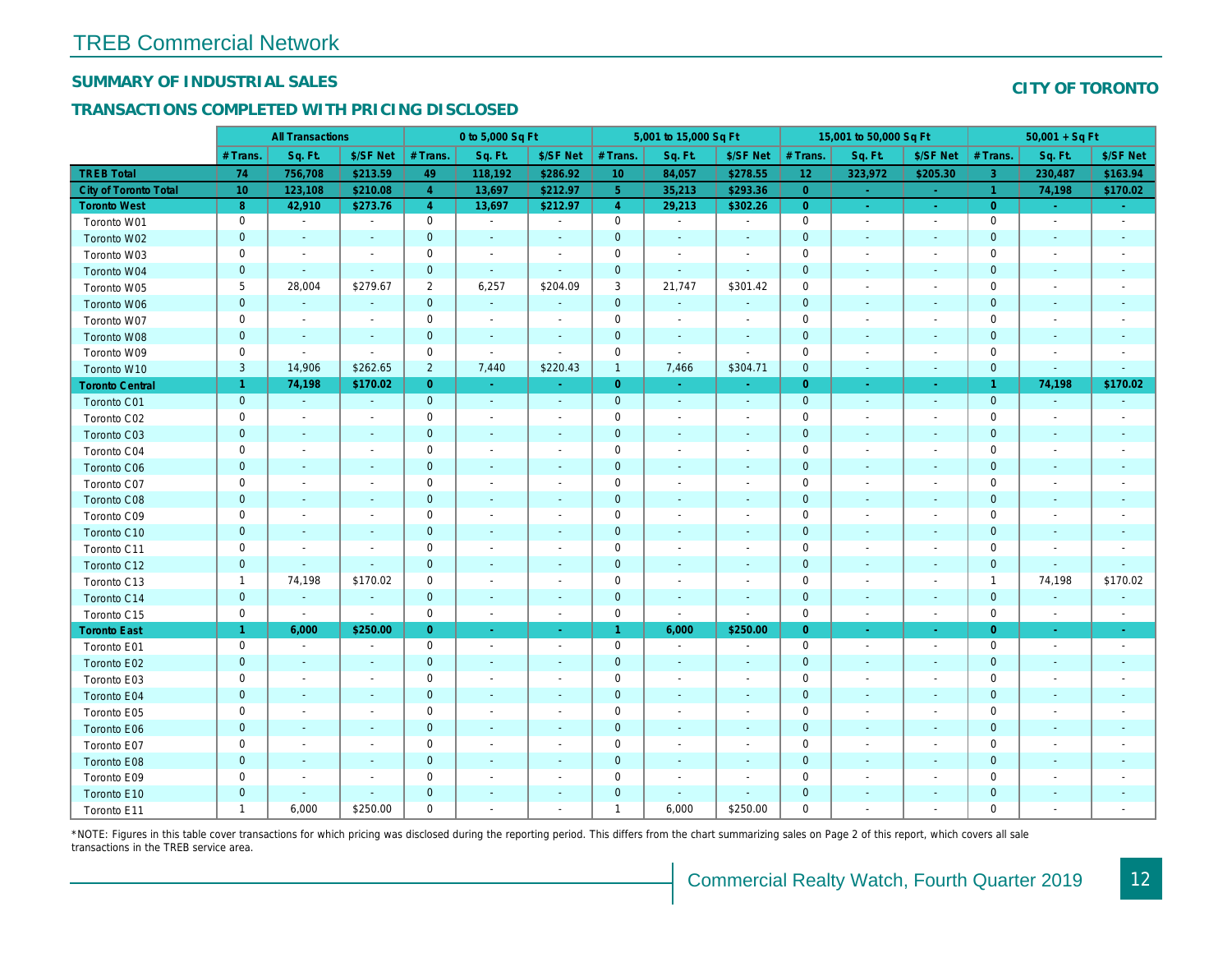## SUMMARY OF INDUSTRIAL SALES - CONDOMINIUM BREAKOUT

## TRANSACTIONS COMPLETED WITH PRICING DISCLOSED

|                        |                | <b>All Transactions</b>  |                          |                | 0 to 5,000 Sq Ft         |                          |                     | 5,001 to 15,000 Sq Ft    |                          |                | 15,001 to 50,000 Sq Ft   |                          |
|------------------------|----------------|--------------------------|--------------------------|----------------|--------------------------|--------------------------|---------------------|--------------------------|--------------------------|----------------|--------------------------|--------------------------|
|                        | # Trans.       | Sq. Ft.                  | \$/SF Net                | # Trans.       | Sq. Ft.                  | \$/SF Net                | # Trans.            | Sq. Ft.                  | \$/SF Net                | # Trans.       | Sq. Ft.                  | \$/SF Ne                 |
| <b>TREB Total</b>      | 45             | 115,821                  | \$284.16                 | 42             | 98,529                   | \$283.19                 | 3 <sup>°</sup>      | 17,292                   | \$289.67                 | $\overline{0}$ | $\sim$                   | $\sim$                   |
| City of Toronto Total  | 5 <sub>5</sub> | 19,697                   | \$224.25                 | $\overline{4}$ | 13,697                   | \$212.97                 | $\mathbf{1}$        | 6,000                    | \$250.00                 | $\overline{0}$ | $\sim$                   | $\sim$                   |
| <b>Toronto West</b>    | $\overline{4}$ | 13,697                   | \$212.97                 | $\overline{4}$ | 13,697                   | \$212.97                 | $\overline{0}$      | $\sim$                   | $\omega_{\rm c}$         | $\overline{0}$ | $\sim$                   | $\sigma_{\rm{eff}}$      |
| Toronto W01            | 0              | $\blacksquare$           | $\overline{\phantom{a}}$ | $\mathbf 0$    | $\sim$                   | $\overline{\phantom{a}}$ | $\mathbf 0$         | $\sim$                   | $\blacksquare$           | $\mathbf 0$    | $\blacksquare$           | $\sim$                   |
| Toronto W02            | $\mathbf 0$    | $\blacksquare$           | $\sim$                   | $\mathbf 0$    | $\sim$                   | $\blacksquare$           | $\mathbf 0$         | $\blacksquare$           | $\overline{\phantom{a}}$ | $\mathbf 0$    | $\blacksquare$           | $\sim$                   |
| Toronto W03            | 0              | $\overline{\phantom{a}}$ | $\overline{\phantom{a}}$ | 0              | $\overline{\phantom{a}}$ | $\overline{\phantom{a}}$ | $\mathbf 0$         | $\blacksquare$           | $\overline{\phantom{a}}$ | 0              | $\overline{\phantom{a}}$ | $\blacksquare$           |
| Toronto W04            | $\mathbf 0$    | $\sim$                   | $\sim$                   | $\mathbf 0$    | $\sim$                   | $\blacksquare$           | $\mathbf 0$         | $\blacksquare$           | $\omega$                 | $\mathbf{0}$   | $\sim$                   | $\blacksquare$           |
| Toronto W05            | $\overline{2}$ | 6,257                    | \$204.09                 | $\overline{2}$ | 6,257                    | \$204.09                 | $\mathbf 0$         | $\blacksquare$           | $\blacksquare$           | $\mathbf 0$    | $\blacksquare$           | $\blacksquare$           |
| Toronto W06            | $\mathbf 0$    | $\blacksquare$           | $\sim$                   | $\mathbf 0$    | $\sim$                   | $\blacksquare$           | $\mathbf 0$         | $\overline{\phantom{a}}$ | $\overline{\phantom{a}}$ | $\mathbf 0$    | $\blacksquare$           |                          |
| Toronto W07            | 0              | $\blacksquare$           | $\overline{\phantom{a}}$ | $\mathbf 0$    | $\blacksquare$           | $\overline{\phantom{a}}$ | $\pmb{0}$           | $\overline{\phantom{a}}$ | $\overline{\phantom{a}}$ | $\mathbf 0$    | $\overline{\phantom{a}}$ | $\overline{\phantom{a}}$ |
| Toronto W08            | $\mathbf 0$    | $\blacksquare$           | $\sim$                   | $\mathbf 0$    | $\sim$                   | $\blacksquare$           | $\mathbf 0$         | $\blacksquare$           | $\blacksquare$           | $\mathbf 0$    | $\blacksquare$           | $\blacksquare$           |
| Toronto W09            | 0              | $\blacksquare$           | $\sim$                   | $\mathbf 0$    | $\sim$                   | $\sim$                   | $\mathbf 0$         | $\blacksquare$           | $\blacksquare$           | $\mathbf 0$    | $\blacksquare$           | $\blacksquare$           |
| Toronto W10            | $\overline{2}$ | 7,440                    | \$220.43                 | $\overline{2}$ | 7,440                    | \$220.43                 | $\mathbf 0$         | $\blacksquare$           | $\blacksquare$           | $\mathbf 0$    | $\blacksquare$           | $\blacksquare$           |
| <b>Toronto Central</b> | $\overline{0}$ | $\sim$                   | $\sim$                   | $\mathbf{0}$   | $\sim$                   | $\sim$                   | $\overline{0}$      | $\bullet$                | $\bullet$ .              | $\overline{0}$ | $\sim$                   | $\sim$                   |
| Toronto C01            | $\mathbf{0}$   | $\sim$                   | $\sim$                   | $\mathbf 0$    | $\sim$                   | $\blacksquare$           | $\mathbf 0$         | $\sim$                   | $\omega$                 | $\mathbf 0$    | $\sim$                   | $\sim$                   |
| Toronto C02            | 0              | $\sim$                   | $\overline{\phantom{a}}$ | $\mathbf 0$    | $\blacksquare$           | $\blacksquare$           | $\mathbf 0$         | $\blacksquare$           | $\blacksquare$           | $\mathbf 0$    | $\sim$                   | $\blacksquare$           |
| Toronto C03            | $\mathbf 0$    | $\sim$                   | $\sim$                   | $\mathbf 0$    | $\blacksquare$           | $\overline{\phantom{a}}$ | $\mathbf 0$         | $\blacksquare$           | ٠                        | $\mathbf 0$    | $\sim$                   | $\sim$                   |
| Toronto C04            | 0              | $\overline{\phantom{a}}$ | $\overline{\phantom{a}}$ | $\mathbf 0$    | $\sim$                   | $\overline{\phantom{a}}$ | $\mathbf 0$         | $\overline{a}$           | $\blacksquare$           | 0              | $\overline{\phantom{a}}$ | $\overline{\phantom{a}}$ |
| Toronto C06            | $\mathbf 0$    | $\overline{\phantom{a}}$ | $\overline{\phantom{a}}$ | $\mathbf 0$    | $\blacksquare$           | $\blacksquare$           | $\pmb{0}$           | $\blacksquare$           | $\blacksquare$           | $\mathbf 0$    | $\blacksquare$           | $\blacksquare$           |
| Toronto C07            | 0              | $\overline{\phantom{a}}$ |                          | $\mathbf 0$    | $\blacksquare$           | $\blacksquare$           | $\mathbf 0$         | $\blacksquare$           | $\blacksquare$           | $\mathbf 0$    | $\ddot{\phantom{1}}$     | $\blacksquare$           |
| Toronto C08            | $\mathbf 0$    | $\sim$                   |                          | $\mathbf 0$    | $\blacksquare$           | ٠                        | $\mathbf 0$         | $\blacksquare$           | $\blacksquare$           | $\mathbf{0}$   | $\blacksquare$           | $\blacksquare$           |
| Toronto C09            | 0              | $\overline{\phantom{a}}$ | $\overline{\phantom{a}}$ | $\mathbf 0$    | $\overline{\phantom{a}}$ | $\blacksquare$           | $\mathbf 0$         | $\overline{a}$           | $\blacksquare$           | $\mathbf 0$    | $\overline{\phantom{a}}$ | $\overline{\phantom{a}}$ |
| Toronto C10            | $\mathbf 0$    | $\sim$                   | $\blacksquare$           | $\mathbf 0$    | $\blacksquare$           | $\blacksquare$           | $\mathbf 0$         | $\blacksquare$           | $\blacksquare$           | $\mathbf 0$    | $\blacksquare$           | $\blacksquare$           |
| Toronto C11            | 0              | $\sim$                   |                          | $\mathbf 0$    | $\blacksquare$           | $\blacksquare$           | $\mathsf{O}\xspace$ | $\blacksquare$           | $\blacksquare$           | $\mathbf 0$    | ÷,                       | $\blacksquare$           |
| Toronto C12            | $\mathbf 0$    | $\blacksquare$           | $\blacksquare$           | $\mathbf 0$    | $\blacksquare$           | $\blacksquare$           | $\mathbf 0$         | $\blacksquare$           | $\blacksquare$           | $\mathbf{0}$   | $\blacksquare$           | ٠                        |
| Toronto C13            | 0              | $\overline{\phantom{a}}$ |                          | $\mathbf 0$    | $\blacksquare$           |                          | $\mathbf 0$         | $\overline{a}$           | $\overline{a}$           | $\mathbf 0$    | $\overline{a}$           | $\blacksquare$           |
| Toronto C14            | $\mathbf 0$    | $\blacksquare$           | $\blacksquare$           | $\pmb{0}$      | $\blacksquare$           | $\blacksquare$           | $\mathbf 0$         | $\blacksquare$           | $\blacksquare$           | $\mathbf 0$    | $\blacksquare$           | $\bullet$                |
| Toronto C15            | 0              | $\blacksquare$           | $\sim$                   | $\mathbf 0$    | $\blacksquare$           | $\blacksquare$           | $\mathbf 0$         | $\blacksquare$           | $\sim$                   | $\mathbf 0$    | $\blacksquare$           | $\sim$                   |
| <b>Toronto East</b>    | $\mathbf{1}$   | 6,000                    | \$250.00                 | $\overline{0}$ | $\bullet$                | $\bullet$                | $\mathbf{1}$        | 6,000                    | \$250.00                 | $\overline{0}$ | $\blacksquare$           | $\sigma_{\rm c}$         |
| Toronto E01            | 0              | $\sim$                   | $\blacksquare$           | $\mathbf 0$    | $\blacksquare$           | $\blacksquare$           | $\mathbf 0$         | $\blacksquare$           | $\blacksquare$           | $\mathbf 0$    | $\blacksquare$           | $\sim$                   |
| Toronto E02            | $\mathbf 0$    | $\sim$                   | $\overline{\phantom{a}}$ | $\pmb{0}$      | $\blacksquare$           | $\blacksquare$           | $\pmb{0}$           | $\sim$                   | $\blacksquare$           | $\mathbf 0$    | $\blacksquare$           | $\sim$                   |
| Toronto E03            | 0              | $\overline{\phantom{a}}$ | $\overline{\phantom{a}}$ | $\mathbf 0$    | $\sim$                   | $\blacksquare$           | $\mathbf 0$         | $\blacksquare$           | $\blacksquare$           | 0              | $\overline{\phantom{a}}$ | $\overline{\phantom{a}}$ |
| Toronto E04            | $\mathbf{0}$   | $\sim$                   | $\sim$                   | $\mathbf 0$    | $\blacksquare$           | $\blacksquare$           | $\mathbf 0$         | $\blacksquare$           | $\blacksquare$           | $\mathbf{0}$   | $\sim$                   | $\sim$                   |
| Toronto E05            | 0              | $\overline{\phantom{a}}$ | $\overline{\phantom{a}}$ | $\mathbf 0$    | $\sim$                   | $\overline{\phantom{a}}$ | $\mathbf 0$         | $\overline{\phantom{a}}$ | $\blacksquare$           | 0              | $\blacksquare$           | $\blacksquare$           |
| Toronto E06            | $\mathbf 0$    | $\sim$                   | $\sim$                   | $\mathbf 0$    | $\sim$                   | $\sim$                   | $\mathbf 0$         | $\blacksquare$           | $\blacksquare$           | $\mathbf{0}$   | $\sim$                   | $\sim$                   |
| Toronto E07            | 0              | $\overline{\phantom{a}}$ | $\overline{\phantom{a}}$ | $\mathbf 0$    | $\overline{\phantom{a}}$ | $\overline{\phantom{a}}$ | $\mathbf 0$         | $\overline{\phantom{a}}$ | $\overline{\phantom{a}}$ | 0              | $\overline{\phantom{a}}$ | $\overline{\phantom{a}}$ |
| Toronto E08            | $\mathbf{0}$   | $\sim$                   | $\sim$                   | $\mathbf 0$    | $\sim$                   | $\blacksquare$           | $\mathbf 0$         | $\overline{\phantom{a}}$ | $\blacksquare$           | $\mathbf{0}$   | $\sim$                   | $\overline{\phantom{a}}$ |
| Toronto E09            | 0              | $\overline{\phantom{a}}$ | $\overline{\phantom{a}}$ | $\mathbf 0$    | $\blacksquare$           | $\overline{\phantom{a}}$ | $\mathbf 0$         | $\overline{\phantom{a}}$ | $\overline{a}$           | 0              | $\blacksquare$           | $\blacksquare$           |
| Toronto E10            | $\mathbf 0$    | $\blacksquare$           | $\sim$                   | $\mathbf 0$    | $\sim$                   | $\blacksquare$           | $\mathbf 0$         | $\blacksquare$           | $\blacksquare$           | $\mathbf 0$    | $\sim$                   | $\overline{\phantom{a}}$ |
| Toronto E11            | $\mathbf{1}$   | 6,000                    | \$250.00                 | $\mathbf 0$    | $\overline{\phantom{a}}$ | $\overline{\phantom{a}}$ | $\mathbf{1}$        | 6,000                    | \$250.00                 | 0              | $\overline{\phantom{a}}$ | $\blacksquare$           |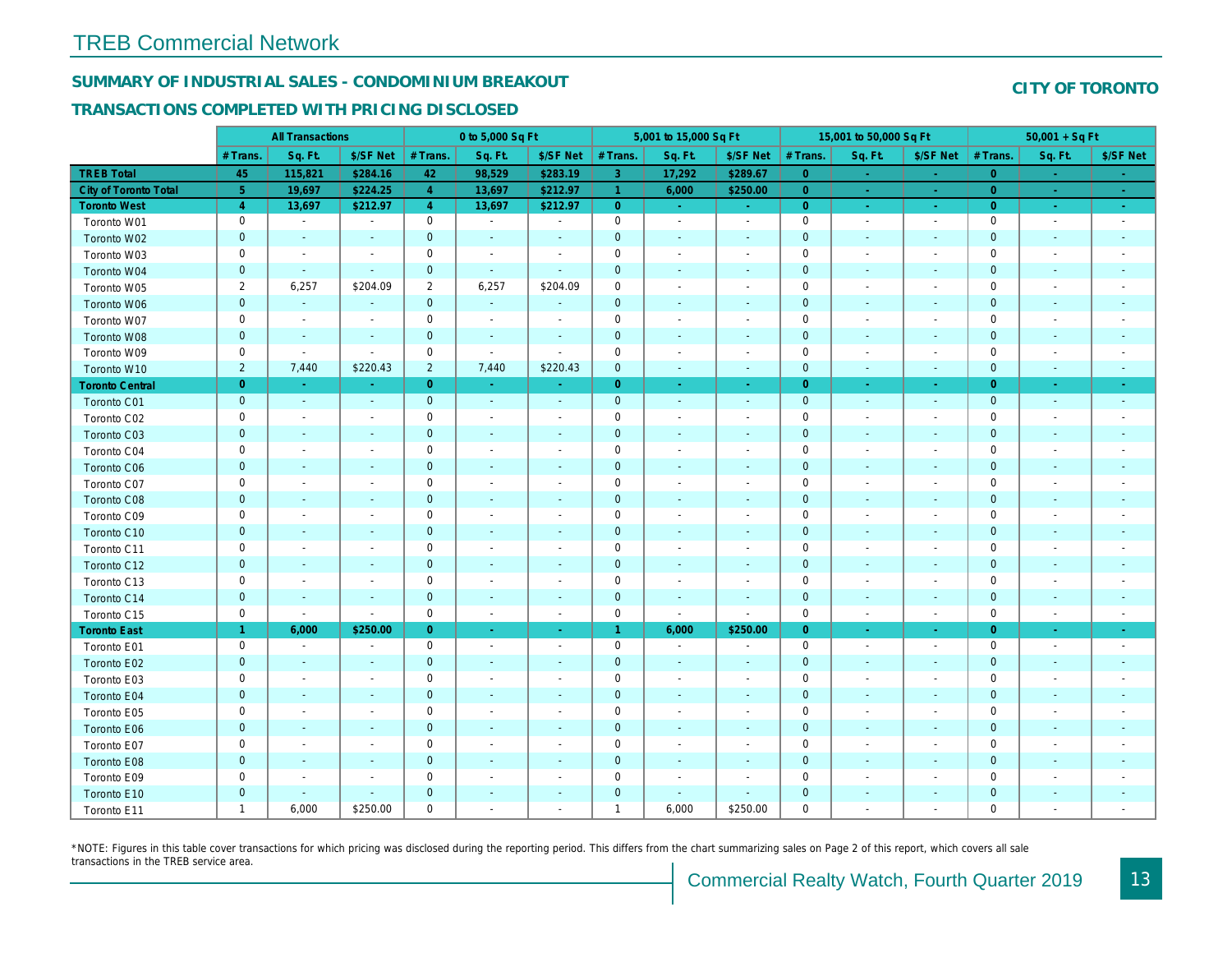# SUMMARY OF INDUSTRIAL SALES - OTHER TYPES BREAKOUT

## TRANSACTIONS COMPLETED WITH PRICING DISCLOSED

|                        |                     | <b>All Transactions</b>  |                          |                | 0 to 5,000 Sq Ft         |                          |                | 5,001 to 15,000 Sq Ft    |                          |                 | 15,001 to 50,000 Sq Ft   |                  |
|------------------------|---------------------|--------------------------|--------------------------|----------------|--------------------------|--------------------------|----------------|--------------------------|--------------------------|-----------------|--------------------------|------------------|
|                        | # Trans             | Sq. Ft.                  | \$/SF Net                | # Trans.       | Sq. Ft.                  | \$/SF Net                | # Trans.       | Sq. Ft.                  | \$/SF Net                | # Trans.        | Sq. Ft.                  | \$/SF Ne         |
| <b>TREB Total</b>      | 29                  | 640,887                  | \$200.84                 | $\mathbf{7}$   | 19,663                   | \$305.65                 | $\overline{7}$ | 66,765                   | \$275.67                 | 12 <sub>2</sub> | 323,972                  | \$205.30         |
| City of Toronto Total  | $\sqrt{5}$          | 103,411                  | \$207.38                 | $\overline{0}$ | $\sim$                   | $\sim$                   | $\overline{4}$ | 29,213                   | \$302.26                 | $\overline{0}$  | $\sim$                   | $\sim$           |
| <b>Toronto West</b>    | $\overline{4}$      | 29,213                   | \$302.26                 | $\overline{0}$ | $\sim$                   | $\sim$                   | $\overline{4}$ | 29,213                   | \$302.26                 | $\overline{0}$  | $\sim$                   | $\sim$           |
| Toronto W01            | $\mathbf 0$         | $\blacksquare$           | $\blacksquare$           | 0              | $\sim$                   | $\sim$                   | $\mathbf 0$    | $\blacksquare$           | $\blacksquare$           | $\mathbf 0$     | $\blacksquare$           | $\sim$           |
| Toronto W02            | $\mathbf{0}$        | $\sim$                   | $\blacksquare$           | $\mathbf{0}$   | $\sim$                   | $\blacksquare$           | $\mathbf 0$    | $\sim$                   | $\blacksquare$           | $\mathbf 0$     | $\blacksquare$           | $\blacksquare$   |
| Toronto W03            | $\mathbf 0$         | $\blacksquare$           | $\blacksquare$           | $\mathbf 0$    | $\blacksquare$           | $\overline{\phantom{a}}$ | $\mathbf 0$    | $\blacksquare$           | $\blacksquare$           | $\mathbf 0$     | $\blacksquare$           | $\blacksquare$   |
| Toronto W04            | $\mathbf 0$         | $\blacksquare$           | $\sim$                   | $\mathbf{0}$   | $\sim$                   | $\sim$                   | $\mathbf 0$    | $\blacksquare$           | $\blacksquare$           | $\mathbf 0$     | $\blacksquare$           | $\blacksquare$   |
| Toronto W05            | 3                   | 21,747                   | \$301.42                 | 0              | $\blacksquare$           | $\blacksquare$           | 3              | 21,747                   | \$301.42                 | $\mathbf 0$     | $\blacksquare$           | $\blacksquare$   |
| Toronto W06            | $\mathbf{0}$        | $\sim$                   | $\sim$                   | $\mathbf{0}$   |                          |                          | $\pmb{0}$      | $\blacksquare$           | $\blacksquare$           | $\mathbf 0$     | $\blacksquare$           |                  |
| Toronto W07            | $\mathbf 0$         | $\blacksquare$           | $\blacksquare$           | $\mathbf 0$    | $\blacksquare$           | $\sim$                   | $\pmb{0}$      | $\blacksquare$           | $\blacksquare$           | $\mathbf 0$     | $\blacksquare$           | $\blacksquare$   |
| Toronto W08            | $\mathbf 0$         | $\sim$                   | $\sim$                   | $\pmb{0}$      | $\sim$                   | $\blacksquare$           | $\pmb{0}$      | $\blacksquare$           | $\blacksquare$           | $\mathbf 0$     | $\blacksquare$           | $\blacksquare$   |
| Toronto W09            | $\mathbf 0$         | $\blacksquare$           | $\blacksquare$           | 0              | $\blacksquare$           | $\blacksquare$           | $\mathbf 0$    | $\blacksquare$           | $\blacksquare$           | $\mathbf 0$     | $\blacksquare$           | $\blacksquare$   |
| Toronto W10            | $\mathbf{1}$        | 7,466                    | \$304.71                 | $\mathbf{0}$   | $\sim$                   | $\sim$                   | $\mathbf{1}$   | 7,466                    | \$304.71                 | $\mathbf{0}$    | $\blacksquare$           | $\sim$           |
| <b>Toronto Central</b> | $\mathbf{1}$        | 74,198                   | \$170.02                 | $\overline{0}$ | $\sim$                   | $\sim$                   | $\overline{0}$ | $\omega_{\rm c}$         | $\sim$                   | $\overline{0}$  | $\bullet$                | $\sim$           |
| Toronto C01            | $\overline{0}$      | $\blacksquare$           | $\omega$                 | $\mathbf{0}$   | $\omega$                 | $\blacksquare$           | $\mathbf{0}$   | $\bullet$                | $\blacksquare$           | $\mathbf 0$     | $\blacksquare$           | $\sim$           |
| Toronto C02            | 0                   | $\blacksquare$           | $\sim$                   | $\mathbf 0$    | $\sim$                   | $\sim$                   | $\mathbf 0$    | $\blacksquare$           | $\blacksquare$           | $\mathbf 0$     | L.                       | $\blacksquare$   |
| Toronto C03            | $\mathbf{0}$        | $\blacksquare$           | $\blacksquare$           | $\mathbf{0}$   | $\sim$                   | $\sim$                   | $\pmb{0}$      | $\blacksquare$           | $\blacksquare$           | $\mathbf 0$     | $\blacksquare$           | $\sim$           |
| Toronto C04            | $\mathbf 0$         | $\overline{\phantom{a}}$ | $\blacksquare$           | $\mathbf 0$    | $\overline{\phantom{a}}$ | $\sim$                   | $\pmb{0}$      | $\overline{\phantom{a}}$ | $\blacksquare$           | $\mathbf 0$     | $\blacksquare$           | $\blacksquare$   |
| Toronto C06            | $\mathbf 0$         | $\blacksquare$           | $\blacksquare$           | $\mathbf{0}$   | $\sim$                   | $\blacksquare$           | $\pmb{0}$      | $\blacksquare$           | $\blacksquare$           | $\mathbf 0$     | $\blacksquare$           | ٠                |
| Toronto C07            | $\mathsf 0$         | $\blacksquare$           | $\blacksquare$           | $\mathbf 0$    | $\blacksquare$           |                          | $\mathbf 0$    | $\blacksquare$           | $\blacksquare$           | $\mathbf 0$     | L.                       | $\blacksquare$   |
| Toronto C08            | 0                   | $\blacksquare$           | $\blacksquare$           | $\mathbf{0}$   | $\blacksquare$           | $\blacksquare$           | $\pmb{0}$      | $\blacksquare$           | $\blacksquare$           | $\mathbf 0$     | $\blacksquare$           |                  |
| Toronto C09            | $\mathbf 0$         | $\blacksquare$           | $\blacksquare$           | 0              | $\sim$                   |                          | $\pmb{0}$      | $\blacksquare$           | $\blacksquare$           | $\mathbf 0$     | $\overline{a}$           | $\blacksquare$   |
| Toronto C10            | $\mathbf{0}$        | $\sim$                   | $\sim$                   | $\mathbf{0}$   | $\sim$                   | $\sim$                   | $\pmb{0}$      | $\blacksquare$           | $\sim$                   | $\mathbf{0}$    | $\blacksquare$           | $\blacksquare$   |
| Toronto C11            | $\mathsf{O}\xspace$ | $\blacksquare$           | $\blacksquare$           | $\mathbf 0$    |                          |                          | $\pmb{0}$      | $\blacksquare$           | $\blacksquare$           | $\mathbf 0$     | $\overline{a}$           | $\overline{a}$   |
| Toronto C12            | 0                   | $\blacksquare$           | $\blacksquare$           | $\mathbf{0}$   | $\blacksquare$           | $\blacksquare$           | $\pmb{0}$      | $\blacksquare$           | $\blacksquare$           | $\mathbf{0}$    | $\blacksquare$           | ٠                |
| Toronto C13            | $\mathbf{1}$        | 74,198                   | \$170.02                 | 0              | $\blacksquare$           | $\overline{\phantom{a}}$ | $\pmb{0}$      | $\blacksquare$           | $\overline{\phantom{a}}$ | $\mathbf 0$     | $\blacksquare$           | $\blacksquare$   |
| Toronto C14            | $\mathbf{0}$        | $\sim$                   | $\sim$                   | $\mathbf 0$    | $\sim$                   | $\sim$                   | $\pmb{0}$      | $\blacksquare$           | $\sim$                   | $\mathbf 0$     | $\mathbf{r}$             | $\sim$           |
| Toronto C15            | $\mathbf 0$         | $\blacksquare$           | $\blacksquare$           | $\mathbf 0$    | $\blacksquare$           | $\blacksquare$           | $\pmb{0}$      | $\blacksquare$           | $\sim$                   | $\mathbf 0$     | $\overline{a}$           | $\sim$           |
| <b>Toronto East</b>    | $\overline{0}$      | $\omega$                 | $\omega_{\rm c}$         | $\overline{0}$ | $\omega$                 | $\sim$                   | $\overline{0}$ | $\bullet$                | ÷                        | $\overline{0}$  | $\bullet$                | $\sigma_{\rm c}$ |
| Toronto E01            | 0                   | $\sim$                   | $\blacksquare$           | 0              | $\blacksquare$           | $\sim$                   | $\mathbf 0$    | $\sim$                   | $\blacksquare$           | $\mathbf 0$     | $\blacksquare$           | $\sim$           |
| Toronto E02            | $\mathbf 0$         | $\sim$                   | $\sim$                   | $\mathbf{0}$   | $\sim$                   | $\sim$                   | $\mathbf 0$    | $\sim$                   | $\overline{\phantom{a}}$ | $\mathbf 0$     | $\sim$                   | $\sim$           |
| Toronto E03            | $\mathbf 0$         | $\overline{\phantom{a}}$ | $\overline{\phantom{a}}$ | 0              | $\sim$                   | $\overline{\phantom{a}}$ | $\mathbf 0$    | $\overline{\phantom{a}}$ | $\overline{\phantom{a}}$ | $\mathbf 0$     | $\blacksquare$           | $\blacksquare$   |
| Toronto E04            | 0                   | $\sim$                   | $\sim$                   | $\mathbf{0}$   | $\sim$                   | $\blacksquare$           | $\pmb{0}$      | $\blacksquare$           | $\blacksquare$           | $\mathbf 0$     | $\blacksquare$           | $\blacksquare$   |
| Toronto E05            | $\mathbf 0$         | $\blacksquare$           | $\blacksquare$           | $\mathbf 0$    | $\blacksquare$           | $\blacksquare$           | $\pmb{0}$      | $\blacksquare$           | $\blacksquare$           | $\mathbf 0$     | $\blacksquare$           | $\blacksquare$   |
| Toronto E06            | $\mathbf 0$         | $\blacksquare$           | $\sim$                   | $\mathbf{0}$   | $\sim$                   |                          | $\pmb{0}$      | $\blacksquare$           | $\blacksquare$           | $\mathbf{0}$    | $\blacksquare$           |                  |
| Toronto E07            | $\mathbf 0$         | $\blacksquare$           | $\blacksquare$           | 0              | $\blacksquare$           | $\overline{\phantom{a}}$ | $\pmb{0}$      | $\overline{\phantom{a}}$ | $\blacksquare$           | $\mathbf 0$     | $\overline{\phantom{a}}$ | $\blacksquare$   |
| Toronto E08            | $\mathbf 0$         | $\sim$                   | $\sim$                   | $\mathbf{0}$   | $\sim$                   | $\sim$                   | $\pmb{0}$      | $\blacksquare$           | $\overline{\phantom{a}}$ | $\mathbf{0}$    | $\blacksquare$           |                  |
| Toronto E09            | $\mathbf 0$         | $\blacksquare$           | $\blacksquare$           | $\mathbf 0$    | $\sim$                   | $\sim$                   | $\pmb{0}$      | $\blacksquare$           | $\blacksquare$           | $\mathbf 0$     | $\blacksquare$           | $\blacksquare$   |
| Toronto E10            | 0                   | $\overline{\phantom{a}}$ | $\blacksquare$           | $\pmb{0}$      |                          |                          | $\pmb{0}$      | $\blacksquare$           | $\blacksquare$           | $\mathbf 0$     | $\blacksquare$           |                  |
| Toronto E11            | 0                   | $\blacksquare$           | $\blacksquare$           | $\mathbf 0$    | $\blacksquare$           | $\blacksquare$           | $\mathbf 0$    | $\blacksquare$           | $\blacksquare$           | $\mathbf 0$     | $\blacksquare$           | $\blacksquare$   |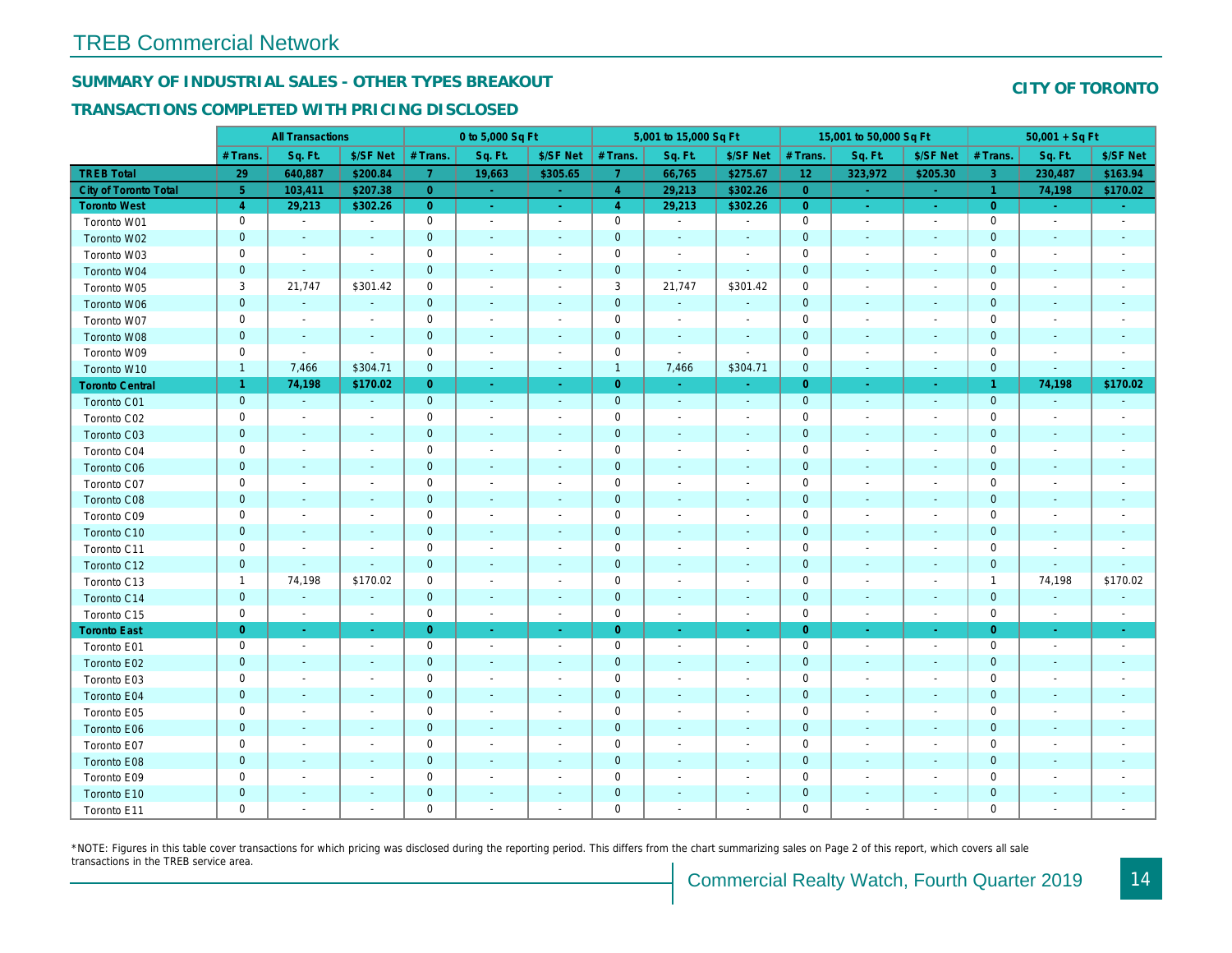## SUMMARY OF COMMERCIAL/RETAIL SALES

## TRANSACTIONS COMPLETED WITH PRICING DISCLOSED

|                        |                 | <b>All Transactions</b> |                |                 | 0 to 1,000 Sq Ft    |                  |                | 1,001 to 2,500 Sq Ft |                |                | 2,001 to 5,000 Sq Ft     |                          |
|------------------------|-----------------|-------------------------|----------------|-----------------|---------------------|------------------|----------------|----------------------|----------------|----------------|--------------------------|--------------------------|
|                        | # Trans.        | Sq. Ft.                 | \$/SF Net      | # Trans.        | Sq. Ft.             | \$/SF Net        | # Trans.       | Sq. Ft.              | \$/SF Net      | # Trans.       | Sq. Ft.                  | \$/SF Ne                 |
| <b>TREB Total</b>      | 89              | 410,531                 | \$232.27       | 29              | 18,426              | \$514.31         | 35             | 56,897               | \$596.29       | 9 <sup>°</sup> | 29,953                   | \$328.85                 |
| <b>Halton Region</b>   | 5 <sup>5</sup>  | 10,062                  | \$439.77       | $\overline{0}$  | $\omega_{\rm{eff}}$ | $\omega_{\rm c}$ | $\overline{4}$ | 7,278                | \$530.37       | $\mathbf{1}$   | 2,784                    | \$202.95                 |
| <b>Burlington</b>      | $\overline{1}$  | 1,545                   | \$760.52       | $\mathbf{0}$    | $\blacksquare$      | $\blacksquare$   | $\mathbf{1}$   | 1,545                | \$760.52       | $\mathbf{0}$   | $\omega$                 | $\omega$                 |
| <b>Halton Hills</b>    | 3               | 6,051                   | \$355.31       | $\Omega$        | ÷                   | $\blacksquare$   | $\overline{2}$ | 3,267                | \$485.15       | 1              | 2,784                    | \$202.95                 |
| Milton                 | $\mathbf{0}$    | $\omega$                | $\omega$       | $\mathbf 0$     | $\blacksquare$      | $\blacksquare$   | $\mathbf 0$    | $\omega$             | $\blacksquare$ | $\mathbf{0}$   | $\sim$                   | $\blacksquare$           |
| Oakville               | $\mathbf{1}$    | 2,466                   | \$446.07       | $\mathbf{0}$    | $\blacksquare$      | $\blacksquare$   | $\mathbf{1}$   | 2,466                | \$446.07       | $\mathbf 0$    | $\blacksquare$           | $\blacksquare$           |
| Peel Region            | 5 <sup>5</sup>  | 44,594                  | \$124.73       | $\overline{0}$  | $\omega$ .          | $\sim$           | $\overline{4}$ | 6,464                | \$334.47       | $\Omega$       | $\sim$                   | $\sim$                   |
| Brampton               | $\mathbf{3}$    | 41,463                  | \$107.69       | $\mathsf{O}$    | $\blacksquare$      | $\blacksquare$   | $\overline{2}$ | 3,333                | \$319.53       | $\mathbf 0$    | $\sim$                   | $\blacksquare$           |
| Caledon                | $\mathbf{0}$    | $\blacksquare$          | $\blacksquare$ | $\mathbf 0$     | $\omega$            | $\blacksquare$   | $\mathbf{0}$   | $\sim$               | $\blacksquare$ | $\mathbf{0}$   | $\sim$                   | $\sim$                   |
| Mississauga            | $\overline{2}$  | 3,131                   | \$350.37       | $\mathbf 0$     | $\blacksquare$      | $\blacksquare$   | $\mathbf{2}$   | 3,131                | \$350.37       | $\mathbf 0$    | $\sim$                   | $\sim$                   |
| <b>Toronto</b>         | 38              | 86,361                  | \$501.30       | 17              | 11,711              | \$482.44         | 14             | 22,609               | \$758.46       | 3              | 10,159                   | \$361.75                 |
| <b>Toronto West</b>    | $\overline{7}$  | 17,126                  | \$340.71       | $\overline{2}$  | 1,480               | \$1,077.70       | $\mathbf{2}$   | 2,833                | \$386.52       | $\overline{2}$ | 7,150                    | \$248.25                 |
| <b>Toronto Central</b> | 13              | 24,824                  | \$1,024.92     | 5 <sup>5</sup>  | 3,475               | \$515.83         | $\overline{7}$ | 11,771               | \$1,015.21     | $\mathbf{0}$   | $\omega$                 | $\blacksquare$           |
| <b>Toronto East</b>    | 18              | 44,412                  | \$270.54       | 10              | 6,756               | \$334.86         | 5              | 8,005                | \$512.55       | $\mathbf{1}$   | 3,009                    | \$631.44                 |
| <b>York Region</b>     | 27              | 83,448                  | \$284.49       | 12 <sup>°</sup> | 6,715               | \$569.90         | 10             | 14,646               | \$606.17       | 2 <sup>1</sup> | 7,828                    | \$327.03                 |
| Aurora                 | $\overline{1}$  | 8,116                   | \$126.29       | $\mathbf 0$     | $\sim$              | $\blacksquare$   | $\mathbf{0}$   | $\sim$               | $\blacksquare$ | $\mathbf 0$    | $\sim$                   | $\blacksquare$           |
| E. Gwillimbury         | $\mathbf{0}$    | $\omega$                | $\blacksquare$ | $\overline{0}$  | $\omega$            | ÷.               | $\mathbf{0}$   | $\sim$               | $\sim$         | $\mathbf{0}$   | $\sim$                   | $\sim$                   |
| Georgina               | 0               | $\blacksquare$          | $\blacksquare$ | $\mathbf 0$     | $\blacksquare$      | $\blacksquare$   | 0              | $\blacksquare$       | $\blacksquare$ | $\mathbf 0$    | $\blacksquare$           | $\blacksquare$           |
| King                   | $\mathbf{0}$    | $\blacksquare$          | $\sim$         | $\overline{0}$  | $\sim$              | $\blacksquare$   | $\mathbf{0}$   | $\sim$               | $\sim$         | $\mathbf{0}$   | $\sim$                   | $\blacksquare$           |
| Markham                | 10              | 26,013                  | \$351.63       | $\overline{7}$  | 3,762               | \$655.77         | $\overline{2}$ | 2,394                | \$597.33       | $\mathbf 0$    | $\overline{\phantom{a}}$ | $\blacksquare$           |
| Newmarket              | $\overline{2}$  | 1,671                   | \$347.10       | $\overline{2}$  | 1,671               | \$347.10         | $\mathbf{0}$   | $\blacksquare$       | $\blacksquare$ | $\Omega$       | $\sim$                   | $\sim$                   |
| Richmond Hill          | 6               | 32,528                  | \$215.66       | $\overline{2}$  | 846                 | \$602.66         | 3              | 5,396                | \$797.81       | 0              | $\sim$                   |                          |
| Vaughan                | 8               | 15,120                  | \$395.04       | $\mathbf{1}$    | 436                 | \$619.27         | 5 <sup>5</sup> | 6,856                | \$458.43       | $\overline{2}$ | 7,828                    | \$327.03                 |
| Whitchurch-Stouffville | $\mathbf 0$     | $\mathbf{r}$            | $\sim$         | $\mathbf 0$     | $\blacksquare$      | $\sim$           | 0              | $\blacksquare$       | $\blacksquare$ | $\mathbf 0$    | $\sim$                   |                          |
| Durham Region          | 10 <sup>°</sup> | 172,151                 | \$90.35        | $\overline{0}$  | $\sim$              | $\omega$         | $\mathbf{1}$   | 1,500                | \$232.67       | 2 <sup>1</sup> | 6,663                    | \$420.23                 |
| Ajax                   | $\mathbf 0$     | $\blacksquare$          | $\sim$         | $\mathbf 0$     | $\blacksquare$      | $\blacksquare$   | 0              | $\blacksquare$       | $\blacksquare$ | $\mathbf 0$    | $\sim$                   | $\blacksquare$           |
| <b>Brock</b>           | $\overline{1}$  | 5,230                   | \$124.28       | $\overline{0}$  | $\blacksquare$      | $\blacksquare$   | $\mathbf 0$    | $\blacksquare$       | $\blacksquare$ | $\mathbf{0}$   | $\omega$                 | $\omega$                 |
| Clarington             | $\overline{2}$  | 40,307                  | \$58.30        | $\mathbf 0$     | $\overline{a}$      | $\overline{a}$   | 0              | $\omega$             | $\blacksquare$ | $\mathbf{1}$   | 2,845                    | \$263.62                 |
| Oshawa                 | $\overline{4}$  | 101,883                 | \$84.45        | $\overline{0}$  | $\blacksquare$      | $\blacksquare$   | $\mathbf{1}$   | 1,500                | \$232.67       | $\mathbf{0}$   | $\omega$                 | $\blacksquare$           |
| Pickering              | $\mathbf 0$     | $\blacksquare$          | $\Delta$       | $\Omega$        | $\blacksquare$      | $\blacksquare$   | 0              | $\blacksquare$       | $\blacksquare$ | $\mathbf 0$    | $\blacksquare$           | $\sim$                   |
| Scugog                 | $\overline{2}$  | 20,913                  | \$90.85        | $\overline{0}$  | $\omega$            | $\blacksquare$   | $\mathbf 0$    | $\sim$               | $\sim$         | $\mathbf{0}$   | $\omega$                 | $\blacksquare$           |
| Uxbridge               | $\mathbf 0$     | $\omega$                | $\blacksquare$ | $\mathbf 0$     | $\sim$              | $\blacksquare$   | 0              | $\blacksquare$       | $\sim$         | $\mathbf 0$    | $\blacksquare$           | $\sim$                   |
| Whitby                 | $\mathbf{1}$    | 3,818                   | \$536.93       | $\overline{0}$  | $\sim$              | $\blacksquare$   | $\mathbf{0}$   | $\blacksquare$       | $\blacksquare$ | $\mathbf{1}$   | 3,818                    | \$536.93                 |
| <b>Dufferin County</b> | 3               | 11,915                  | \$176.24       | $\overline{0}$  | ÷.                  | $\sim$           | $\mathbf{1}$   | 2,400                | \$354.17       | $\mathbf{1}$   | 2,519                    | \$99.26                  |
| Orangeville            | $\mathbf{3}$    | 11,915                  | \$176.24       | $\mathbf{0}$    | $\omega_{\rm c}$    | ä,               | $\overline{1}$ | 2,400                | \$354.17       | $\mathbf{1}$   | 2,519                    | \$99.26                  |
| <b>Simcoe County</b>   | 1               | 2,000                   | \$340.00       | $\overline{0}$  | $\sim$              | $\omega$         | $\mathbf{1}$   | 2,000                | \$340.00       | $\overline{0}$ | $\sim$                   | $\sim$                   |
| Adjala-Tosorontio      | $\mathbf{0}$    | $\Delta$                | $\Delta$       | $\overline{0}$  | $\sim$              | $\blacksquare$   | $\mathbf{0}$   | $\Delta$             | $\Delta$       | $\mathbf{0}$   | $\omega$                 | $\omega$                 |
| <b>Bradford West</b>   | 0               | $\blacksquare$          | $\omega$       | $\mathbf 0$     | $\blacksquare$      | $\blacksquare$   | 0              | $\sim$               | $\omega$       | $\mathbf 0$    | $\blacksquare$           | $\sim$                   |
| Essa                   | $\mathbf{0}$    | $\blacksquare$          | $\omega$       | $\overline{0}$  | $\blacksquare$      | $\blacksquare$   | $\mathbf 0$    | $\blacksquare$       | $\blacksquare$ | $\mathbf{0}$   |                          |                          |
| Innisfil               | $\Omega$        | $\blacksquare$          | $\blacksquare$ | $\mathbf 0$     | $\blacksquare$      | $\blacksquare$   | 0              | $\blacksquare$       | $\sim$         | $\mathbf 0$    | $\sim$                   | $\overline{\phantom{a}}$ |
| <b>New Tecumseth</b>   | 1               | 2.000                   | \$340.00       | $\Omega$        |                     |                  | $\overline{1}$ | 2.000                | \$340.00       | $\Omega$       |                          |                          |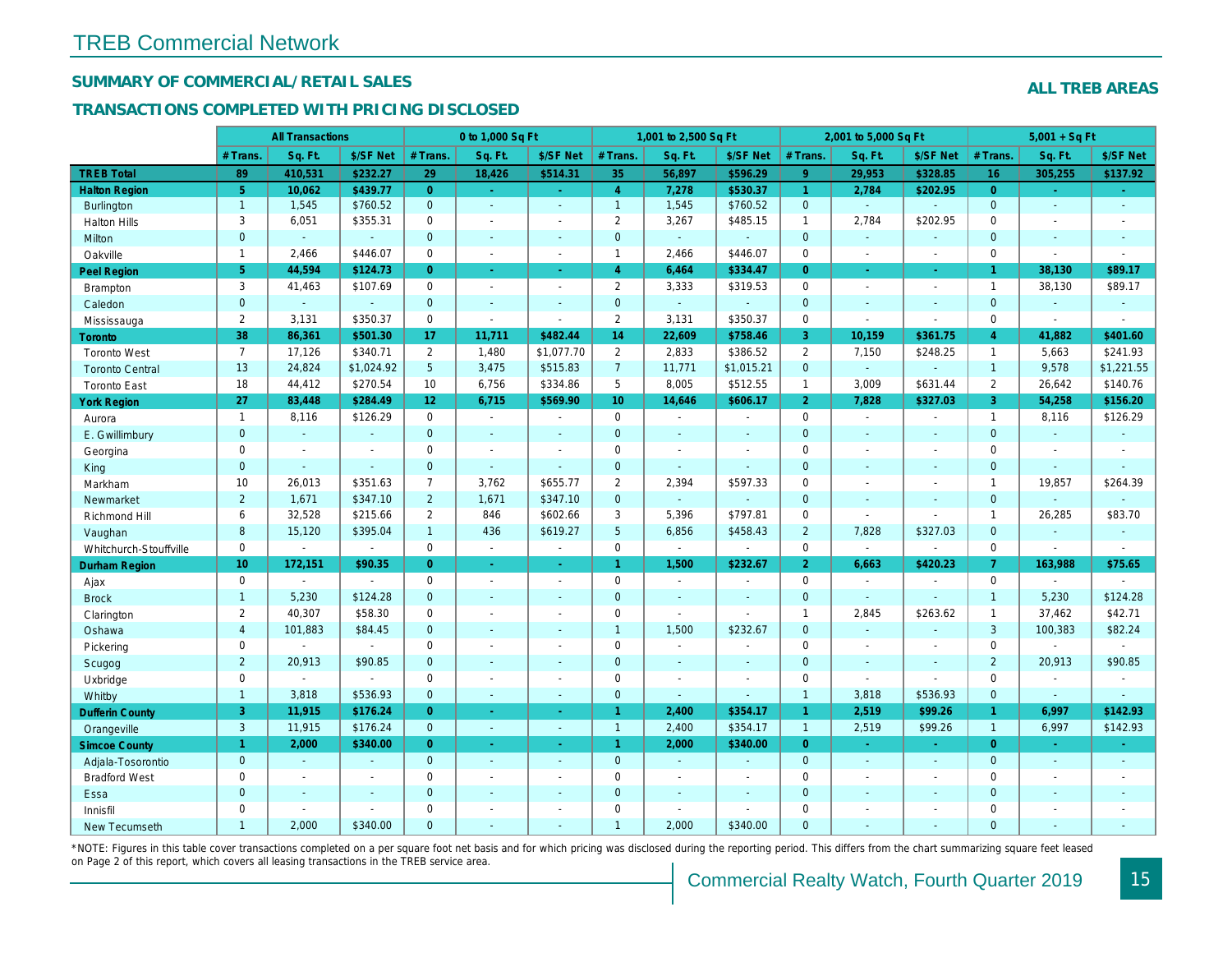## SUMMARY OF COMMERCIAL/RETAIL SALES - CONDOMINIUM BREAKOUT

#### TRANSACTIONS COMPLETED WITH PRICING DISCLOSED

|                        |                 | <b>All Transactions</b> |                          |                | 0 to 1,000 Sq Ft      |                          |                | 1,001 to 2,500 Sq Ft     |                  |                | 2,001 to 5,000 Sq Ft     |                          |
|------------------------|-----------------|-------------------------|--------------------------|----------------|-----------------------|--------------------------|----------------|--------------------------|------------------|----------------|--------------------------|--------------------------|
|                        | # Trans.        | Sq. Ft.                 | \$/SF Net                | # Trans.       | Sq. Ft.               | \$/SF Net                | # Trans.       | Sq. Ft.                  | \$/SF Net        | # Trans.       | Sq. Ft.                  | \$/SF Ne                 |
| <b>TREB Total</b>      | 25              | 33,268                  | \$509.69                 | 11             | 6,674                 | \$566.30                 | $12$           | 18,766                   | \$565.76         | $\overline{2}$ | 7,828                    | \$327.03                 |
| <b>Halton Region</b>   | $\overline{0}$  | $\omega_{\rm c}$        | $\omega$                 | $\overline{0}$ | $\sim$                | $\omega_{\rm c}$         | $\overline{0}$ | $\sim$                   | $\sim$ .         | $\overline{0}$ | $\bullet$                | $\omega_{\rm c}$         |
| <b>Burlington</b>      | $\mathbf{0}$    | $\omega$                | $\omega$                 | $\mathbf{0}$   | $\blacksquare$        | $\sim$                   | $\mathbf{0}$   | $\omega$                 | $\omega$         | $\mathbf 0$    | $\omega$                 | $\omega$                 |
| <b>Halton Hills</b>    | $\mathbf 0$     | $\blacksquare$          | $\blacksquare$           | $\mathbf 0$    | $\sim$                |                          | $\mathsf 0$    | $\blacksquare$           | $\blacksquare$   | $\mathbf 0$    | ÷,                       | $\sim$                   |
| Milton                 | $\mathbf{0}$    | $\blacksquare$          | $\blacksquare$           | $\mathbf{0}$   | $\sim$                | $\blacksquare$           | $\pmb{0}$      | $\blacksquare$           | $\blacksquare$   | $\mathbf 0$    | $\blacksquare$           | $\blacksquare$           |
| Oakville               | $\mathbf 0$     | $\blacksquare$          | $\blacksquare$           | $\mathbf 0$    | $\blacksquare$        | $\blacksquare$           | 0              | $\overline{\phantom{a}}$ | $\sim$           | $\mathbf 0$    | $\blacksquare$           | $\sim$                   |
| Peel Region            | $\overline{2}$  | 3,131                   | \$350.37                 | $\overline{0}$ | $\omega$              | $\omega$                 | $\overline{2}$ | 3,131                    | \$350.37         | $\overline{0}$ | $\omega$                 | $\bullet$                |
| Brampton               | $\mathbf 0$     | $\sim$                  | $\overline{\phantom{a}}$ | $\mathbf 0$    | $\sim$                | $\sim$                   | $\mathbf 0$    | $\sim$                   | $\blacksquare$   | $\mathbf 0$    | $\sim$                   | $\sim$                   |
| Caledon                | $\mathbf{0}$    | $\sim$                  | $\omega$                 | $\mathbf{0}$   | $\sim$                | $\sim$                   | $\mathbf{0}$   | $\omega$                 | $\blacksquare$   | $\mathbf 0$    | $\omega$                 | $\sim$                   |
| Mississauga            | $\overline{2}$  | 3,131                   | \$350.37                 | $\mathbf 0$    | $\mathbf{r}$          | $\sim$                   | $\overline{2}$ | 3,131                    | \$350.37         | $\mathbf 0$    | $\sim$                   | $\blacksquare$           |
| Toronto                | 11              | 12,396                  | \$673.40                 | 6              | 4,175                 | \$597.01                 | 5 <sup>5</sup> | 8,221                    | \$712.20         | $\overline{0}$ | $\omega$                 | $\sim$                   |
| <b>Toronto West</b>    | $\mathbf 0$     | $\Delta$                | $\sim$                   | $\mathbf 0$    | $\mathbf{r}$          | ÷.                       | $\mathbf 0$    | $\blacksquare$           | $\blacksquare$   | $\mathbf 0$    | $\blacksquare$           | $\sim$                   |
| <b>Toronto Central</b> | 8               | 8,706                   | \$788.82                 | $\overline{4}$ | 2,575                 | \$678.64                 | $\overline{4}$ | 6,131                    | \$835.10         | $\mathbf 0$    | $\mathbf{r}$             | $\sim$                   |
| <b>Toronto East</b>    | 3               | 3,690                   | \$401.08                 | $\overline{2}$ | 1,600                 | \$465.63                 | $\mathbf{1}$   | 2,090                    | \$351.67         | $\mathbf 0$    | $\sim$                   | $\blacksquare$           |
| <b>York Region</b>     | $12\,$          | 17,741                  | \$423.43                 | 5 <sup>1</sup> | 2,499                 | \$515.01                 | 5 <sup>1</sup> | 7,414                    | \$494.34         | $\overline{2}$ | 7,828                    | \$327.03                 |
| Aurora                 | $\mathbf 0$     | $\sim$                  | $\sim$                   | $\mathbf 0$    | $\sim$                | $\sim$                   | $\mathbf 0$    | $\blacksquare$           | $\sim$           | $\mathbf 0$    | $\blacksquare$           | $\sim$                   |
| E. Gwillimbury         | $\mathbf 0$     | $\blacksquare$          | $\blacksquare$           | $\mathbf 0$    | $\sim$                |                          | $\mathbf 0$    | $\blacksquare$           | $\blacksquare$   | $\mathbf 0$    | $\blacksquare$           | $\blacksquare$           |
| Georgina               | $\mathbf 0$     | $\blacksquare$          | $\blacksquare$           | $\mathbf 0$    | $\blacksquare$        | $\blacksquare$           | $\pmb{0}$      | $\blacksquare$           | $\blacksquare$   | $\mathbf 0$    | $\sim$                   | $\blacksquare$           |
| King                   | $\overline{0}$  | $\sim$                  | $\sim$                   | $\mathbf{0}$   | $\sim$                | ÷.                       | $\mathbf 0$    | $\blacksquare$           | $\sim$           | $\overline{0}$ | $\blacksquare$           | $\omega$                 |
| Markham                | 5               | 2,995                   | \$656.76                 | $\overline{4}$ | 1,828                 | \$583.70                 | $\mathbf{1}$   | 1,167                    | \$771.21         | $\mathbf 0$    | $\blacksquare$           | $\blacksquare$           |
| Newmarket              | $\mathbf{1}$    | 671                     | \$327.87                 | $\mathbf{1}$   | 671                   | \$327.87                 | $\mathbf{0}$   | $\blacksquare$           | $\blacksquare$   | $\mathbf{0}$   | $\blacksquare$           | $\blacksquare$           |
| Richmond Hill          | $\mathbf{1}$    | 2,106                   | \$386.99                 | $\mathbf 0$    | $\blacksquare$        | $\overline{\phantom{a}}$ | $\mathbf{1}$   | 2,106                    | \$386.99         | $\mathbf 0$    | $\sim$                   | $\blacksquare$           |
| Vaughan                | $5\phantom{.0}$ | 11,969                  | \$376.81                 | $\mathbf{0}$   | $\omega$              | $\sim$                   | $\mathbf{3}$   | 4,141                    | \$470.90         | $\overline{2}$ | 7,828                    | \$327.03                 |
| Whitchurch-Stouffville | $\mathbf 0$     | $\blacksquare$          | $\blacksquare$           | $\mathbf 0$    | $\blacksquare$        | $\blacksquare$           | $\mathbf 0$    | $\omega$                 | $\sim$           | $\mathbf 0$    | $\sim$                   | $\blacksquare$           |
| <b>Durham Region</b>   | $\overline{0}$  | $\omega$                | $\omega$                 | $\overline{0}$ | $\omega$              | $\omega$                 | $\overline{0}$ | $\omega$                 | $\omega_{\rm c}$ | $\overline{0}$ | $\omega$                 | $\omega$                 |
| Ajax                   | $\mathsf 0$     | $\blacksquare$          | $\omega$                 | $\mathsf 0$    | $\blacksquare$        | $\blacksquare$           | $\pmb{0}$      | $\blacksquare$           | $\blacksquare$   | $\mathbf 0$    | $\sim$                   | $\sim$                   |
| <b>Brock</b>           | $\mathbf{0}$    | $\sim$                  | $\blacksquare$           | $\mathbf{0}$   | $\sim$                | $\sim$                   | $\pmb{0}$      | $\omega$                 | $\blacksquare$   | $\mathbf 0$    | $\blacksquare$           | $\sim$                   |
| Clarington             | $\mathbf 0$     | $\blacksquare$          | $\blacksquare$           | $\mathbf 0$    | $\blacksquare$        |                          | $\pmb{0}$      | $\tilde{\phantom{a}}$    | $\blacksquare$   | $\mathbf 0$    | L.                       | $\blacksquare$           |
| Oshawa                 | $\mathbf{0}$    | $\blacksquare$          | $\blacksquare$           | $\mathbf 0$    | $\blacksquare$        | $\blacksquare$           | $\pmb{0}$      | $\blacksquare$           | $\blacksquare$   | $\mathbf{0}$   | $\blacksquare$           | $\blacksquare$           |
| Pickering              | $\mathbf 0$     | $\blacksquare$          | $\blacksquare$           | $\mathbf 0$    | $\sim$                | $\blacksquare$           | $\pmb{0}$      | $\blacksquare$           | $\blacksquare$   | $\mathbf 0$    | $\overline{\phantom{a}}$ | $\blacksquare$           |
| Scugog                 | $\mathbf{0}$    | $\blacksquare$          | $\blacksquare$           | $\mathbf{0}$   | $\Delta$              | $\sim$                   | $\mathbf 0$    | $\omega$                 | $\blacksquare$   | $\mathbf 0$    | $\blacksquare$           | $\blacksquare$           |
| Uxbridge               | $\mathbf 0$     | $\blacksquare$          | $\blacksquare$           | $\mathbf 0$    | $\tilde{\phantom{a}}$ | $\sim$                   | $\mathsf 0$    | $\blacksquare$           | $\blacksquare$   | $\mathbf 0$    | $\overline{a}$           | $\overline{\phantom{a}}$ |
| Whitby                 | $\mathbf{0}$    | $\blacksquare$          | $\sim$                   | $\mathbf{0}$   | $\sim$                | $\sim$                   | $\mathbf 0$    | $\blacksquare$           | $\blacksquare$   | $\mathbf{0}$   | $\blacksquare$           | $\sim$                   |
| <b>Dufferin County</b> | $\overline{0}$  | ÷.                      | $\sim$                   | $\overline{0}$ | a.                    | $\sim$                   | $\overline{0}$ | $\blacksquare$           | $\blacksquare$   | $\overline{0}$ | ×.                       | $\sim$                   |
| Orangeville            | $\mathbf{0}$    | $\omega$                | $\omega$                 | $\mathbf 0$    | $\omega$              | $\omega$                 | $\mathbf{0}$   | $\omega$                 | $\omega$         | $\mathbf 0$    | $\omega$                 | $\sim$                   |
| <b>Simcoe County</b>   | $\overline{0}$  | $\sim$                  | $\omega$                 | $\overline{0}$ | $\omega$              | $\omega$                 | $\overline{0}$ | Ξ                        | $\omega$         | $\overline{0}$ | $\blacksquare$           | $\sigma_{\rm c}$         |
| Adjala-Tosorontio      | $\mathbf{0}$    | $\sim$                  | $\Delta$                 | $\mathbf 0$    | $\sim$                | $\sim$                   | $\mathbf 0$    | $\blacksquare$           | $\blacksquare$   | $\mathbf 0$    | $\omega$                 | $\sim$                   |
| <b>Bradford West</b>   | $\mathbf 0$     | $\sim$                  | $\blacksquare$           | $\mathbf 0$    | $\sim$                | $\sim$                   | $\pmb{0}$      | $\blacksquare$           | $\blacksquare$   | $\mathbf 0$    | $\blacksquare$           | $\sim$                   |
| Essa                   | $\mathbf{0}$    | $\sim$                  | $\blacksquare$           | $\mathbf{0}$   |                       | $\sim$                   | $\pmb{0}$      | $\blacksquare$           | $\blacksquare$   | $\mathbf 0$    | $\blacksquare$           |                          |
| Innisfil               | $\mathbf 0$     | $\blacksquare$          | $\blacksquare$           | $\mathbf 0$    | $\sim$                | $\blacksquare$           | $\mathbf 0$    | $\blacksquare$           | $\blacksquare$   | $\mathbf 0$    | $\blacksquare$           | $\blacksquare$           |
| <b>New Tecumseth</b>   | $\Omega$        |                         |                          | $\Omega$       |                       |                          | $\overline{0}$ |                          |                  | $\overline{0}$ |                          |                          |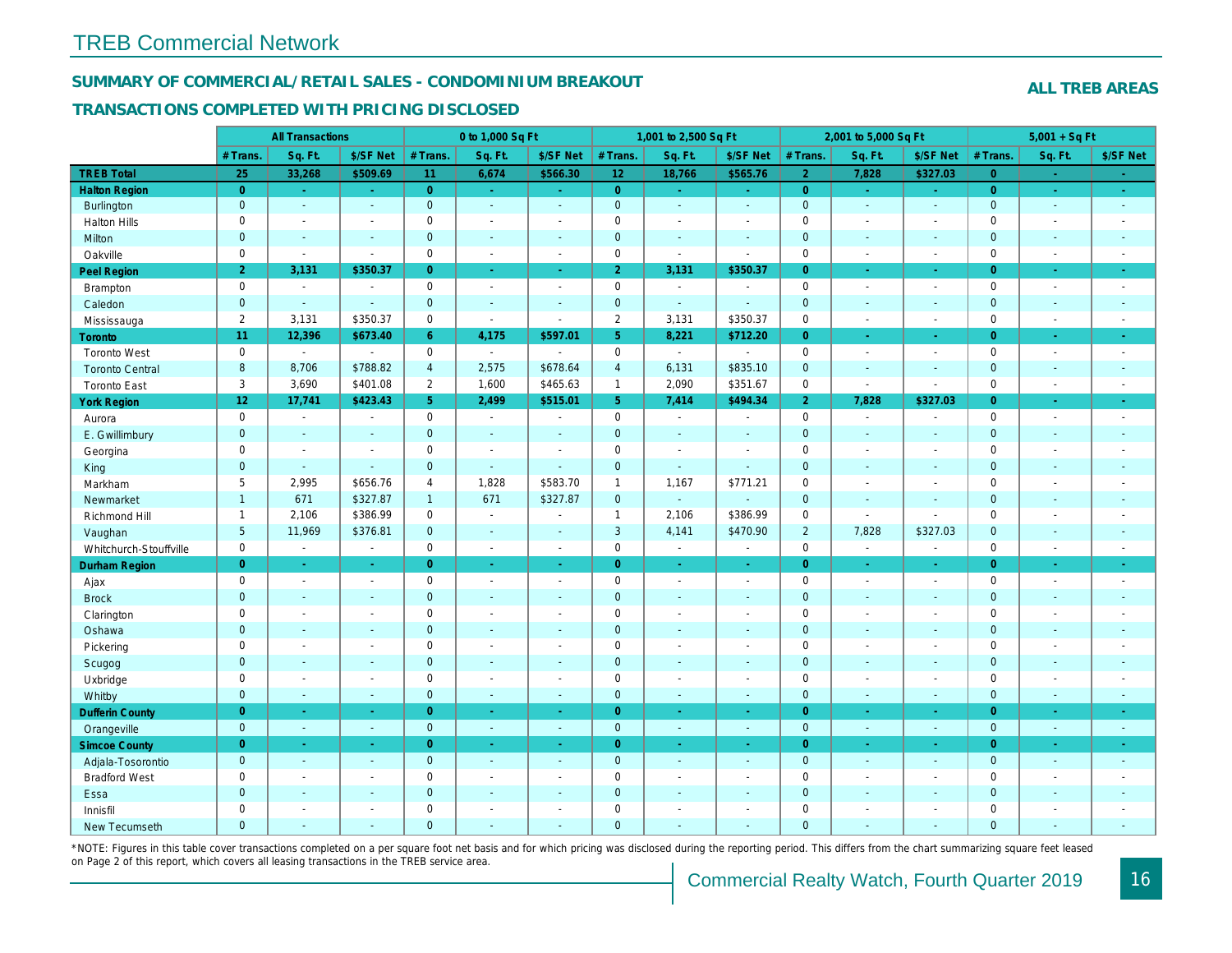## SUMMARY OF COMMERCIAL/RETAIL SALES - OTHER TYPES BREAKOUT

#### TRANSACTIONS COMPLETED WITH PRICING DISCLOSED

|                        |                 | <b>All Transactions</b>  |                       |                | 0 to 1,000 Sq Ft |                |                       | 1,001 to 2,500 Sq Ft     |                |                | 2,001 to 5,000 Sq Ft     |                          |
|------------------------|-----------------|--------------------------|-----------------------|----------------|------------------|----------------|-----------------------|--------------------------|----------------|----------------|--------------------------|--------------------------|
|                        | # Trans         | Sq. Ft.                  | \$/SF Net             | # Trans.       | Sq. Ft.          | \$/SF Net      | # Trans.              | Sq. Ft.                  | \$/SF Net      | # Trans.       | Sq. Ft.                  | \$/SF Ne                 |
| <b>TREB Total</b>      | 64              | 377,263                  | \$207.81              | 18             | 11,752           | \$484.78       | 23                    | 38,131                   | \$611.31       | $\overline{7}$ | 22,125                   | \$329.50                 |
| <b>Halton Region</b>   | 5 <sup>5</sup>  | 10,062                   | \$439.77              | $\overline{0}$ | $\omega$         | $\sim$         | $\overline{4}$        | 7,278                    | \$530.37       | 1              | 2,784                    | \$202.95                 |
| <b>Burlington</b>      | $\overline{1}$  | 1,545                    | \$760.52              | $\overline{0}$ | $\Delta$         | $\sim$         | $\mathbf{1}$          | 1,545                    | \$760.52       | $\mathbf{0}$   | $\omega$                 | $\omega$                 |
| <b>Halton Hills</b>    | 3               | 6,051                    | \$355.31              | $\mathbf{0}$   | $\blacksquare$   | $\blacksquare$ | $\mathbf{2}$          | 3,267                    | \$485.15       | $\mathbf{1}$   | 2,784                    | \$202.95                 |
| Milton                 | $\overline{0}$  | $\omega$                 | $\blacksquare$        | $\overline{0}$ | $\blacksquare$   | $\blacksquare$ | $\overline{0}$        | $\omega$                 | $\blacksquare$ | $\mathbf{0}$   | $\omega$                 | $\omega$                 |
| Oakville               | $\mathbf{1}$    | 2,466                    | \$446.07              | 0              | $\blacksquare$   | $\blacksquare$ | $\mathbf{1}$          | 2,466                    | \$446.07       | $\mathbf 0$    | $\blacksquare$           | $\blacksquare$           |
| Peel Region            | 3               | 41,463                   | \$107.69              | $\overline{0}$ | $\omega$         | $\blacksquare$ | $\overline{2}$        | 3,333                    | \$319.53       | $\overline{0}$ | $\bullet$                | $\bullet$                |
| <b>Brampton</b>        | 3               | 41,463                   | \$107.69              | $\mathbf 0$    | $\sim$           | $\sim$         | $\mathbf{2}$          | 3,333                    | \$319.53       | $\Omega$       | $\sim$                   | $\blacksquare$           |
| Caledon                | $\mathbf 0$     | $\blacksquare$           | $\blacksquare$        | $\mathbf{0}$   | $\blacksquare$   | $\blacksquare$ | $\mathbf 0$           | $\omega$                 | $\blacksquare$ | $\mathbf{0}$   | $\omega$                 | $\blacksquare$           |
| Mississauga            | $\mathbf 0$     | $\blacksquare$           | $\blacksquare$        | $\mathbf{0}$   | $\bullet$        | $\blacksquare$ | 0                     | $\blacksquare$           | $\bullet$      | $\mathbf 0$    | $\blacksquare$           | $\sim$                   |
| Toronto                | 27              | 73,965                   | \$472.45              | 11             | 7,536            | \$418.96       | 9                     | 14,388                   | \$784.89       | 3              | 10,159                   | \$361.75                 |
| <b>Toronto West</b>    | $\overline{7}$  | 17,126                   | \$340.71              | $\mathbf{2}$   | 1,480            | \$1,077.70     | $\mathbf{2}^{\prime}$ | 2,833                    | \$386.52       | $\overline{2}$ | 7,150                    | \$248.25                 |
| <b>Toronto Central</b> | $5\phantom{.0}$ | 16,118                   | \$1,152.44            | $\mathbf{1}$   | 900              | \$50.00        | 3                     | 5,640                    | \$1,210.99     | $\mathbf{0}$   | $\omega$                 | $\sim$                   |
| <b>Toronto East</b>    | 15              | 40,722                   | \$258.71              | 8              | 5,156            | \$294.28       | $\overline{4}$        | 5,915                    | \$569.40       | $\mathbf{1}$   | 3,009                    | \$631.44                 |
| <b>York Region</b>     | 15              | 65,707                   | \$246.98              | $\overline{7}$ | 4,216            | \$602.43       | 5 <sup>5</sup>        | 7,232                    | \$720.82       | $\overline{0}$ | $\sim$                   | $\sim$                   |
| Aurora                 | $\overline{1}$  | 8,116                    | \$126.29              | $\mathbf 0$    | $\sim$           | $\blacksquare$ | $\mathbf 0$           | $\sim$                   | $\blacksquare$ | $\Omega$       | $\sim$                   | $\sim$                   |
| E. Gwillimbury         | $\mathbf 0$     | $\omega$                 | $\omega$              | $\mathbf{0}$   | $\blacksquare$   | $\blacksquare$ | $\mathbf 0$           | $\blacksquare$           | $\blacksquare$ | $\mathbf{0}$   | $\omega$                 | $\sim$                   |
| Georgina               | $\mathbf 0$     | $\blacksquare$           | $\blacksquare$        | $\mathbf 0$    | $\blacksquare$   | $\blacksquare$ | 0                     | $\blacksquare$           | $\blacksquare$ | $\mathbf 0$    | $\sim$                   | $\blacksquare$           |
| King                   | $\overline{0}$  | $\blacksquare$           | $\omega$              | $\overline{0}$ | $\sim$           | $\sim$         | $\overline{0}$        | $\sim$                   | $\sim$         | $\mathbf{0}$   | $\sim$                   | $\sim$                   |
| Markham                | 5               | 23,018                   | \$311.93              | 3              | 1,934            | \$723.89       | $\mathbf{1}$          | 1,227                    | \$431.95       | $\mathbf 0$    | $\overline{\phantom{a}}$ | $\overline{\phantom{a}}$ |
| Newmarket              | $\mathbf{1}$    | 1,000                    | \$360.00              | $\mathbf{1}$   | 1,000            | \$360.00       | $\mathbf 0$           | $\blacksquare$           |                | $\mathbf{0}$   | $\sim$                   | $\sim$                   |
| Richmond Hill          | 5               | 30,422                   | \$203.80              | $\overline{2}$ | 846              | \$602.66       | $\overline{2}$        | 3,290                    | \$1,060.79     | $\mathbf 0$    | $\sim$                   | $\overline{\phantom{a}}$ |
| Vaughan                | 3               | 3,151                    | \$464.30              | $\mathbf{1}$   | 436              | \$619.27       | $\overline{2}$        | 2,715                    | \$439.41       | $\mathbf{0}$   | $\sim$                   | $\sim$                   |
| Whitchurch-Stouffville | $\mathsf{O}$    | $\blacksquare$           | $\mathbf{a}^{\prime}$ | $\mathbf 0$    | $\bullet$        | $\omega$       | 0                     | $\blacksquare$           | $\blacksquare$ | $\mathbf 0$    | $\sim$                   | $\blacksquare$           |
| <b>Durham Region</b>   | 10 <sub>1</sub> | 172,151                  | \$90.35               | $\overline{0}$ | $\omega$         | $\omega$       | $\mathbf{1}$          | 1,500                    | \$232.67       | 2 <sup>1</sup> | 6,663                    | \$420.23                 |
| Ajax                   | $\mathsf{O}$    | $\blacksquare$           | $\sim$                | $\mathbf 0$    | $\blacksquare$   | $\blacksquare$ | 0                     | $\blacksquare$           | $\blacksquare$ | $\mathbf 0$    | $\sim$                   | $\blacksquare$           |
| <b>Brock</b>           | $\mathbf{1}$    | 5,230                    | \$124.28              | $\mathbf{0}$   | $\sim$           | $\omega$       | $\overline{0}$        | $\sim$                   | $\sim$         | $\mathbf{0}$   | $\omega$                 | $\omega$                 |
| Clarington             | $\overline{2}$  | 40,307                   | \$58.30               | 0              | $\blacksquare$   | $\blacksquare$ | 0                     | $\blacksquare$           | $\blacksquare$ | $\mathbf{1}$   | 2,845                    | \$263.62                 |
| Oshawa                 | $\overline{4}$  | 101,883                  | \$84.45               | $\mathbf{0}$   | $\blacksquare$   | $\blacksquare$ | $\mathbf{1}$          | 1,500                    | \$232.67       | $\mathbf{0}$   | $\omega$                 | $\blacksquare$           |
| Pickering              | $\mathbf 0$     | $\blacksquare$           | $\blacksquare$        | $\Omega$       | $\blacksquare$   | $\sim$         | $\mathbf 0$           | $\blacksquare$           | $\blacksquare$ | $\Omega$       | $\sim$                   | $\overline{\phantom{a}}$ |
| Scugog                 | $\overline{2}$  | 20,913                   | \$90.85               | $\mathbf 0$    | $\blacksquare$   | $\blacksquare$ | $\mathbf 0$           | $\blacksquare$           | $\blacksquare$ | $\mathbf{0}$   | $\sim$                   | $\blacksquare$           |
| Uxbridge               | $\mathbf 0$     | $\blacksquare$           | $\tilde{\phantom{a}}$ | $\mathbf 0$    | $\sim$           | $\blacksquare$ | 0                     | $\overline{\phantom{a}}$ | $\sim$         | $\mathbf 0$    | $\sim$                   | $\sim$                   |
| Whitby                 | $\mathbf{1}$    | 3,818                    | \$536.93              | $\overline{0}$ | $\sim$           | $\blacksquare$ | $\overline{0}$        | $\sim$                   | $\sim$         | $\mathbf{1}$   | 3,818                    | \$536.93                 |
| <b>Dufferin County</b> | 3               | 11,915                   | \$176.24              | $\overline{0}$ | $\sim$           | $\blacksquare$ | $\mathbf{1}$          | 2,400                    | \$354.17       | $\mathbf{1}$   | 2,519                    | \$99.26                  |
| Orangeville            | $\mathbf{3}$    | 11,915                   | \$176.24              | $\overline{0}$ | $\omega$         | $\omega$       | $\overline{1}$        | 2,400                    | \$354.17       | $\mathbf{1}$   | 2,519                    | \$99.26                  |
| <b>Simcoe County</b>   | $\mathbf{1}$    | 2,000                    | \$340.00              | $\overline{0}$ | $\omega$         | $\blacksquare$ | $\mathbf{1}$          | 2,000                    | \$340.00       | $\overline{0}$ | $\sim$                   | $\omega$                 |
| Adjala-Tosorontio      | $\mathbf{0}$    | $\omega$                 |                       | $\overline{0}$ | $\sim$           | $\omega$       | $\mathbf 0$           | $\sim$                   |                | $\mathbf{0}$   | $\sim$                   | $\sim$                   |
| <b>Bradford West</b>   | $\mathbf 0$     | $\blacksquare$           | $\blacksquare$        | 0              | $\blacksquare$   | $\blacksquare$ | $\mathbf 0$           | $\blacksquare$           | $\blacksquare$ | $\mathbf 0$    | $\sim$                   | $\blacksquare$           |
| Essa                   | $\mathbf 0$     | $\overline{\phantom{a}}$ | $\blacksquare$        | $\mathbf 0$    | $\blacksquare$   | $\blacksquare$ | $\mathbf 0$           | $\blacksquare$           | $\blacksquare$ | $\mathbf{0}$   | $\sim$                   |                          |
| Innisfil               | $\mathbf 0$     | $\blacksquare$           | $\blacksquare$        | $\mathbf 0$    | $\blacksquare$   | $\blacksquare$ | 0                     | $\blacksquare$           | $\blacksquare$ | $\mathbf 0$    | $\blacksquare$           | $\overline{\phantom{a}}$ |
| <b>New Tecumseth</b>   | $\mathbf{1}$    | 2.000                    | \$340.00              | $\Omega$       | ÷.               | $\sim$         | $\mathbf{1}$          | 2.000                    | \$340.00       | $\Omega$       | $\sim$                   |                          |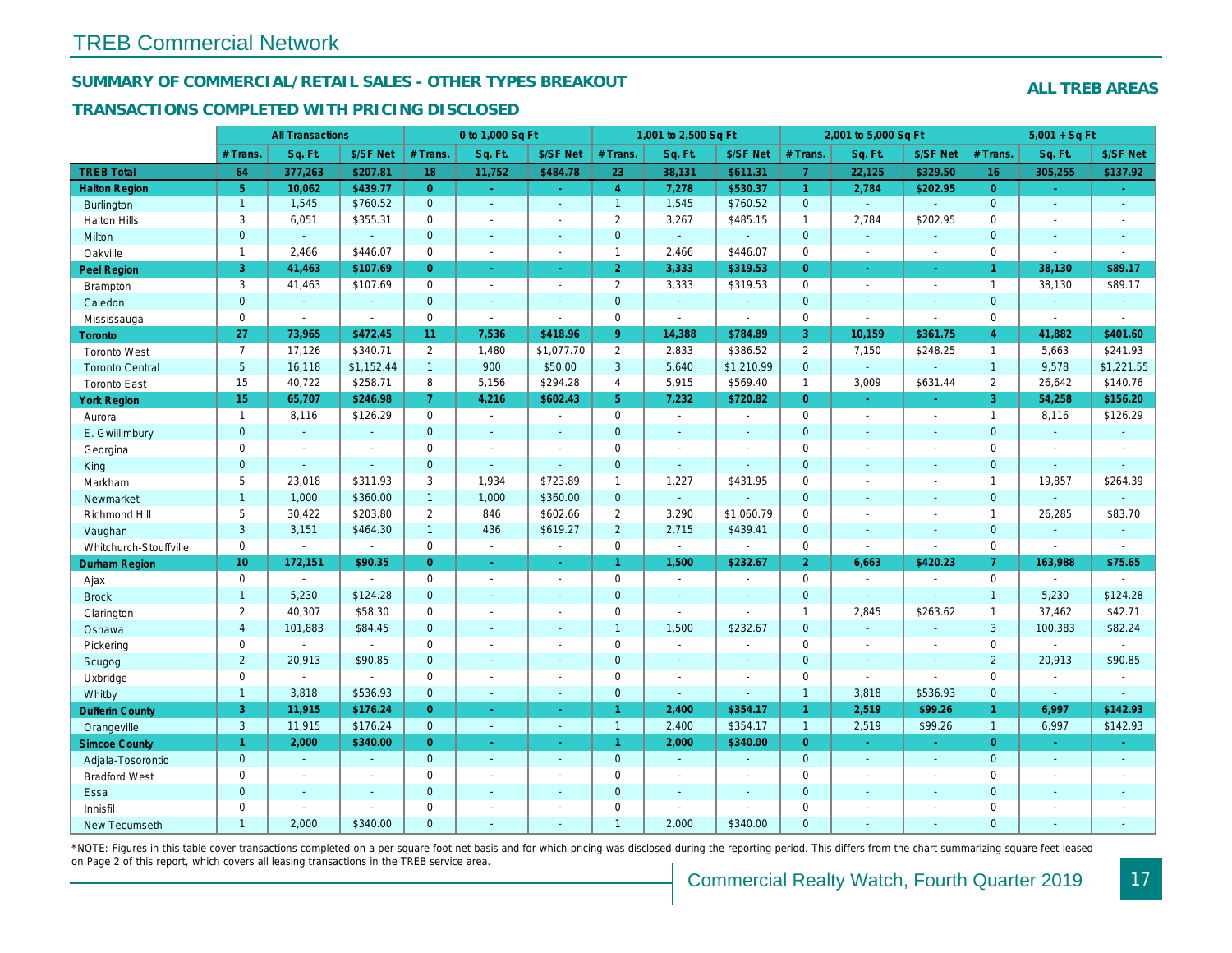## SUMMARY OF COMMERCIAL/RETAIL SALES

## TRANSACTIONS COMPLETED WITH PRICING DISCLOSED

|                              |                | <b>All Transactions</b> |                |                 | 0 to 1,000 Sq Ft |                |                | 1,001 to 2,500 Sq Ft     |                          |                | 2,001 to 5,000 Sq Ft     |                          |
|------------------------------|----------------|-------------------------|----------------|-----------------|------------------|----------------|----------------|--------------------------|--------------------------|----------------|--------------------------|--------------------------|
|                              | # Trans        | Sq. Ft.                 | \$/SF Net      | # Trans.        | Sq. Ft.          | \$/SF Net      | # Trans.       | Sq. Ft.                  | \$/SF Net                | # Trans.       | Sq. Ft.                  | \$/SF Ne                 |
| <b>TREB Total</b>            | 89             | 410,531                 | \$232.27       | 29              | 18,426           | \$514.31       | 35             | 56,897                   | \$596.29                 | 9 <sup>°</sup> | 29,953                   | \$328.85                 |
| <b>City of Toronto Total</b> | 38             | 86,361                  | \$501.30       | 17              | 11,711           | \$482.44       | 14             | 22,609                   | \$758.46                 | 3              | 10,159                   | \$361.75                 |
| <b>Toronto West</b>          | $\overline{7}$ | 17,126                  | \$340.71       | $\overline{2}$  | 1,480            | \$1,077.70     | 2 <sup>1</sup> | 2,833                    | \$386.52                 | $\overline{2}$ | 7,150                    | \$248.25                 |
| Toronto W01                  | 0              | $\blacksquare$          | $\blacksquare$ | 0               | $\blacksquare$   | $\blacksquare$ | 0              | $\blacksquare$           | $\blacksquare$           | $\mathbf 0$    | $\bullet$                | $\blacksquare$           |
| Toronto W02                  | $\overline{2}$ | 7,150                   | \$248.25       | $\mathbf 0$     |                  | $\blacksquare$ | $\mathbf{0}$   | $\blacksquare$           |                          | $\overline{2}$ | 7,150                    | \$248.25                 |
| Toronto W03                  | 0              | $\sim$                  | $\blacksquare$ | 0               | $\sim$           | $\sim$         | 0              | $\blacksquare$           | $\sim$                   | $\mathbf 0$    | $\sim$                   | $\sim$                   |
| Toronto W04                  | $\mathbf 0$    | $\blacksquare$          | $\omega$       | $\mathbf 0$     | $\sim$           | $\blacksquare$ | $\mathbf{0}$   | $\sim$                   | $\sim$                   | $\mathbf 0$    | $\sim$                   | $\blacksquare$           |
| Toronto W05                  | $\overline{2}$ | 7,443                   | \$255.95       | 0               | $\blacksquare$   | $\blacksquare$ | $\mathbf{1}$   | 1,780                    | \$300.56                 | 0              | $\blacksquare$           |                          |
| Toronto W06                  | $\overline{2}$ | 1,858                   | \$731.97       | $\mathbf{1}$    | 805              | \$993.79       | $\mathbf{1}$   | 1,053                    | \$531.81                 | $\mathbf 0$    | $\sim$                   |                          |
| Toronto W07                  | $\mathbf{1}$   | 675                     | \$1,177.78     | $\mathbf{1}$    | 675              | \$1,177.78     | $\mathbf 0$    | $\sim$                   | $\blacksquare$           | 0              | $\sim$                   |                          |
| Toronto W08                  | $\mathbf{0}$   | $\blacksquare$          | $\blacksquare$ | $\mathbf 0$     | $\omega$         | $\blacksquare$ | $\mathbf{0}$   | $\sim$                   | $\sim$                   | $\mathbf 0$    | $\sim$                   |                          |
| Toronto W09                  | 0              | $\blacksquare$          | $\blacksquare$ | 0               | $\blacksquare$   | $\blacksquare$ | 0              | $\overline{\phantom{a}}$ | $\overline{\phantom{a}}$ | 0              | $\sim$                   | $\overline{\phantom{a}}$ |
| Toronto W10                  | $\mathbf 0$    | $\blacksquare$          | $\blacksquare$ | $\mathbf 0$     | $\blacksquare$   | $\blacksquare$ | $\mathbf 0$    | $\sim$                   | $\blacksquare$           | $\mathbf 0$    | $\sim$                   | $\sim$                   |
| <b>Toronto Central</b>       | 13             | 24,824                  | \$1,024.92     | 5 <sup>5</sup>  | 3,475            | \$515.83       | 7 <sup>1</sup> | 11,771                   | \$1,015.21               | $\overline{0}$ | a.                       | $\sim$                   |
| Toronto C01                  | $\overline{4}$ | 5,407                   | \$902.72       | $2^{\circ}$     | 1,876            | \$371.00       | $\overline{2}$ | 3,531                    | \$1,185.22               | $\mathbf{0}$   | $\sim$                   | $\blacksquare$           |
| Toronto C02                  | $\mathbf{1}$   | 1,354                   | \$1,366.32     | 0               | $\blacksquare$   | $\blacksquare$ | $\mathbf{1}$   | 1,354                    | \$1,366.32               | 0              | $\overline{a}$           |                          |
| Toronto C03                  | $\mathbf{1}$   | 2,200                   | \$363.64       | $\mathbf 0$     | $\sim$           | $\blacksquare$ | $\mathbf{1}$   | 2,200                    | \$363.64                 | $\mathbf 0$    | $\sim$                   | $\sim$                   |
| Toronto C04                  | $\overline{1}$ | 2,086                   | \$2,003.84     | $\mathbf 0$     | $\sim$           | $\blacksquare$ | $\mathbf{1}$   | 2,086                    | \$2,003.84               | $\mathbf 0$    | $\sim$                   |                          |
| Toronto C06                  | $\mathbf{1}$   | 1,470                   | \$442.18       | $\mathbf{0}$    | $\omega$         | $\blacksquare$ | $\mathbf{1}$   | 1,470                    | \$442.18                 | $\mathbf 0$    | $\blacksquare$           | $\sim$                   |
| Toronto C07                  | $\mathbf{1}$   | 397                     | \$957.18       | $\mathbf{1}$    | 397              | \$957.18       | 0              | $\blacksquare$           |                          | 0              |                          |                          |
| Toronto C08                  | $\mathbf{1}$   | 9,578                   | \$1,221.55     | $\mathbf{0}$    | $\omega$         |                | $\mathbf{0}$   | $\blacksquare$           |                          | $\mathbf{0}$   |                          | $\blacksquare$           |
| Toronto C09                  | $\overline{1}$ | 400                     | \$1,147.50     | $\mathbf{1}$    | 400              | \$1,147.50     | 0              | $\blacksquare$           | $\overline{\phantom{a}}$ | $\mathbf 0$    |                          |                          |
| Toronto C10                  | $\pmb{0}$      | $\sim$                  | $\sim$         | $\mathbf 0$     | $\sim$           | $\blacksquare$ | $\mathbf{0}$   | $\sim$                   | $\sim$                   | $\mathbf 0$    | $\sim$                   | $\sim$                   |
| Toronto C11                  | 0              | $\blacksquare$          | $\blacksquare$ | 0               | $\blacksquare$   | $\blacksquare$ | 0              | $\overline{\phantom{a}}$ | $\overline{\phantom{a}}$ | $\mathbf 0$    | $\blacksquare$           |                          |
| Toronto C12                  | $\mathbf 0$    | $\blacksquare$          | $\sim$         | $\overline{0}$  | $\sim$           | $\sim$         | $\overline{0}$ | $\sim$                   | $\sim$                   | $\mathbf{0}$   | ÷.                       | $\sim$                   |
| Toronto C13                  | $\overline{2}$ | 1,932                   | \$280.80       | $\mathbf{1}$    | 802              | \$321.07       | $\mathbf{1}$   | 1,130                    | \$252.21                 | 0              | $\sim$                   |                          |
| Toronto C14                  | $\mathbf 0$    | $\blacksquare$          | $\sim$         | $\mathbf 0$     | $\omega$         | $\sim$         | $\mathbf{0}$   | $\sim$                   | $\sim$                   | $\mathbf 0$    | $\sim$                   | $\sim$                   |
| Toronto C15                  | 0              | $\blacksquare$          | $\sim$         | 0               | $\blacksquare$   | $\blacksquare$ | 0              | $\blacksquare$           | $\blacksquare$           | $\mathbf 0$    | $\blacksquare$           | $\blacksquare$           |
| <b>Toronto East</b>          | 18             | 44,412                  | \$270.54       | 10 <sup>°</sup> | 6,756            | \$334.86       | 5 <sup>5</sup> | 8,005                    | \$512.55                 | $\mathbf{1}$   | 3,009                    | \$631.44                 |
| Toronto E01                  | $\mathbf{2}$   | 4,798                   | \$746.77       | $\mathbf 0$     | $\blacksquare$   | $\blacksquare$ | $\mathbf{1}$   | 1,789                    | \$940.75                 | $\mathbf{1}$   | 3,009                    | \$631.44                 |
| Toronto E02                  | $\mathbf{1}$   | 700                     | \$521.43       | $\mathbf{1}$    | 700              | \$521.43       | $\mathbf 0$    | $\sim$                   | $\sim$                   | $\mathbf{0}$   | $\sim$                   | $\sim$                   |
| Toronto E03                  | $\mathbf{1}$   | 2,000                   | \$562.50       | 0               | $\blacksquare$   | $\blacksquare$ | $\mathbf{1}$   | 2,000                    | \$562.50                 | 0              | $\blacksquare$           |                          |
| Toronto E04                  | $\mathbf{1}$   | 1,026                   | \$292.40       | $\mathbf{0}$    | $\sim$           | $\sim$         | $\mathbf{1}$   | 1,026                    | \$292.40                 | $\mathbf{0}$   | $\sim$                   | $\blacksquare$           |
| Toronto E05                  | 0              | $\blacksquare$          | $\blacksquare$ | $\mathbf 0$     | $\blacksquare$   | $\blacksquare$ | 0              | $\blacksquare$           | $\sim$                   | $\mathbf 0$    | $\blacksquare$           | $\overline{\phantom{a}}$ |
| Toronto E06                  | $\overline{2}$ | 6,546                   | \$134.44       | $\mathbf{1}$    | 604              | \$215.23       | $\mathbf{0}$   | $\sim$                   | $\sim$                   | $\mathbf 0$    | $\sim$                   |                          |
| Toronto E07                  | 8              | 5,652                   | \$291.45       | $\overline{7}$  | 4,552            | \$304.77       | $\mathbf{1}$   | 1,100                    | \$236.36                 | 0              | $\overline{\phantom{a}}$ |                          |
| Toronto E08                  | $\mathbf{1}$   | 20,700                  | \$144.93       | $\mathbf{0}$    | $\omega$         | $\blacksquare$ | $\mathbf{0}$   | $\omega$                 |                          | $\mathbf 0$    | $\sim$                   |                          |
| Toronto E09                  | 0              | $\blacksquare$          | $\blacksquare$ | $\mathbf 0$     | $\blacksquare$   | $\blacksquare$ | 0              | $\blacksquare$           | $\sim$                   | $\mathbf 0$    | $\sim$                   |                          |
| Toronto E10                  | $\mathbf 0$    | $\blacksquare$          | $\blacksquare$ | $\mathbf{0}$    | $\sim$           | $\blacksquare$ | $\mathbf 0$    |                          | $\sim$                   | $\mathbf 0$    |                          |                          |
| Toronto E11                  | $\overline{2}$ | 2,990                   | \$372.91       | $\mathbf{1}$    | 900              | \$422.22       | $\mathbf{1}$   | 2,090                    | \$351.67                 | $\mathbf 0$    | $\blacksquare$           | $\overline{\phantom{a}}$ |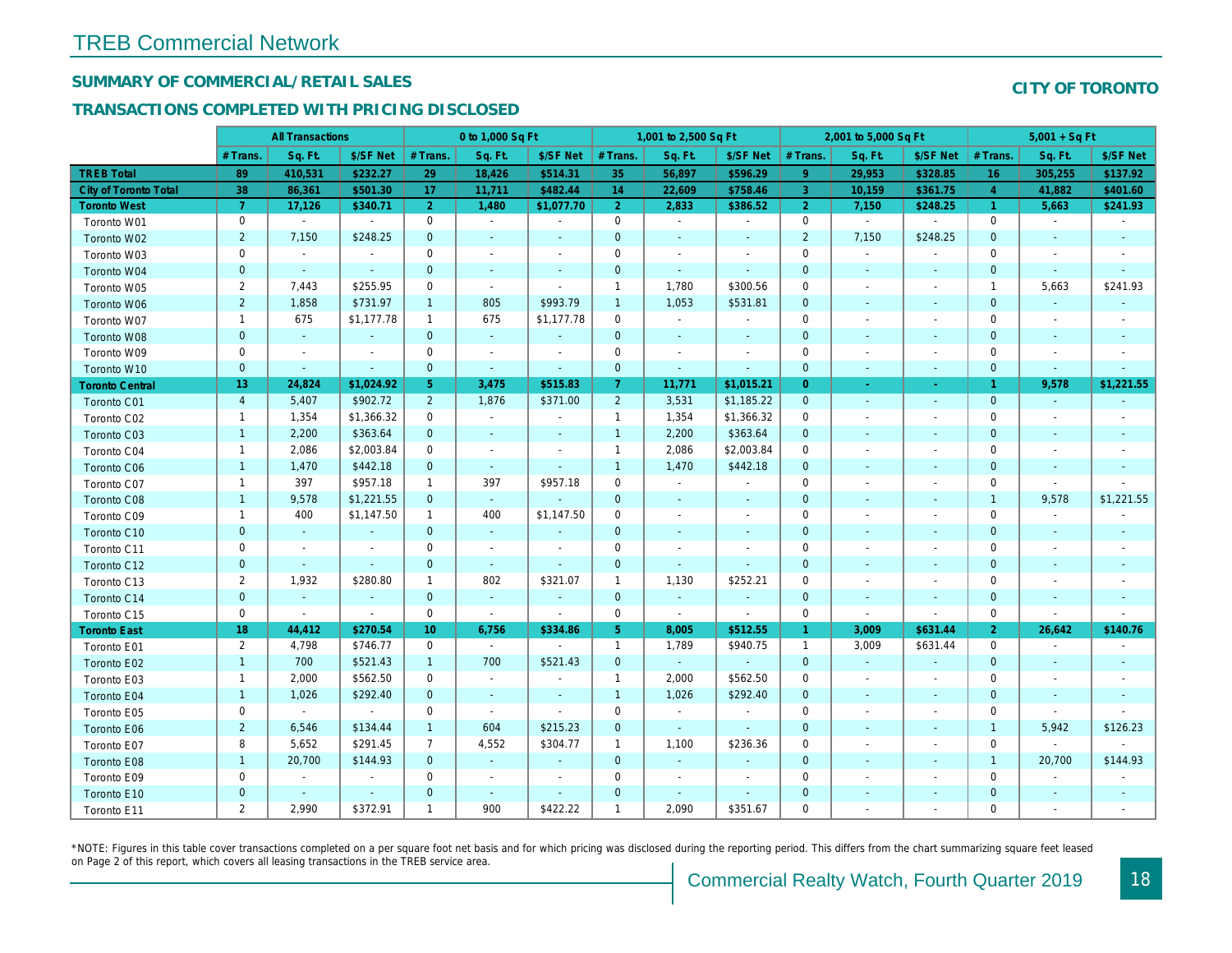## SUMMARY OF COMMERCIAL/RETAIL SALES - CONDOMINIUM BREAKOUT

#### TRANSACTIONS COMPLETED WITH PRICING DISCLOSED

|                              |                | <b>All Transactions</b>  |                          |                | 0 to 1,000 Sq Ft         |                          |                     | 1,001 to 2,500 Sq Ft     |                          |                | 2,001 to 5,000 Sq Ft     |                          |
|------------------------------|----------------|--------------------------|--------------------------|----------------|--------------------------|--------------------------|---------------------|--------------------------|--------------------------|----------------|--------------------------|--------------------------|
|                              | # Trans.       | Sq. Ft.                  | \$/SF Net                | # Trans.       | Sq. Ft.                  | \$/SF Net                | # Trans.            | Sq. Ft.                  | \$/SF Net                | # Trans.       | Sq. Ft.                  | \$/SF Ne                 |
| <b>TREB Total</b>            | 25             | 33,268                   | \$509.69                 | 11             | 6,674                    | \$566.30                 | 12 <sub>2</sub>     | 18,766                   | \$565.76                 | $\overline{2}$ | 7,828                    | \$327.03                 |
| <b>City of Toronto Total</b> | 11             | 12,396                   | \$673.40                 | 6              | 4,175                    | \$597.01                 | 5 <sup>1</sup>      | 8,221                    | \$712.20                 | $\overline{0}$ | $\sim$                   | $\sim$                   |
| <b>Toronto West</b>          | $\overline{0}$ | $\sim$                   | $\sim$                   | $\overline{0}$ | $\sim$                   | $\sim$                   | $\overline{0}$      | $\sim$                   | $\sim$                   | $\overline{0}$ | $\omega$                 | $\omega_{\rm c}$         |
| Toronto W01                  | 0              | $\blacksquare$           | $\overline{\phantom{a}}$ | $\mathbf 0$    | $\blacksquare$           | $\blacksquare$           | $\mathbf 0$         | $\blacksquare$           | $\blacksquare$           | $\mathbf 0$    | $\blacksquare$           | $\sim$                   |
| Toronto W02                  | $\mathbf 0$    | $\sim$                   | $\sim$                   | $\mathbf 0$    | $\blacksquare$           | $\blacksquare$           | $\mathbf 0$         | $\blacksquare$           | $\blacksquare$           | $\mathbf 0$    | $\blacksquare$           | ٠.                       |
| Toronto W03                  | 0              | $\blacksquare$           | $\overline{\phantom{a}}$ | 0              | $\sim$                   | $\blacksquare$           | 0                   | $\blacksquare$           | $\blacksquare$           | 0              | $\blacksquare$           | $\overline{\phantom{a}}$ |
| Toronto W04                  | $\mathbf{0}$   | $\sim$                   | $\sim$                   | $\mathbf 0$    | $\sim$                   | $\sim$                   | $\pmb{0}$           | $\blacksquare$           | $\omega$                 | $\mathbf 0$    | $\blacksquare$           | $\blacksquare$           |
| Toronto W05                  | 0              | $\overline{\phantom{a}}$ |                          | $\mathbf 0$    | $\blacksquare$           | $\blacksquare$           | $\mathbf 0$         | $\blacksquare$           | $\blacksquare$           | $\mathbf 0$    | $\blacksquare$           | $\blacksquare$           |
| Toronto W06                  | $\mathbf 0$    | $\overline{\phantom{a}}$ |                          | $\mathbf 0$    | $\blacksquare$           | $\blacksquare$           | $\mathbf 0$         | $\blacksquare$           | $\blacksquare$           | $\mathbf 0$    | $\blacksquare$           | $\blacksquare$           |
| Toronto W07                  | 0              | $\overline{\phantom{a}}$ |                          | $\mathbf 0$    | $\overline{\phantom{a}}$ |                          | $\pmb{0}$           | $\overline{a}$           | $\frac{1}{2}$            | 0              | $\overline{\phantom{a}}$ | $\blacksquare$           |
| Toronto W08                  | $\mathbf 0$    | $\blacksquare$           | $\sim$                   | $\mathbf 0$    | $\blacksquare$           | $\blacksquare$           | $\mathbf 0$         | $\blacksquare$           | $\blacksquare$           | $\mathbf 0$    | $\blacksquare$           | $\blacksquare$           |
| Toronto W09                  | 0              | $\overline{\phantom{a}}$ | $\overline{\phantom{a}}$ | $\mathbf 0$    | $\blacksquare$           | $\blacksquare$           | $\mathsf{O}\xspace$ | $\overline{a}$           | $\overline{a}$           | $\mathbf 0$    | ÷,                       | $\blacksquare$           |
| Toronto W10                  | $\mathbf 0$    | $\blacksquare$           | $\blacksquare$           | $\mathbf 0$    | $\blacksquare$           | $\blacksquare$           | $\mathbf 0$         | $\blacksquare$           | $\blacksquare$           | $\mathbf 0$    | $\blacksquare$           | $\blacksquare$           |
| <b>Toronto Central</b>       | 8              | 8,706                    | \$788.82                 | $\overline{4}$ | 2,575                    | \$678.64                 | $\overline{4}$      | 6,131                    | \$835.10                 | $\overline{0}$ | $\blacksquare$           | $\blacksquare$           |
| Toronto C01                  | 3              | 4,507                    | \$1,073.00               | $\mathbf{1}$   | 976                      | \$667.01                 | $\overline{2}$      | 3,531                    | \$1,185.22               | $\mathbf 0$    | $\blacksquare$           | $\sim$                   |
| Toronto C02                  | 0              | $\blacksquare$           | $\blacksquare$           | $\mathbf 0$    | $\blacksquare$           |                          | $\mathsf{O}\xspace$ | $\blacksquare$           | $\overline{a}$           | $\mathbf 0$    | ÷,                       | $\blacksquare$           |
| Toronto C03                  | $\pmb{0}$      | $\sim$                   | $\blacksquare$           | $\mathbf 0$    | $\blacksquare$           | $\blacksquare$           | $\mathbf 0$         | $\blacksquare$           | $\blacksquare$           | $\mathbf{0}$   | $\blacksquare$           | $\blacksquare$           |
| Toronto C04                  | 0              | $\blacksquare$           | $\sim$                   | $\mathbf 0$    | $\blacksquare$           | $\overline{\phantom{a}}$ | $\mathbf 0$         | $\sim$                   | $\blacksquare$           | 0              | $\blacksquare$           | $\blacksquare$           |
| Toronto C06                  | $\mathbf{1}$   | 1,470                    | \$442.18                 | $\mathbf 0$    | $\omega$                 | $\blacksquare$           | $\mathbf{1}$        | 1,470                    | \$442.18                 | $\mathbf 0$    | $\blacksquare$           | $\sim$                   |
| Toronto C07                  | $\overline{1}$ | 397                      | \$957.18                 | $\mathbf{1}$   | 397                      | \$957.18                 | $\mathsf 0$         | $\blacksquare$           | $\overline{a}$           | $\mathbf 0$    | $\blacksquare$           | $\blacksquare$           |
| Toronto C08                  | $\mathbf{0}$   | $\bullet$                | $\blacksquare$           | $\mathbf 0$    | $\omega$                 | $\blacksquare$           | $\mathbf 0$         | $\blacksquare$           | $\sim$                   | $\mathbf 0$    | $\sim$                   | $\blacksquare$           |
| Toronto C09                  | 1              | 400                      | \$1,147.50               | $\mathbf{1}$   | 400                      | \$1,147.50               | $\mathbf 0$         | $\blacksquare$           | $\blacksquare$           | 0              | $\blacksquare$           | $\blacksquare$           |
| Toronto C10                  | $\mathbf 0$    | $\sim$                   | $\sim$                   | $\mathbf 0$    | $\sim$                   | $\sim$                   | $\mathbf 0$         | $\blacksquare$           | $\overline{\phantom{a}}$ | $\mathbf 0$    | $\blacksquare$           | $\sim$                   |
| Toronto C11                  | 0              | $\overline{\phantom{a}}$ | $\overline{\phantom{a}}$ | $\mathbf 0$    | $\sim$                   | $\blacksquare$           | $\mathbf 0$         | $\blacksquare$           | $\blacksquare$           | $\mathbf 0$    | $\blacksquare$           | $\blacksquare$           |
| Toronto C12                  | $\mathbf{0}$   | $\blacksquare$           | $\sim$                   | $\mathbf 0$    | $\blacksquare$           | $\blacksquare$           | $\mathbf 0$         | $\blacksquare$           | $\blacksquare$           | $\mathbf 0$    | $\sim$                   | $\overline{\phantom{a}}$ |
| Toronto C13                  | $\overline{2}$ | 1,932                    | \$280.80                 | $\mathbf{1}$   | 802                      | \$321.07                 | $\mathbf{1}$        | 1,130                    | \$252.21                 | 0              | $\overline{\phantom{a}}$ | $\overline{\phantom{a}}$ |
| Toronto C14                  | $\mathbf 0$    | $\blacksquare$           | $\sim$                   | $\mathbf 0$    | $\blacksquare$           | $\blacksquare$           | $\mathbf{0}$        | $\blacksquare$           | $\overline{\phantom{a}}$ | $\mathbf 0$    | $\blacksquare$           | $\blacksquare$           |
| Toronto C15                  | 0              | $\sim$                   | $\blacksquare$           | $\mathbf 0$    | $\sim$                   | $\blacksquare$           | $\mathbf 0$         | $\blacksquare$           | $\blacksquare$           | 0              | $\blacksquare$           | $\sim$                   |
| <b>Toronto East</b>          | 3              | 3,690                    | \$401.08                 | $\overline{2}$ | 1,600                    | \$465.63                 | $\mathbf{1}$        | 2,090                    | \$351.67                 | $\overline{0}$ | $\omega$                 | $\sim$                   |
| Toronto E01                  | 0              | $\sim$                   | $\sim$                   | $\mathbf 0$    | $\sim$                   | $\blacksquare$           | $\mathbf 0$         | $\blacksquare$           | $\blacksquare$           | $\mathbf 0$    | $\blacksquare$           | $\blacksquare$           |
| Toronto E02                  | $\mathbf{1}$   | 700                      | \$521.43                 | $\mathbf{1}$   | 700                      | \$521.43                 | $\mathbf 0$         | $\overline{\phantom{a}}$ | ä,                       | $\mathbf 0$    | $\blacksquare$           | $\blacksquare$           |
| Toronto E03                  | 0              | $\sim$                   | $\overline{\phantom{a}}$ | $\mathbf 0$    | $\blacksquare$           | $\overline{\phantom{a}}$ | $\mathbf 0$         | $\sim$                   | $\blacksquare$           | 0              | $\blacksquare$           | $\blacksquare$           |
| Toronto E04                  | $\mathbf 0$    | $\sim$                   | $\sim$                   | $\mathbf 0$    | $\omega$                 | $\blacksquare$           | $\mathbf 0$         | $\blacksquare$           | $\blacksquare$           | $\mathbf 0$    | $\blacksquare$           | $\blacksquare$           |
| Toronto E05                  | 0              | $\blacksquare$           | $\overline{\phantom{a}}$ | $\mathbf 0$    | $\blacksquare$           | $\blacksquare$           | $\mathbf 0$         | $\blacksquare$           | $\blacksquare$           | $\mathbf 0$    | $\blacksquare$           | $\blacksquare$           |
| Toronto E06                  | $\mathbf 0$    | $\sim$                   |                          | $\mathbf 0$    | $\blacksquare$           | $\overline{\phantom{a}}$ | $\mathbf 0$         | $\overline{\phantom{a}}$ | ٠                        | $\mathbf 0$    | $\sim$                   |                          |
| Toronto E07                  | 0              | $\sim$                   | $\overline{\phantom{a}}$ | $\mathbf 0$    | $\blacksquare$           | $\overline{\phantom{a}}$ | $\mathbf 0$         | $\blacksquare$           | $\blacksquare$           | 0              | $\blacksquare$           | $\blacksquare$           |
| Toronto E08                  | $\mathbf 0$    | $\sim$                   | $\sim$                   | $\mathbf 0$    | $\sim$                   | $\sim$                   | $\pmb{0}$           | $\blacksquare$           | $\blacksquare$           | $\mathbf 0$    | $\blacksquare$           | $\blacksquare$           |
| Toronto E09                  | 0              | $\overline{\phantom{a}}$ | $\overline{\phantom{a}}$ | $\mathbf 0$    | $\blacksquare$           | $\blacksquare$           | $\mathbf 0$         | $\blacksquare$           | $\blacksquare$           | 0              | $\sim$                   | $\overline{\phantom{a}}$ |
| Toronto E10                  | $\mathbf 0$    | $\sim$                   | $\sim$                   | $\mathbf 0$    | $\sim$                   | $\overline{\phantom{a}}$ | $\mathbf 0$         | ٠                        | $\blacksquare$           | $\mathbf 0$    | $\sim$                   | $\overline{\phantom{a}}$ |
| Toronto E11                  | $\overline{2}$ | 2,990                    | \$372.91                 | $\mathbf{1}$   | 900                      | \$422.22                 | $\mathbf{1}$        | 2,090                    | \$351.67                 | 0              | $\overline{a}$           | $\blacksquare$           |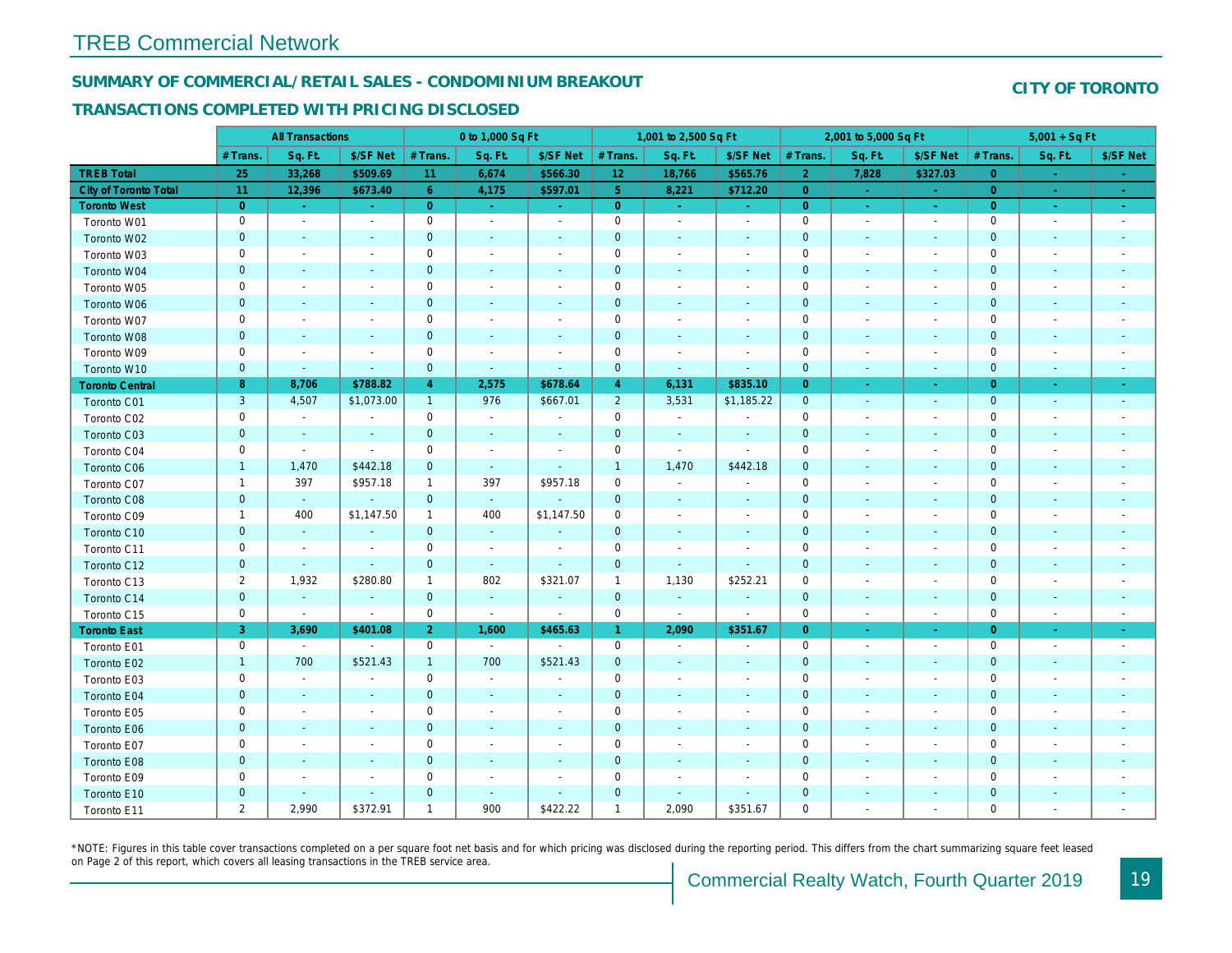## SUMMARY OF COMMERCIAL/RETAIL SALES- OTHER TYPES BREAKOUT

#### TRANSACTIONS COMPLETED WITH PRICING DISCLOSED

|                              |                       | <b>All Transactions</b> |                |                | 0 to 1,000 Sq Ft         |                          |                | 1,001 to 2,500 Sq Ft     |                          |                | 2,001 to 5,000 Sq Ft     |                          |
|------------------------------|-----------------------|-------------------------|----------------|----------------|--------------------------|--------------------------|----------------|--------------------------|--------------------------|----------------|--------------------------|--------------------------|
|                              | # Trans               | Sq. Ft.                 | \$/SF Net      | # Trans.       | Sq. Ft.                  | \$/SF Net                | # Trans.       | Sq. Ft.                  | \$/SF Net                | # Trans.       | Sq. Ft.                  | \$/SF Ne                 |
| <b>TREB Total</b>            | 64                    | 377,263                 | \$207.81       | 18             | 11,752                   | \$484.78                 | 23             | 38,131                   | \$611.31                 | $\overline{7}$ | 22,125                   | \$329.50                 |
| <b>City of Toronto Total</b> | 27                    | 73,965                  | \$472.45       | 11             | 7,536                    | \$418.96                 | $9^{\circ}$    | 14,388                   | \$784.89                 | 3              | 10,159                   | \$361.75                 |
| <b>Toronto West</b>          | $\overline{7}$        | 17,126                  | \$340.71       | $\overline{2}$ | 1,480                    | \$1,077.70               | 2 <sup>1</sup> | 2,833                    | \$386.52                 | 2 <sup>1</sup> | 7,150                    | \$248.25                 |
| Toronto W01                  | $\mathbf 0$           | $\sim$                  | $\blacksquare$ | 0              | $\sim$                   | $\blacksquare$           | 0              | $\sim$                   | $\blacksquare$           | $\mathbf 0$    | $\blacksquare$           | $\blacksquare$           |
| Toronto W02                  | $\overline{c}$        | 7,150                   | \$248.25       | $\mathbf{0}$   | $\sim$                   | $\blacksquare$           | $\pmb{0}$      | $\sim$                   | $\overline{\phantom{a}}$ | $\overline{2}$ | 7,150                    | \$248.25                 |
| Toronto W03                  | $\mathbf 0$           | $\blacksquare$          | $\blacksquare$ | 0              | $\sim$                   | $\blacksquare$           | 0              | $\sim$                   | $\blacksquare$           | $\mathbf 0$    | $\blacksquare$           | $\overline{\phantom{a}}$ |
| Toronto W04                  | $\mathbf 0$           | $\omega$                | $\omega$       | $\mathbf{0}$   | $\sim$                   | $\sim$                   | $\mathbf 0$    | $\sim$                   | $\omega$                 | $\mathbf{0}$   | $\sim$                   | $\sim$                   |
| Toronto W05                  | $\overline{c}$        | 7,443                   | \$255.95       | 0              | $\sim$                   | $\blacksquare$           | $\mathbf{1}$   | 1,780                    | \$300.56                 | $\mathbf 0$    | $\sim$                   | $\overline{\phantom{a}}$ |
| Toronto W06                  | $\overline{c}$        | 1,858                   | \$731.97       | $\mathbf{1}$   | 805                      | \$993.79                 | $\mathbf{1}$   | 1,053                    | \$531.81                 | $\mathbf 0$    | $\sim$                   | $\sim$                   |
| Toronto W07                  | $\mathbf{1}$          | 675                     | \$1,177.78     | $\mathbf{1}$   | 675                      | \$1,177.78               | 0              | $\blacksquare$           | $\blacksquare$           | 0              | $\sim$                   |                          |
| Toronto W08                  | $\mathbf 0$           | $\omega$                | $\omega$       | $\overline{0}$ | $\sim$                   | $\blacksquare$           | $\mathbf 0$    | $\sim$                   | $\sim$                   | $\mathbf{0}$   | $\sim$                   | $\sim$                   |
| Toronto W09                  | 0                     | $\blacksquare$          | $\blacksquare$ | $\mathbf{0}$   | $\blacksquare$           | $\sim$                   | 0              | $\overline{\phantom{a}}$ | $\sim$                   | $\mathbf 0$    | $\sim$                   |                          |
| Toronto W10                  | $\mathbf{0}$          | $\blacksquare$          | $\blacksquare$ | $\mathbf{0}$   | $\sim$                   | $\blacksquare$           | $\mathbf 0$    | $\blacksquare$           | $\blacksquare$           | $\mathbf{0}$   | $\sim$                   | $\sim$                   |
| <b>Toronto Central</b>       | 5 <sup>1</sup>        | 16,118                  | \$1,152.44     | $\mathbf{1}$   | 900                      | \$50.00                  | 3              | 5,640                    | \$1,210.99               | $\overline{0}$ | $\sim$                   | $\sim$                   |
| Toronto C01                  | $\overline{1}$        | 900                     | \$50.00        | $\overline{1}$ | 900                      | \$50.00                  | $\mathbf 0$    | $\sim$                   |                          | $\mathbf{0}$   | $\sim$                   | $\blacksquare$           |
| Toronto C02                  | $\mathbf{1}$          | 1,354                   | \$1,366.32     | $\mathbf{0}$   | $\blacksquare$           | $\blacksquare$           | $\mathbf{1}$   | 1,354                    | \$1,366.32               | $\mathbf 0$    | $\sim$                   |                          |
| Toronto C03                  | $\mathbf{1}$          | 2,200                   | \$363.64       | $\mathbf{0}$   | $\blacksquare$           | $\blacksquare$           | $\mathbf{1}$   | 2,200                    | \$363.64                 | $\mathbf{0}$   | $\sim$                   | $\sim$                   |
| Toronto C04                  | $\mathbf{1}$          | 2,086                   | \$2,003.84     | $\mathbf{0}$   | $\blacksquare$           | $\blacksquare$           | $\mathbf{1}$   | 2,086                    | \$2,003.84               | 0              | $\sim$                   |                          |
| Toronto C06                  | $\mathbf 0$           | $\blacksquare$          | $\blacksquare$ | $\mathbf 0$    | $\blacksquare$           | $\blacksquare$           | $\pmb{0}$      | $\blacksquare$           | $\blacksquare$           | $\mathbf{0}$   | $\blacksquare$           | $\sim$                   |
| Toronto C07                  | $\mathbf 0$           | $\sim$                  | $\blacksquare$ | 0              | $\blacksquare$           | $\blacksquare$           | 0              | $\blacksquare$           | $\blacksquare$           | $\mathbf 0$    |                          |                          |
| Toronto C08                  | $\mathbf{1}$          | 9,578                   | \$1,221.55     | $\mathbf{0}$   | $\blacksquare$           | $\blacksquare$           | $\mathbf 0$    | $\sim$                   | $\sim$                   | $\mathbf{0}$   |                          | $\sim$                   |
| Toronto C09                  | $\mathbf 0$           | $\blacksquare$          |                | 0              | $\blacksquare$           | $\blacksquare$           | 0              | $\overline{\phantom{a}}$ | $\blacksquare$           | 0              |                          | $\overline{\phantom{a}}$ |
| Toronto C10                  | $\mathbf 0$           | $\sim$                  | $\blacksquare$ | $\mathbf 0$    | $\sim$                   | $\blacksquare$           | $\pmb{0}$      | $\sim$                   | $\blacksquare$           | $\mathbf{0}$   | $\sim$                   | $\sim$                   |
| Toronto C11                  | $\mathbf 0$           | $\blacksquare$          | $\blacksquare$ | $\mathbf{0}$   | $\sim$                   | $\blacksquare$           | 0              | $\overline{\phantom{a}}$ | $\blacksquare$           | $\mathbf 0$    | $\sim$                   |                          |
| Toronto C12                  | $\mathbf 0$           | $\sim$                  | $\blacksquare$ | $\mathbf{0}$   | $\sim$                   | $\sim$                   | $\mathbf 0$    | $\sim$                   | $\sim$                   | $\mathbf{0}$   | $\sim$                   | $\sim$                   |
| Toronto C13                  | 0                     | $\blacksquare$          | $\blacksquare$ | 0              | $\sim$                   | $\blacksquare$           | 0              | $\overline{\phantom{a}}$ | $\blacksquare$           | 0              | $\sim$                   | $\overline{\phantom{a}}$ |
| Toronto C14                  | $\mathbf 0$           | $\sim$                  | $\blacksquare$ | $\mathbf{0}$   | $\sim$                   | $\sim$                   | $\pmb{0}$      | $\sim$                   | $\sim$                   | $\mathbf{0}$   | $\sim$                   | $\sim$                   |
| Toronto C15                  | $\mathbf 0$           | $\blacksquare$          | $\blacksquare$ | $\mathbf{0}$   | $\blacksquare$           | $\blacksquare$           | 0              | $\blacksquare$           | $\blacksquare$           | $\mathbf 0$    | $\blacksquare$           | $\blacksquare$           |
| <b>Toronto East</b>          | 15 <sub>15</sub>      | 40,722                  | \$258.71       | 8              | 5,156                    | \$294.28                 | $\overline{4}$ | 5,915                    | \$569.40                 | $\mathbf{1}$   | 3,009                    | \$631.4                  |
| Toronto E01                  | $\mathbf{2}^{\prime}$ | 4,798                   | \$746.77       | 0              | $\sim$                   | $\overline{\phantom{a}}$ | $\mathbf{1}$   | 1,789                    | \$940.75                 | $\mathbf{1}$   | 3,009                    | \$631.44                 |
| Toronto E02                  | $\mathbf{0}$          | $\blacksquare$          | $\sim$         | $\mathbf{0}$   | $\blacksquare$           | $\blacksquare$           | $\mathbf 0$    | $\sim$                   | $\sim$                   | $\mathbf{0}$   | $\sim$                   | $\blacksquare$           |
| Toronto E03                  | $\mathbf{1}$          | 2,000                   | \$562.50       | 0              | $\blacksquare$           | $\blacksquare$           | $\mathbf{1}$   | 2,000                    | \$562.50                 | 0              | $\sim$                   |                          |
| Toronto E04                  | $\mathbf{1}$          | 1,026                   | \$292.40       | $\overline{0}$ | $\sim$                   | $\sim$                   | $\mathbf{1}$   | 1,026                    | \$292.40                 | $\mathbf{0}$   | $\sim$                   | $\sim$                   |
| Toronto E05                  | $\mathbf 0$           | $\blacksquare$          | $\bullet$      | $\mathbf{0}$   | $\blacksquare$           | $\blacksquare$           | 0              | $\blacksquare$           | $\blacksquare$           | $\mathbf 0$    | $\blacksquare$           | $\overline{\phantom{a}}$ |
| Toronto E06                  | $\overline{2}$        | 6,546                   | \$134.44       | $\mathbf{1}$   | 604                      | \$215.23                 | $\mathbf 0$    | $\blacksquare$           | $\blacksquare$           | $\mathbf{0}$   | $\sim$                   |                          |
| Toronto E07                  | 8                     | 5,652                   | \$291.45       | $\overline{7}$ | 4,552                    | \$304.77                 | $\mathbf{1}$   | 1,100                    | \$236.36                 | 0              | $\overline{\phantom{a}}$ |                          |
| Toronto E08                  | $\mathbf{1}$          | 20,700                  | \$144.93       | $\overline{0}$ | $\Delta$                 | $\blacksquare$           | $\mathbf 0$    | $\omega$                 | $\sim$                   | $\mathbf{0}$   |                          |                          |
| Toronto E09                  | $\mathbf 0$           | $\sim$                  | $\blacksquare$ | $\mathbf 0$    | $\blacksquare$           | $\blacksquare$           | 0              | $\blacksquare$           | $\blacksquare$           | $\mathbf 0$    | $\blacksquare$           |                          |
| Toronto E10                  | 0                     |                         |                | $\mathbf 0$    | $\overline{\phantom{a}}$ | $\overline{\phantom{a}}$ | $\mathbf 0$    | $\overline{\phantom{a}}$ |                          | $\mathbf{0}$   |                          |                          |
| Toronto E11                  | 0                     | $\blacksquare$          | $\blacksquare$ | $\mathbf 0$    | $\blacksquare$           | $\blacksquare$           | $\mathbf 0$    | $\blacksquare$           | $\blacksquare$           | $\mathbf 0$    | $\blacksquare$           | $\overline{\phantom{a}}$ |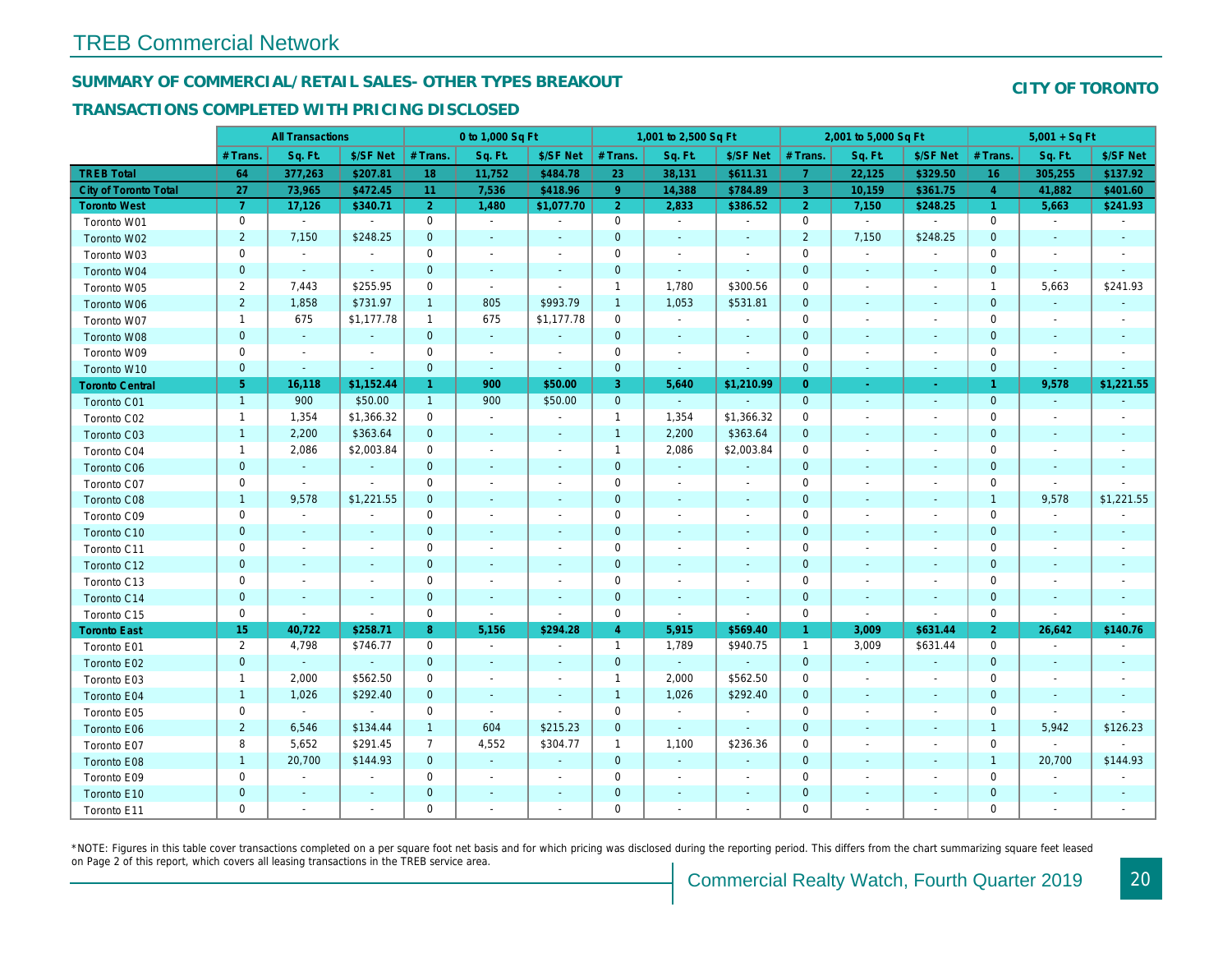#### SUMMARY OF OFFICE SALES

## TRANSACTIONS COMPLETED WITH PRICING DISCLOSED

|                        | <b>All Transactions</b> |                          | 0 to 1,000 Sq Ft |                      |                | 1,001 to 2,500 Sq Ft |                     |                  | 2,001 to 5,000 Sq Ft     |                      |                          |                          |
|------------------------|-------------------------|--------------------------|------------------|----------------------|----------------|----------------------|---------------------|------------------|--------------------------|----------------------|--------------------------|--------------------------|
|                        | # Trans.                | Sq. Ft.                  | \$/SF Net        | # Trans.             | Sq. Ft.        | \$/SF Net            | # Trans.            | Sq. Ft.          | \$/SF Net                | # Trans.             | Sq. Ft.                  | \$/SF Ne                 |
| <b>TREB Total</b>      | 51                      | 196,513                  | \$299.18         | 17                   | 10,811         | \$500.77             | 17                  | 24,071           | \$554.15                 | 10 <sup>°</sup>      | 32,242                   | \$402.28                 |
| <b>Halton Region</b>   | 3                       | 4,975                    | \$665.33         | $\mathbf{1}$         | 730            | \$1,143.84           | $\mathbf{1}$        | 1,545            | \$760.52                 | $\blacktriangleleft$ | 2,700                    | \$481.48                 |
| <b>Burlington</b>      | $\overline{2}$          | 4,245                    | \$583.04         | $\mathbf{0}$         | $\omega$       | ä,                   | $\mathbf{1}$        | 1,545            | \$760.52                 | $\overline{1}$       | 2,700                    | \$481.48                 |
| <b>Halton Hills</b>    | 0                       | $\blacksquare$           | $\sim$           | $\Omega$             | $\blacksquare$ |                      | $\mathsf{O}$        | $\blacksquare$   | $\overline{a}$           | $\Omega$             | $\sim$                   | $\blacksquare$           |
| Milton                 | $\mathbf{0}$            | $\omega$                 | $\sim$           | $\mathbf{0}$         | $\omega$       | $\blacksquare$       | $\mathbf{0}$        | $\blacksquare$   | $\blacksquare$           | $\mathbf{0}$         | $\blacksquare$           | $\blacksquare$           |
| Oakville               | $\mathbf{1}$            | 730                      | \$1,143.84       | $\mathbf{1}$         | 730            | \$1,143.84           | $\mathsf{O}$        | $\blacksquare$   | $\sim$                   | $\mathbf 0$          | $\sim$                   | $\blacksquare$           |
| Peel Region            | 10 <sup>10</sup>        | 44,191                   | \$293.95         | $\blacktriangleleft$ | 555            | \$345.62             | $6^{\circ}$         | 10,408           | \$398.44                 | $\mathbf{1}$         | 2,515                    | \$298.2                  |
| <b>Brampton</b>        | 5                       | 33,877                   | \$272.78         | $\mathbf{1}$         | 555            | \$345.62             | $\overline{2}$      | 2,609            | \$440.02                 | $\mathbf 0$          | $\overline{\phantom{a}}$ | $\overline{\phantom{a}}$ |
| Caledon                | $\mathbf{0}$            | $\omega$                 | $\sim$           | $\mathbf 0$          | $\omega$       | $\blacksquare$       | $\mathbf{0}$        | $\omega_{\rm c}$ | $\omega$                 | $\mathbf{0}$         | $\omega$                 | $\omega$                 |
| Mississauga            | 5                       | 10,314                   | \$363.49         | $\mathbf 0$          | $\mathbf{r}$   | $\blacksquare$       | $\overline{4}$      | 7,799            | \$384.54                 | $\mathbf{1}$         | 2,515                    | \$298.2                  |
| Toronto                | 20                      | 69,793                   | \$348.37         | 10 <sup>1</sup>      | 5,637          | \$391.08             | $6^{\circ}$         | 6,735            | \$799.85                 | $\mathbf{3}$         | 9,804                    | \$762.19                 |
| <b>Toronto West</b>    | $\overline{1}$          | 555                      | \$360.36         | $\mathbf{1}$         | 555            | \$360.36             | $\mathsf{O}$        | $\blacksquare$   | $\blacksquare$           | $\mathbf 0$          | $\blacksquare$           | $\blacksquare$           |
| <b>Toronto Central</b> | 16                      | 67,408                   | \$348.16         | 6                    | 3,252          | \$417.90             | 6                   | 6,735            | \$799.85                 | 3                    | 9,804                    | \$762.19                 |
| <b>Toronto East</b>    | 3                       | 1,830                    | \$352.73         | 3                    | 1,830          | \$352.73             | $\mathbf 0$         | $\sim$           | $\blacksquare$           | $\mathbf 0$          | $\blacksquare$           | $\blacksquare$           |
| <b>York Region</b>     | 13                      | 35,505                   | \$257.89         | 5 <sup>1</sup>       | 3,889          | \$561.20             | 3 <sup>°</sup>      | 4,349            | \$484.71                 | $\mathbf{3}$         | 10,227                   | \$244.24                 |
| Aurora                 | 0                       | $\sim$                   | $\blacksquare$   | $\Omega$             | $\sim$         | $\blacksquare$       | $\mathsf{O}$        | $\blacksquare$   | $\blacksquare$           | $\Omega$             | $\blacksquare$           | $\sim$                   |
| E. Gwillimbury         | $\mathbf{0}$            | $\sim$                   | $\blacksquare$   | $\mathbf 0$          | $\blacksquare$ | $\blacksquare$       | $\pmb{0}$           | $\blacksquare$   | $\overline{\phantom{a}}$ | $\mathbf{0}$         | $\blacksquare$           | $\blacksquare$           |
| Georgina               | $\mathbf 0$             | $\overline{\phantom{a}}$ | $\blacksquare$   | $\mathbf 0$          | $\blacksquare$ | $\blacksquare$       | $\mathbf 0$         | $\blacksquare$   | $\blacksquare$           | $\mathbf 0$          | $\blacksquare$           | $\blacksquare$           |
| King                   | $\mathbf{1}$            | 11,984                   | \$56.74          | $\mathbf{0}$         | $\sim$         | $\blacksquare$       | $\mathbf{0}$        | $\blacksquare$   | ä,                       | $\mathbf{0}$         | $\omega$                 | $\omega$                 |
| Markham                | $\overline{7}$          | 6,096                    | \$465.96         | 5                    | 3,889          | \$561.20             | $\overline{2}$      | 2,207            | \$298.14                 | $\mathbf 0$          | $\omega$                 | $\blacksquare$           |
| Newmarket              | $\mathbf{1}$            | 3,827                    | \$224.46         | $\overline{0}$       | $\omega$       | $\sim$               | $\mathbf 0$         | $\sim$           | $\sim$                   | $\overline{1}$       | 3,827                    | \$224.46                 |
| <b>Richmond Hill</b>   | $\mathbf{1}$            | 3,315                    | \$322.44         | $\mathbf 0$          | $\sim$         | $\sim$               | $\mathsf 0$         | $\blacksquare$   | $\overline{\phantom{a}}$ | $\mathbf{1}$         | 3,315                    | \$322.44                 |
| Vaughan                | 3                       | 10,283                   | \$360.60         | $\mathbf 0$          | $\mathbf{r}$   | $\sim$               | $\overline{1}$      | 2,142            | \$676.94                 | $\overline{1}$       | 3,085                    | \$184.76                 |
| Whitchurch-Stouffville | 0                       | $\blacksquare$           | $\blacksquare$   | 0                    | $\blacksquare$ | $\sim$               | $\mathsf 0$         | $\blacksquare$   | $\blacksquare$           | $\mathbf 0$          | $\blacksquare$           | $\blacksquare$           |
| <b>Durham Region</b>   | 3                       | 37,871                   | \$205.96         | $\Omega$             | $\omega$       | $\omega$             | $\overline{0}$      | $\omega$         | ÷.                       | $\mathbf{1}$         | 3,853                    | \$64.88                  |
| Ajax                   | $\mathbf{1}$            | 6,000                    | \$191.67         | 0                    | $\sim$         | $\blacksquare$       | $\mathsf{O}\xspace$ | $\blacksquare$   | $\blacksquare$           | $\mathbf 0$          | $\sim$                   | $\blacksquare$           |
| <b>Brock</b>           | $\mathbf{0}$            | $\omega$                 | $\sim$           | $\mathbf{0}$         | $\blacksquare$ | $\blacksquare$       | $\mathbf{0}$        | $\blacksquare$   | $\blacksquare$           | $\mathbf{0}$         | $\omega$                 | $\blacksquare$           |
| Clarington             | $\mathbf{1}$            | 3,853                    | \$64.88          | 0                    | $\blacksquare$ |                      | $\mathbf 0$         | $\blacksquare$   | $\blacksquare$           | $\overline{1}$       | 3,853                    | \$64.88                  |
| Oshawa                 | $\mathbf 0$             | $\blacksquare$           |                  | $\overline{0}$       | $\blacksquare$ | ä,                   | $\pmb{0}$           | ÷,               | ÷,                       | $\mathbf{0}$         | $\blacksquare$           | $\blacksquare$           |
| Pickering              | 0                       | $\overline{\phantom{a}}$ | $\blacksquare$   | $\mathbf 0$          | $\sim$         | $\blacksquare$       | $\mathbf 0$         | $\overline{a}$   | $\overline{a}$           | $\mathbf 0$          | $\blacksquare$           | $\blacksquare$           |
| Scugog                 | $\mathbf{0}$            | $\sim$                   | $\omega$         | $\mathbf{0}$         | $\blacksquare$ | $\blacksquare$       | $\mathbf{0}$        | $\omega$         | $\omega$                 | $\mathbf{0}$         | $\omega$                 | $\blacksquare$           |
| Uxbridge               | $\mathbf{1}$            | 28,018                   | \$228.42         | 0                    | $\sim$         | ÷                    | $\mathsf{O}\xspace$ | ÷,               | $\overline{a}$           | $\mathbf 0$          | $\overline{a}$           | $\blacksquare$           |
| Whitby                 | $\mathbf{0}$            | $\blacksquare$           | $\blacksquare$   | $\mathbf 0$          | $\sim$         | $\sim$               | $\mathbf{0}$        | $\blacksquare$   | $\sim$                   | $\mathbf{0}$         | $\blacksquare$           | $\blacksquare$           |
| <b>Dufferin County</b> | $\mathbf{1}$            | 3,143                    | \$222.72         | $\overline{0}$       | ÷.             | $\sim$               | $\overline{0}$      | $\blacksquare$   | ×.                       | 1                    | 3,143                    | \$222.72                 |
| Orangeville            | $\overline{1}$          | 3,143                    | \$222.72         | $\mathbf 0$          | ◆              | $\omega$             | $\pmb{0}$           | $\omega$         | ÷.                       | $\overline{1}$       | 3,143                    | \$222.72                 |
| <b>Simcoe County</b>   | $\mathbf{1}$            | 1,034                    | \$504.84         | $\overline{0}$       | $\omega$       | $\omega$             | $\mathbf{1}$        | 1,034            | \$504.84                 | $\overline{0}$       | $\omega$                 | $\omega_{\rm c}$         |
| Adjala-Tosorontio      | $\mathbf{0}$            | $\omega$                 | $\sim$           | $\overline{0}$       | $\mathbf{r}$   | $\blacksquare$       | $\mathbf{0}$        | $\blacksquare$   | ÷.                       | $\mathbf{0}$         | $\Delta$                 | $\sim$                   |
| <b>Bradford West</b>   | 0                       | $\blacksquare$           | $\sim$           | 0                    | $\blacksquare$ | $\blacksquare$       | $\mathbf 0$         | $\blacksquare$   | $\blacksquare$           | $\mathbf 0$          | $\blacksquare$           | $\blacksquare$           |
| Essa                   | $\mathbf{0}$            | $\sim$                   | $\sim$           | $\mathbf 0$          | $\blacksquare$ | $\blacksquare$       | $\mathbf 0$         | $\blacksquare$   | $\blacksquare$           | $\mathbf{0}$         | $\sim$                   |                          |
| Innisfil               | $\mathbf{1}$            | 1,034                    | \$504.84         | $\mathbf 0$          | $\blacksquare$ | $\blacksquare$       | $\mathbf{1}$        | 1,034            | \$504.84                 | $\mathbf 0$          | $\sim$                   | $\blacksquare$           |
| <b>New Tecumseth</b>   | $\Omega$                |                          |                  | $\Omega$             |                |                      | $\mathbf{0}$        |                  |                          | $\Omega$             |                          |                          |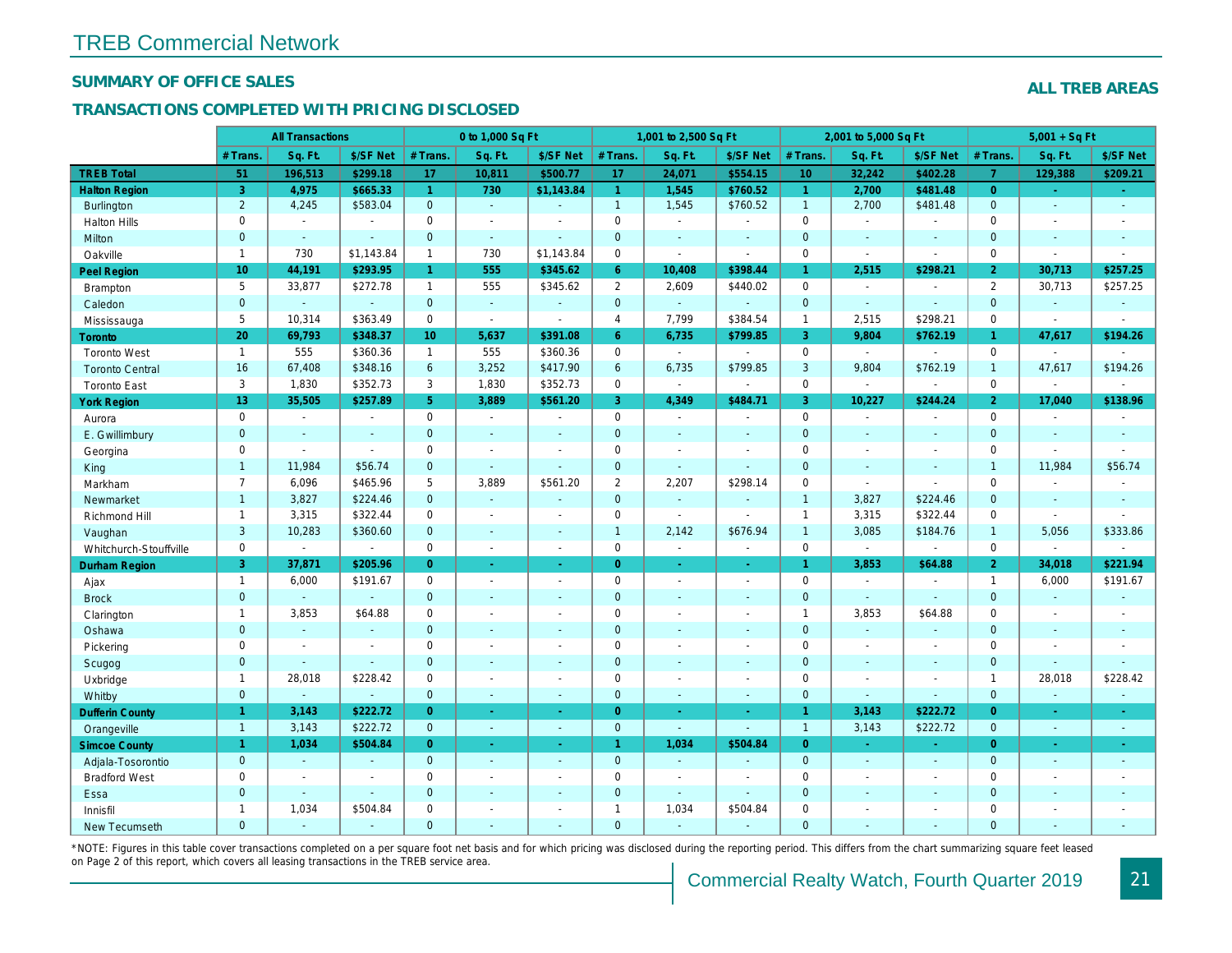#### SUMMARY OF OFFICE SALES

## TRANSACTIONS COMPLETED WITH PRICING DISCLOSED

|                              |                      | <b>All Transactions</b>  |                          |                 | 0 to 1,000 Sq Ft |                          |                | 1,001 to 2,500 Sq Ft     |                          |                | 2,001 to 5,000 Sq Ft     |                          |
|------------------------------|----------------------|--------------------------|--------------------------|-----------------|------------------|--------------------------|----------------|--------------------------|--------------------------|----------------|--------------------------|--------------------------|
|                              | # Trans.             | Sq. Ft.                  | \$/SF                    | # Trans.        | Sq. Ft.          | \$/SF                    | # Trans.       | Sq. Ft.                  | \$/SF                    | # Trans.       | Sq. Ft.                  | \$/SF                    |
| <b>TREB Total</b>            | 51                   | 196,513                  | \$299.18                 | 17              | 10,811           | \$500.77                 | 17             | 24,071                   | \$554.15                 | 10             | 32,242                   | \$402.28                 |
| <b>City of Toronto Total</b> | 20                   | 69,793                   | \$348.37                 | 10 <sup>°</sup> | 5,637            | \$391.08                 | 6              | 6,735                    | \$799.85                 | 3              | 9,804                    | \$762.1                  |
| <b>Toronto West</b>          | $\blacktriangleleft$ | 555                      | \$360.36                 | $\overline{1}$  | 555              | \$360.36                 | $\overline{0}$ | $\omega$                 | $\omega$                 | $\overline{0}$ | $\sim$                   | $\sim$                   |
| Toronto W01                  | $\mathbf 0$          | $\blacksquare$           | $\omega$                 | $\mathbf 0$     | $\blacksquare$   | $\blacksquare$           | $\mathbf 0$    | $\blacksquare$           | $\blacksquare$           | $\mathbf 0$    | $\sim$                   | $\sim$                   |
| Toronto W02                  | $\mathbf 0$          | $\sim$                   | $\blacksquare$           | $\mathbf 0$     | $\blacksquare$   | $\blacksquare$           | $\mathbf 0$    | $\overline{\phantom{a}}$ | $\sim$                   | $\mathbf 0$    | $\overline{\phantom{a}}$ | $\sim$                   |
| Toronto W03                  | 0                    | $\overline{\phantom{a}}$ | $\overline{\phantom{a}}$ | 0               | $\sim$           | $\blacksquare$           | 0              | $\blacksquare$           | $\overline{\phantom{a}}$ | 0              | $\overline{\phantom{a}}$ | $\overline{\phantom{a}}$ |
| Toronto W04                  | $\mathbf 0$          | $\sim$                   | $\omega$                 | $\mathbf 0$     | $\Delta$         | $\blacksquare$           | $\mathbf 0$    | $\blacksquare$           | $\sim$                   | $\mathbf 0$    | $\sim$                   | $\sim$                   |
| Toronto W05                  | $\mathbf{1}$         | 555                      | \$360.36                 | $\mathbf{1}$    | 555              | \$360.36                 | 0              | $\blacksquare$           | $\overline{\phantom{a}}$ | $\mathbf 0$    | $\blacksquare$           | $\overline{\phantom{a}}$ |
| Toronto W06                  | $\pmb{0}$            | $\blacksquare$           | $\blacksquare$           | $\mathbf{0}$    | $\blacksquare$   | $\overline{\phantom{a}}$ | 0              | $\blacksquare$           |                          | $\mathbf 0$    | $\blacksquare$           | $\blacksquare$           |
| Toronto W07                  | $\pmb{0}$            | $\overline{\phantom{a}}$ | $\blacksquare$           | 0               | $\blacksquare$   | $\overline{\phantom{a}}$ | 0              | $\overline{\phantom{a}}$ |                          | $\mathbf 0$    |                          | $\overline{\phantom{a}}$ |
| Toronto W08                  | $\pmb{0}$            | $\sim$                   | $\sim$                   | $\mathbf 0$     | $\omega$         | $\blacksquare$           | 0              | $\blacksquare$           | $\sim$                   | $\mathbf 0$    | $\blacksquare$           | $\blacksquare$           |
| Toronto W09                  | $\mathbf 0$          | $\blacksquare$           | $\blacksquare$           | $\mathbf 0$     | $\blacksquare$   | $\blacksquare$           | 0              | $\blacksquare$           | $\blacksquare$           | $\mathbf 0$    |                          | $\blacksquare$           |
| Toronto W10                  | $\pmb{0}$            | $\blacksquare$           | $\blacksquare$           | $\mathbf 0$     | $\blacksquare$   | $\blacksquare$           | $\pmb{0}$      | $\blacksquare$           | $\blacksquare$           | $\mathbf 0$    | $\blacksquare$           | $\blacksquare$           |
| <b>Toronto Central</b>       | 16                   | 67,408                   | \$348.16                 | $6^{\circ}$     | 3,252            | \$417.90                 | $6^{\circ}$    | 6,735                    | \$799.85                 | 3              | 9,804                    | \$762.1                  |
| Toronto C01                  | $\mathbf{1}$         | 1,109                    | \$1,082.06               | $\mathbf{0}$    | $\blacksquare$   | $\sim$                   | $\overline{1}$ | 1,109                    | \$1,082.06               | $\mathbf{0}$   | $\blacksquare$           | $\sim$                   |
| Toronto C02                  | $\mathbf 0$          | $\blacksquare$           | $\blacksquare$           | $\mathbf 0$     | ÷,               | $\blacksquare$           | $\pmb{0}$      | $\blacksquare$           |                          | $\mathbf 0$    | $\sim$                   | $\blacksquare$           |
| Toronto C03                  | $\pmb{0}$            | $\blacksquare$           | $\blacksquare$           | $\mathbf{0}$    | $\blacksquare$   | $\blacksquare$           | $\pmb{0}$      | $\sim$                   | $\sim$                   | $\mathbf 0$    | $\blacksquare$           | $\blacksquare$           |
| Toronto C04                  | 0                    | $\blacksquare$           | $\blacksquare$           | $\mathbf 0$     | $\blacksquare$   | $\blacksquare$           | 0              | $\blacksquare$           | $\blacksquare$           | 0              | $\overline{\phantom{a}}$ | $\blacksquare$           |
| Toronto C06                  | $\mathbf 0$          | $\sim$                   | $\sim$                   | $\mathbf{0}$    | $\omega$         | $\blacksquare$           | $\mathbf 0$    | $\blacksquare$           | $\blacksquare$           | $\mathbf 0$    | $\blacksquare$           | $\blacksquare$           |
| Toronto C07                  | $\overline{7}$       | 4,885                    | \$681.47                 | 4               | 1,471            | \$454.79                 | 3              | 3,414                    | \$779.14                 | $\mathbf 0$    | $\overline{\phantom{a}}$ | $\blacksquare$           |
| <b>Toronto C08</b>           | $\mathbf{3}$         | 3,027                    | \$601.92                 | $\overline{1}$  | 815              | \$361.96                 | $\overline{2}$ | 2,212                    | \$690.33                 | $\mathbf 0$    | $\blacksquare$           | $\blacksquare$           |
| Toronto C09                  | $\mathbf{1}$         | 3,776                    | \$922.27                 | 0               | $\blacksquare$   | $\overline{\phantom{a}}$ | 0              | $\blacksquare$           | $\overline{\phantom{a}}$ | $\mathbf{1}$   | 3,776                    | \$922.27                 |
| Toronto C10                  | $\mathbf{1}$         | 3,520                    | \$937.50                 | $\mathbf{0}$    | $\omega$         | $\sim$                   | $\mathbf 0$    | $\sim$                   | $\sim$                   | $\mathbf{1}$   | 3,520                    | \$937.50                 |
| Toronto C11                  | $\mathbf{1}$         | 966                      | \$408.90                 | $\mathbf{1}$    | 966              | \$408.90                 | $\mathbf 0$    | $\blacksquare$           | $\blacksquare$           | $\mathbf 0$    | $\blacksquare$           | $\blacksquare$           |
| Toronto C12                  | $\mathbf{1}$         | 2,508                    | \$275.12                 | $\mathbf{0}$    | $\sim$           | $\blacksquare$           | $\mathbf{0}$   | $\blacksquare$           | $\blacksquare$           | $\mathbf{1}$   | 2,508                    | \$275.12                 |
| Toronto C13                  | $\pmb{0}$            | $\sim$                   | $\blacksquare$           | $\mathbf 0$     | $\blacksquare$   | $\blacksquare$           | 0              | $\overline{\phantom{a}}$ | $\overline{\phantom{a}}$ | $\mathbf 0$    | $\blacksquare$           | $\blacksquare$           |
| Toronto C14                  | $\mathbf 0$          | $\sim$                   | $\sim$                   | $\mathbf 0$     | $\blacksquare$   | $\overline{\phantom{a}}$ | $\mathbf 0$    | $\blacksquare$           | $\overline{\phantom{a}}$ | $\pmb{0}$      | $\sim$                   | $\sim$                   |
| Toronto C15                  | $\mathbf{1}$         | 47,617                   | \$194.26                 | 0               | $\sim$           | $\blacksquare$           | 0              | $\blacksquare$           | $\blacksquare$           | $\mathbf 0$    | $\blacksquare$           | $\sim$                   |
| <b>Toronto East</b>          | 3                    | 1,830                    | \$352.73                 | 3 <sup>°</sup>  | 1,830            | \$352.73                 | $\overline{0}$ | $\omega$                 | $\omega$                 | $\overline{0}$ | ٠                        | $\bullet$                |
| Toronto E01                  | $\mathbf 0$          | $\omega$                 | $\sim$                   | $\mathbf 0$     | $\sim$           | $\overline{a}$           | $\pmb{0}$      | $\blacksquare$           | $\blacksquare$           | $\mathbf 0$    | $\blacksquare$           | $\sim$                   |
| Toronto E02                  | $\mathbf{1}$         | 700                      | \$521.43                 | $\mathbf{1}$    | 700              | \$521.43                 | $\mathbf 0$    | $\blacksquare$           |                          | $\mathbf 0$    |                          |                          |
| Toronto E03                  | $\mathbf 0$          | $\sim$                   | $\sim$                   | $\mathbf 0$     | $\blacksquare$   | $\blacksquare$           | 0              | $\blacksquare$           | $\overline{\phantom{a}}$ | $\mathbf 0$    | $\blacksquare$           | $\overline{\phantom{a}}$ |
| Toronto E04                  | $\mathbf 0$          | $\sim$                   | $\mathbf{r}$             | $\mathbf{0}$    | $\blacksquare$   | $\sim$                   | $\pmb{0}$      | $\blacksquare$           | $\sim$                   | $\mathbf 0$    | $\blacksquare$           |                          |
| Toronto E05                  | $\mathbf{1}$         | 780                      | \$305.13                 | $\mathbf{1}$    | 780              | \$305.13                 | 0              | $\blacksquare$           | $\blacksquare$           | $\mathbf 0$    | $\blacksquare$           | $\blacksquare$           |
| Toronto E06                  | $\pmb{0}$            | $\sim$                   | $\omega$                 | $\mathbf 0$     | $\blacksquare$   |                          | 0              | $\blacksquare$           |                          | $\mathbf 0$    |                          | $\overline{\phantom{a}}$ |
| Toronto E07                  | $\mathbf{1}$         | 350                      | \$121.43                 | $\mathbf{1}$    | 350              | \$121.43                 | 0              | $\blacksquare$           | $\overline{\phantom{a}}$ | $\mathbf 0$    | $\blacksquare$           | $\overline{\phantom{a}}$ |
| Toronto E08                  | $\pmb{0}$            | $\sim$                   | $\omega$                 | $\mathbf 0$     | $\Delta$         | $\blacksquare$           | $\pmb{0}$      | $\blacksquare$           | $\sim$                   | $\mathbf 0$    | $\overline{\phantom{a}}$ | $\overline{\phantom{a}}$ |
| Toronto E09                  | $\mathbf 0$          | $\sim$                   | $\sim$                   | $\mathbf 0$     | $\blacksquare$   | $\blacksquare$           | 0              | $\blacksquare$           | $\overline{\phantom{a}}$ | $\mathbf 0$    | $\blacksquare$           | $\sim$                   |
| Toronto E10                  | $\pmb{0}$            | $\blacksquare$           | $\sim$                   | $\mathbf 0$     | $\blacksquare$   | $\blacksquare$           | 0              | $\overline{\phantom{a}}$ |                          | $\mathbf 0$    | $\blacksquare$           | $\overline{\phantom{a}}$ |
| Toronto E11                  | $\mathbf 0$          | $\blacksquare$           | $\blacksquare$           | $\mathbf 0$     | $\overline{a}$   | $\blacksquare$           | 0              |                          |                          | 0              | $\blacksquare$           | $\sim$                   |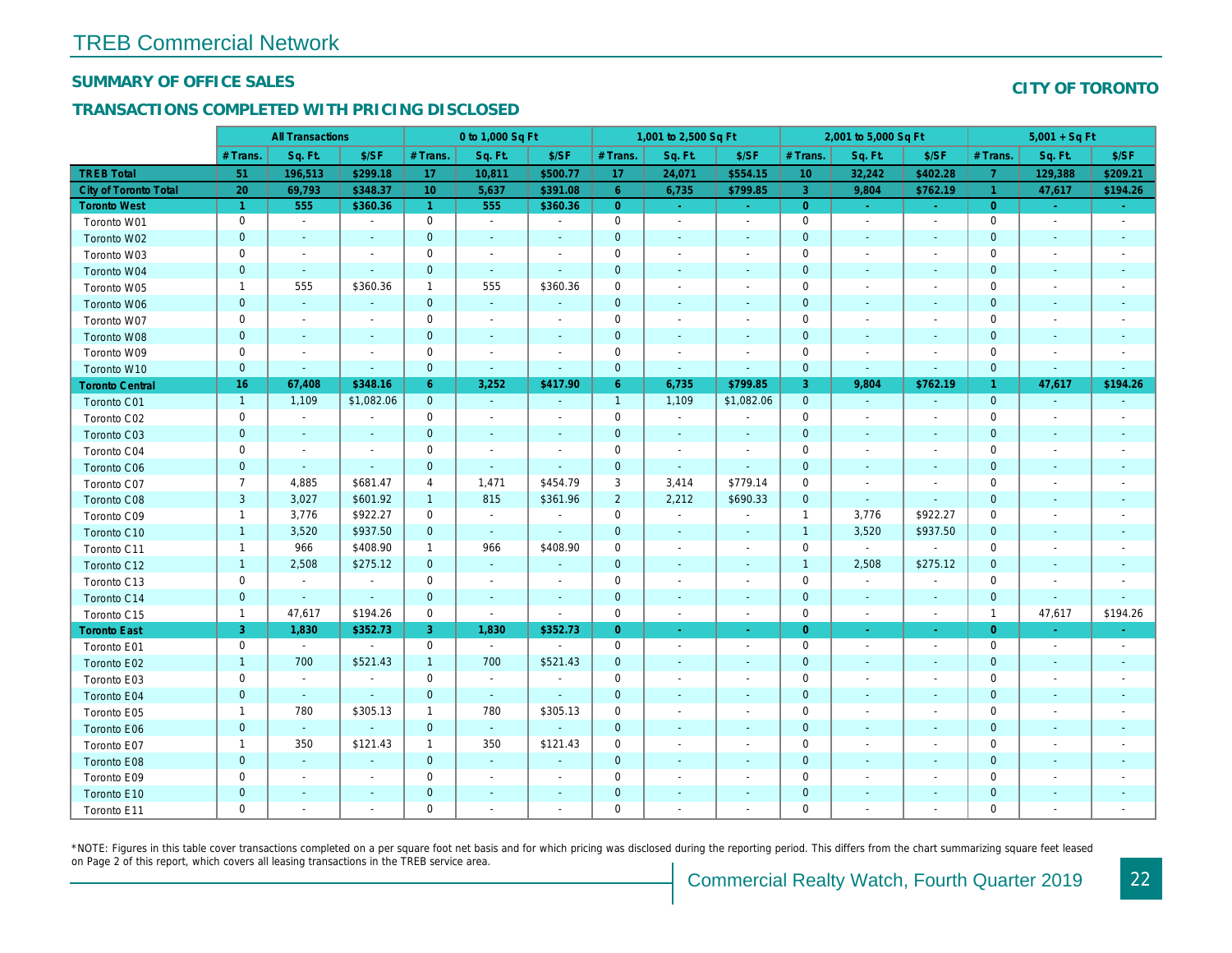## SUMMARY OF LAND SALES

## TRANSACTIONS COMPLETED WITH PRICING DISCLOSED

|                                  |                | <b>All Transactions</b> |              |                | 0 to 3 Acres |              |                      |
|----------------------------------|----------------|-------------------------|--------------|----------------|--------------|--------------|----------------------|
|                                  | # Trans.       | Acres                   | \$/Acre      | # Trans.       | <b>Acres</b> | \$/Acre      | # Trans.             |
| <b>TREB Total</b>                | 29             | 577.51                  | \$164,610    | 14             | 15.05        | \$2,288,703  | 15                   |
| <b>Halton Region</b>             | 2 <sup>1</sup> | 1.10                    | \$1,140,928  | $\overline{2}$ | 1.10         | \$1,140,928  | $\overline{0}$       |
| <b>Burlington</b>                | $\mathbf{0}$   | 0.00                    | \$0          | $\mathbf 0$    | 0.00         | \$0          | $\mathbf{0}$         |
| <b>Halton Hills</b>              | $\overline{2}$ | 1.10                    | \$1,140,928  | $\overline{2}$ | 1.10         | \$1,140,928  | $\mathbf 0$          |
| Milton                           | $\mathbf 0$    | 0.00                    | \$0          | $\mathbf 0$    | 0.00         | \$0          | $\overline{0}$       |
| Oakville                         | $\mathbf 0$    | 0.00                    | \$0          | $\mathbf 0$    | 0.00         | \$0          | $\Omega$             |
| <b>Peel Region</b>               | 3              | 58.06                   | \$189,890    | $\overline{2}$ | 3.30         | \$2,381,818  | $\blacktriangleleft$ |
| Brampton                         | $\overline{2}$ | 3.30                    | \$2,381,818  | $\overline{2}$ | 3.30         | \$2,381,818  | $\mathbf 0$          |
| Caledon                          | $\mathbf{1}$   | 54.76                   | \$57,798     | $\pmb{0}$      | 0.00         | \$0          | $\overline{1}$       |
| Mississauga                      | $\mathbf 0$    | 0.00                    | \$0          | $\mathbf 0$    | 0.00         | \$0          | $\mathbf 0$          |
| <b>Toronto</b>                   | 5 <sup>5</sup> | 19.20                   | \$1,746,684  | 3              | 2.08         | \$4,503,375  | $\overline{2}$       |
| <b>Toronto West</b>              | $\mathbf{1}$   | 0.57                    | \$4,289,474  | $\mathbf{1}$   | 0.57         | \$4,289,474  | $\mathbf 0$          |
| <b>Toronto Central</b>           | $\mathbf{0}$   | 0.00                    | \$0          | $\mathbf 0$    | 0.00         | \$0          | $\mathbf{0}$         |
| <b>Toronto East</b>              | $\overline{4}$ | 18.63                   | \$1,668,906  | $\overline{2}$ | 1.51         | \$4,584,382  | $\overline{2}$       |
| <b>York Region</b>               | 10             | 331.78                  | \$110,554    | 3              | 4.59         | \$2,410,650  | $\overline{7}$       |
| Aurora                           | $\mathbf 0$    | 0.00                    | \$0          | $\mathbf 0$    | 0.00         | \$0          | $\mathbf 0$          |
| E. Gwillimbury                   | $\mathbf{1}$   | 48.28                   | \$113,919    | $\mathbf 0$    | 0.00         | \$0          | $\overline{1}$       |
| Georgina                         | $\mathbf 0$    | 0.00                    | \$0          | $\pmb{0}$      | 0.00         | \$0          | $\mathbf 0$          |
| King                             | $\mathbf{0}$   | 0.00                    | \$0          | $\mathbf{0}$   | 0.00         | \$0          | $\overline{0}$       |
| Markham                          | $\overline{2}$ | 7.92                    | \$1,208,988  | $\mathbf{1}$   | 1.38         | \$1,576,087  | $\overline{1}$       |
| Newmarket                        | $\mathbf{1}$   | 6.90                    | \$44,203     | $\mathbf{0}$   | 0.00         | \$0          | $\overline{1}$       |
| Richmond Hill                    | $\mathbf{1}$   | 0.37                    | \$14,163,681 | $\mathbf{1}$   | 0.37         | \$14,163,681 | $\mathbf 0$          |
| Vaughan                          | $\mathbf{1}$   | 5.96                    | \$109,060    | $\mathbf 0$    | 0.00         | \$0          | $\overline{1}$       |
| Whitchurch-Stouffville           | $\overline{4}$ | 262.35                  | \$58,510     | $\mathbf{1}$   | 2.84         | \$1,267,606  | 3                    |
| <b>Durham Region</b>             | 5 <sub>5</sub> | 37.97                   | \$163,510    | $\overline{4}$ | 3.98         | \$1,233,272  | $\mathbf{1}$         |
| Ajax                             | $\overline{2}$ | 3.73                    | \$1,074,665  | $\overline{2}$ | 3.73         | \$1,074,665  | $\mathbf 0$          |
| <b>Brock</b>                     | $\overline{1}$ | 0.12                    | \$5,413,767  | $\mathbf{1}$   | 0.12         | \$5,413,767  | $\mathbf{0}$         |
| Clarington                       | $\mathbf{1}$   | 33.99                   | \$38,247     | $\pmb{0}$      | 0.00         | \$0          | $\overline{1}$       |
| Oshawa                           | $\mathbf{1}$   | 0.13                    | \$1,923,077  | $\mathbf{1}$   | 0.13         | \$1,923,077  | $\mathbf{0}$         |
| Pickering                        | $\mathbf 0$    | 0.00                    | \$0          | $\pmb{0}$      | 0.00         | \$0          | $\mathbf 0$          |
| Scugog                           | $\mathbf 0$    | 0.00                    | \$0          | $\mathbf 0$    | 0.00         | \$0          | $\overline{0}$       |
| Uxbridge                         | $\mathbf 0$    | 0.00                    | \$0          | $\mathbf 0$    | 0.00         | \$0          | $\mathbf 0$          |
| Whitby                           | $\mathbf{0}$   | 0.00                    | \$0          | $\mathbf{0}$   | 0.00         | \$0          | $\Omega$             |
| <b>Dufferin County</b>           | $\overline{0}$ | 0.00                    | \$0          | $\mathbf{0}$   | 0.00         | \$0          | $\overline{0}$       |
| Orangeville                      | $\mathbf{0}$   | 0.00                    | \$0          | $\mathbf{0}$   | 0.00         | \$0          | $\mathbf{0}$         |
| <b>Simcoe County</b>             | $\overline{4}$ | 129.39                  | \$49,076     | $\mathbf{0}$   | 0.00         | \$0          | $\overline{4}$       |
| Adjala-Tosorontio                | $\mathbf{0}$   | 0.00                    | \$0          | $\mathbf 0$    | 0.00         | \$0          | $\mathbf 0$          |
| <b>Bradford West Gwillimbury</b> | $\mathbf 0$    | 0.00                    | \$0          | $\pmb{0}$      | 0.00         | \$0          | $\mathbf 0$          |
| Essa                             | $\mathbf 0$    | 0.00                    | $$0$$        | $\mathbf 0$    | 0.00         | \$0          | $\mathbf{0}$         |
| Innisfil                         | $\mathbf 0$    | 0.00                    | \$0          | $\pmb{0}$      | 0.00         | \$0          | $\mathbf 0$          |
| <b>New Tecumseth</b>             | $\overline{4}$ | 129.39                  | \$49,076     | $\Omega$       | 0.00         | \$0          | $\overline{4}$       |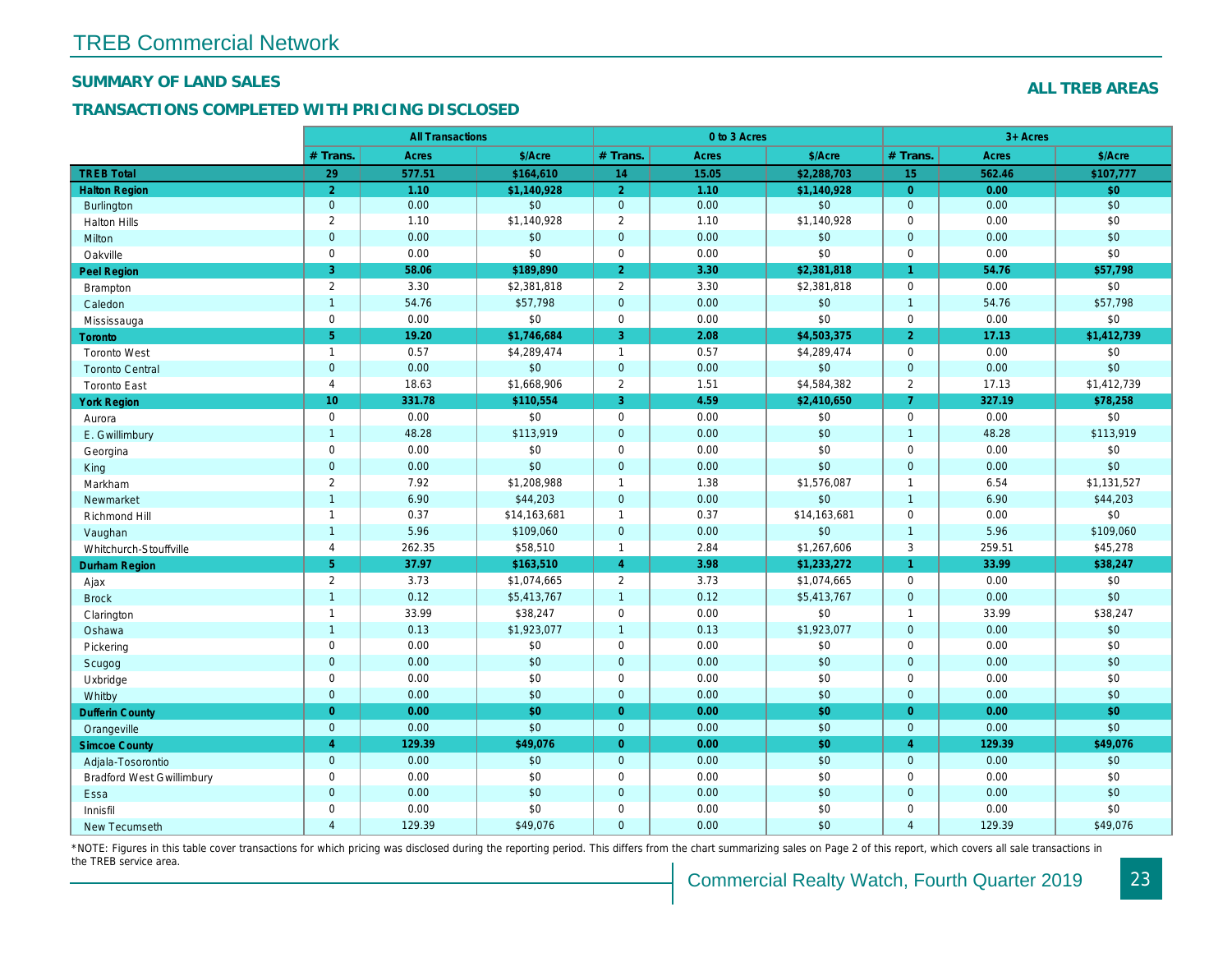#### SUMMARY OF LAND SALES

## TRANSACTIONS COMPLETED WITH PRICING DISCLOSED

|                              |                      | <b>All Transactions</b> |             |                | 0 to 3 Acres |             |                |  |
|------------------------------|----------------------|-------------------------|-------------|----------------|--------------|-------------|----------------|--|
|                              | # Trans.             | Acres                   | \$/Acre     | # Trans.       | Acres        | \$/Acre     | # Trans.       |  |
| <b>TREB Total</b>            | 29                   | 577.51                  | \$164,610   | 14             | 15.05        | \$2,288,703 | 15             |  |
| <b>City of Toronto Total</b> | $\overline{5}$       | 19.20                   | \$1,746,684 | $\overline{3}$ | 2.08         | \$4,503,375 | $\overline{2}$ |  |
| <b>Toronto West</b>          | $\blacktriangleleft$ | 0.57                    | \$4,289,474 | $\overline{1}$ | 0.57         | \$4,289,474 | $\overline{0}$ |  |
| Toronto W01                  | $\mathbf 0$          | 0.00                    | \$0         | $\mathbf 0$    | 0.00         | \$0         | 0              |  |
| Toronto W02                  | $\mathbf 0$          | 0.00                    | \$0         | $\mathbf 0$    | 0.00         | \$0         | $\mathbf{0}$   |  |
| Toronto W03                  | $\pmb{0}$            | 0.00                    | \$0         | $\mathbf 0$    | 0.00         | \$0         | $\mathbf 0$    |  |
| Toronto W04                  | $\mathbf 0$          | 0.00                    | \$0         | $\pmb{0}$      | 0.00         | \$0         | $\mathbf 0$    |  |
| Toronto W05                  | $\mathbf 0$          | 0.00                    | \$0         | $\mathbf 0$    | 0.00         | \$0         | $\mathbf 0$    |  |
| Toronto W06                  | $\mathbf 0$          | 0.00                    | \$0         | $\mathbf 0$    | 0.00         | \$0         | $\mathbf{0}$   |  |
| Toronto W07                  | $\pmb{0}$            | 0.00                    | \$0         | $\mathbf 0$    | 0.00         | \$0         | $\mathbf 0$    |  |
| Toronto W08                  | $\pmb{0}$            | 0.00                    | \$0         | $\pmb{0}$      | 0.00         | \$0         | $\mathbf{0}$   |  |
| Toronto W09                  | $\mathbf 0$          | 0.00                    | \$0         | $\mathbf 0$    | 0.00         | \$0         | $\mathbf 0$    |  |
| Toronto W10                  | $\mathbf{1}$         | 0.57                    | \$4,289,474 | $\overline{1}$ | 0.57         | \$4,289,474 | $\mathbf{0}$   |  |
| <b>Toronto Central</b>       | $\mathbf{0}$         | 0.00                    | \$0         | $\overline{0}$ | 0.00         | \$0         | $\overline{0}$ |  |
| Toronto C01                  | $\mathbf 0$          | 0.00                    | \$0         | $\pmb{0}$      | 0.00         | \$0         | $\mathbf{0}$   |  |
| Toronto C02                  | $\mathbf 0$          | 0.00                    | \$0         | $\mathbf 0$    | 0.00         | \$0         | $\mathbf 0$    |  |
| <b>Toronto C03</b>           | $\mathbf 0$          | 0.00                    | \$0         | $\overline{0}$ | 0.00         | \$0         | $\mathbf 0$    |  |
| Toronto C04                  | $\pmb{0}$            | 0.00                    | \$0         | $\mathbf 0$    | 0.00         | \$0         | $\mathbf 0$    |  |
| Toronto C06                  | $\pmb{0}$            | 0.00                    | \$0         | $\mathbf 0$    | 0.00         | \$0         | $\mathbf 0$    |  |
| Toronto C07                  | $\pmb{0}$            | 0.00                    | \$0         | $\mathbf 0$    | 0.00         | \$0         | $\mathbf 0$    |  |
| Toronto C08                  | $\mathbf 0$          | 0.00                    | \$0         | $\mathbf 0$    | 0.00         | \$0         | $\mathbf 0$    |  |
| Toronto C09                  | $\pmb{0}$            | 0.00                    | \$0         | $\mathbf 0$    | 0.00         | \$0         | $\mathbf 0$    |  |
| Toronto C10                  | $\mathbf{0}$         | 0.00                    | \$0         | $\mathbf 0$    | 0.00         | \$0         | $\mathbf{0}$   |  |
| Toronto C11                  | $\pmb{0}$            | 0.00                    | \$0         | $\mathbf 0$    | 0.00         | \$0         | $\mathbf 0$    |  |
| Toronto C12                  | $\mathbf 0$          | 0.00                    | \$0         | $\mathbf 0$    | 0.00         | \$0         | $\mathbf{0}$   |  |
| Toronto C13                  | $\pmb{0}$            | 0.00                    | \$0         | $\mathbf 0$    | 0.00         | \$0         | $\mathbf 0$    |  |
| Toronto C14                  | $\mathbf 0$          | 0.00                    | \$0         | $\mathbf 0$    | 0.00         | \$0         | $\mathbf 0$    |  |
| Toronto C15                  | $\pmb{0}$            | 0.00                    | \$0         | $\mathbf 0$    | 0.00         | \$0         | $\mathbf 0$    |  |
| <b>Toronto East</b>          | $\overline{4}$       | 18.63                   | \$1,668,906 | $\overline{2}$ | 1.51         | \$4,584,382 | $\overline{2}$ |  |
| Toronto E01                  | $\mathbf 0$          | 0.00                    | \$0         | $\mathbf 0$    | 0.00         | \$0         | $\mathbf 0$    |  |
| Toronto E02                  | $\mathbf 0$          | 0.00                    | \$0         | $\mathbf 0$    | 0.00         | \$0         | $\mathbf 0$    |  |
| Toronto E03                  | $\pmb{0}$            | 0.00                    | \$0         | $\mathbf 0$    | 0.00         | \$0         | $\mathbf 0$    |  |
| Toronto E04                  | $\pmb{0}$            | 0.00                    | \$0         | $\mathbf 0$    | 0.00         | \$0         | $\mathbf 0$    |  |
| Toronto E05                  | $\mathbf 0$          | 0.00                    | \$0         | $\mathbf 0$    | 0.00         | \$0         | $\mathbf 0$    |  |
| Toronto E06                  | $\mathbf{1}$         | 0.30                    | \$9,487,981 | $\overline{1}$ | 0.30         | \$9,487,981 | $\mathbf{0}$   |  |
| Toronto E07                  | $\mathbf 0$          | 0.00                    | \$0         | $\mathbf 0$    | 0.00         | \$0         | $\mathbf 0$    |  |
| Toronto E08                  | $\mathbf 0$          | 0.00                    | \$0         | $\mathbf 0$    | 0.00         | \$0         | $\mathbf{0}$   |  |
| Toronto E09                  | $\mathbf 0$          | 0.00                    | \$0         | $\mathbf 0$    | 0.00         | \$0         | $\mathbf 0$    |  |
| Toronto E10                  | $\mathbf 0$          | 0.00                    | \$0         | $\mathbf 0$    | 0.00         | \$0         | $\mathbf 0$    |  |
| Toronto E11                  | 3                    | 18.34                   | \$1,543,088 | $\mathbf{1}$   | 1.21         | \$3,388,430 | $\overline{2}$ |  |